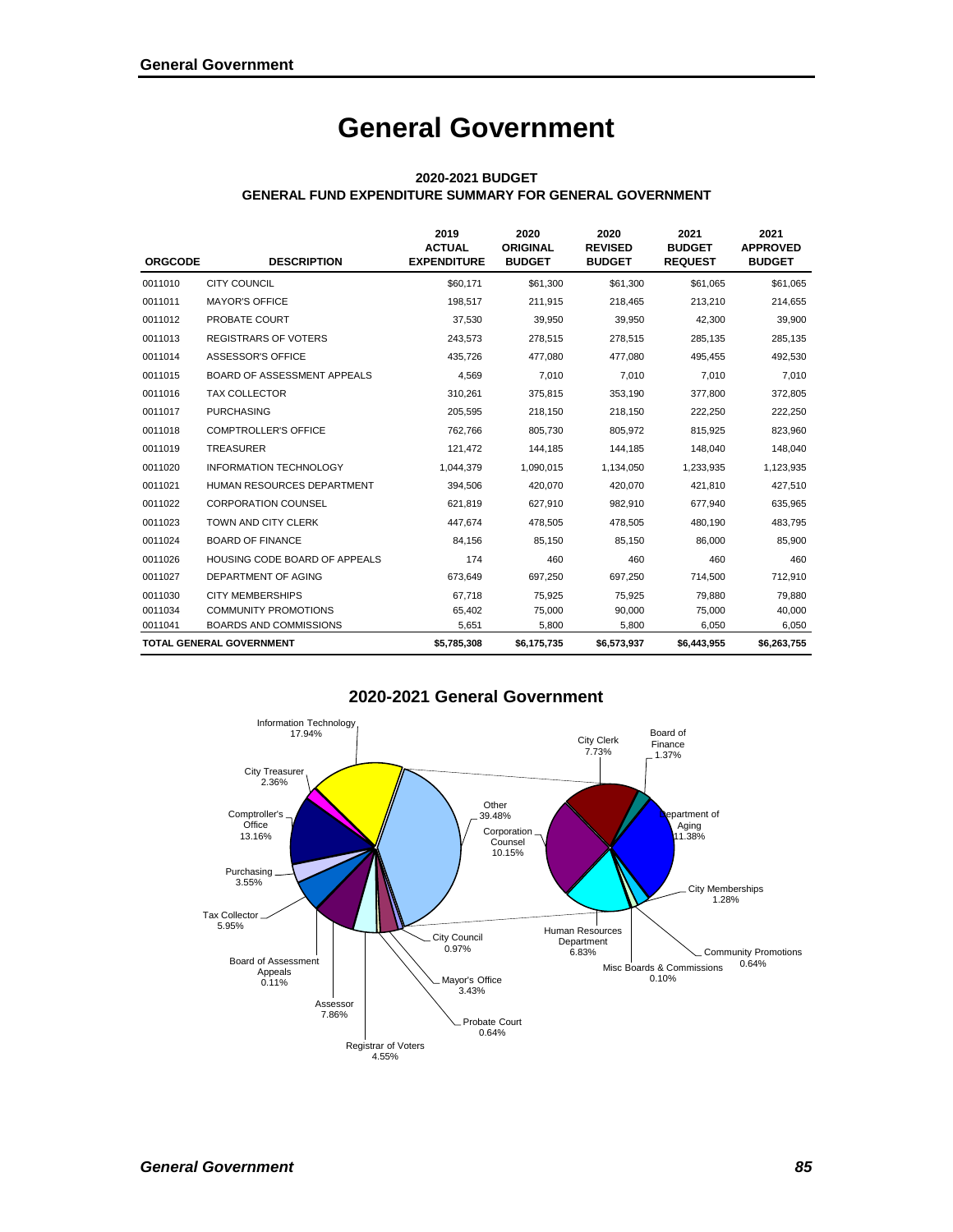# **City Council**

### **Service Narrative**

The City Council consists of six members and the Mayor, elected at large. The City Council is elected on a partisan basis, by district, to a two-year term. The City Council is responsible for, among other things, passing ordinances, adopting the budget (in conjunction with the Board of Finance in a Joint Meeting of the two bodies), appointing the department heads, setting policies by resolutions or ordinances, and directing the Mayor to see that such policies, as well as the Charter mandates of the City, are carried out. The Council meets the second Tuesday of every month.

### **Fiscal Year 2020 Goals and Accomplishments:**

 Assured fiscal stability by adopting, with the Board of Finance, a balanced budget for the fiscal year 2021 by May 26, 2020.

#### **Fiscal Year 2021 Goals:**

 Assure fiscal stability by adopting, with the Board of Finance, a balanced budget by May 17, 2021.

### **Expenditure Summary**

|                            | 2019     | 2020             | 2021          |
|----------------------------|----------|------------------|---------------|
|                            | Actual   | <b>Estimated</b> | <b>Budget</b> |
| <b>Salary Expenditures</b> | \$60,172 | \$61<br>.300     | .065<br>\$61. |

## **Budget Highlights**

**0011010 CITY COUNCIL**

|                 |                |                           | 2019               | 2020            | 2020           | 2021           | 2021            |
|-----------------|----------------|---------------------------|--------------------|-----------------|----------------|----------------|-----------------|
|                 |                |                           | <b>ACTUAL</b>      | <b>ORIGINAL</b> | <b>REVISED</b> | <b>BUDGET</b>  | <b>APPROVED</b> |
| <b>OBJECT</b>   | <b>PROJECT</b> | <b>DESCRIPTION</b>        | <b>EXPENDITURE</b> | <b>BUDGET</b>   | <b>BUDGET</b>  | <b>REQUEST</b> | <b>BUDGET</b>   |
| <b>SALARIES</b> |                |                           |                    |                 |                |                |                 |
| 515200          |                | PART TIME WAGES           | \$60.171           | \$61.300        | \$61,300       | \$61.065       | \$61,065        |
|                 |                | <b>TOTAL SALARIES</b>     | \$60.171           | \$61.300        | \$61.300       | \$61.065       | \$61,065        |
|                 |                | <b>TOTAL CITY COUNCIL</b> | \$60.171           | \$61.300        | \$61,300       | \$61.065       | \$61,065        |

| <b>City Council Members</b> | <b>District</b> | <b>Party Affiliation</b> |
|-----------------------------|-----------------|--------------------------|
| Gregory Hahn                | District 1      | Democrat                 |
| Scott Rosado                | District 1      | Democrat                 |
| Peter Kelley                | District 2      | Democrat                 |
| Dave Preleski               | District 2      | Democrat                 |
| <b>Brittany Barney</b>      | District 3      | Democrat                 |
| Mary Fortier                | District 3      | Democrat                 |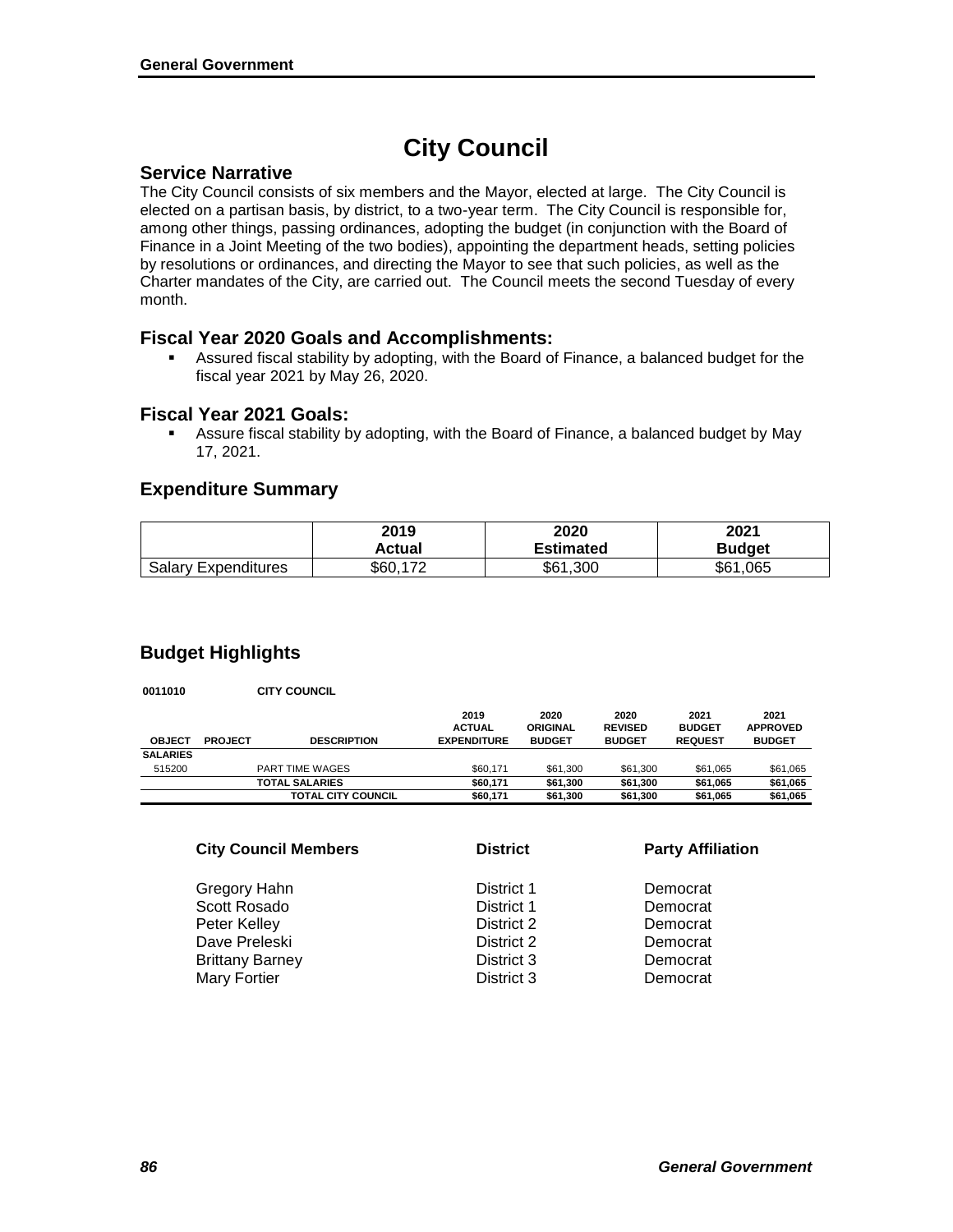# **City Council Members**

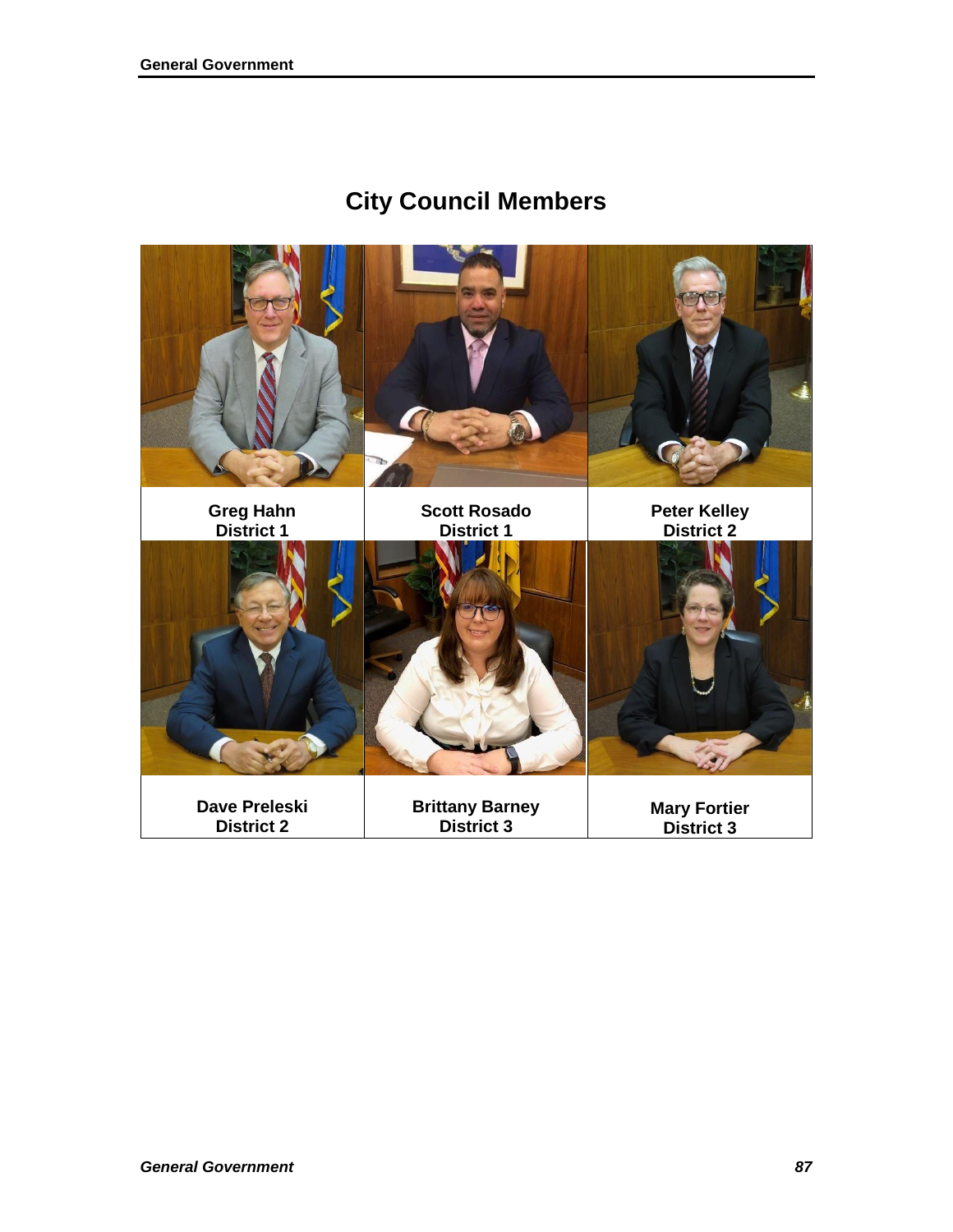#### **Mayor**



Ellen Zoppo-Sassu, Mayor 860-584-6250 mayorsoffice@bristolct.gov

### **Service Narrative**

The Mayor is the chief elected officer of the City and responsible for overseeing the day-to-day operations of the City. The Mayor chairs all meetings of the City Council, serves as a member of the Retirement Board and the Board of Finance and is chairwoman of the Joint Meeting of the Board of Finance and the City Council. In addition, the Mayor chairs the Economic & Community Development, Fire, Park, Police and Public Works Commissions. Elections for this office are held every two years.

#### **Fiscal Year 2020 Goals and Accomplishments:**

- Worked with the Economic and Community Development Department (ECD) to market Centre Square as well as work with developers of Parcel 10 to begin construction.
- Worked with the ECD to do weekly business visits and make available \$400,000 in economic development grants including Doubletree, KindCare Assisted Living, Harbor Freight, and dozens of small businesses and manufacturers.
- **Provided leadership during the Coronavirus pandemic and ensured all city services were** delivered while also implementing policies to keep the workforce healthy; also charted the path for the Re-Opening strategies.
- Worked with the Memorial Boulevard Intradistrict Arts Magnet School Building Committee to ensure the project began and moves forward in an efficient and cost-effective manner.
- Produced a series of Public Service Announcement videos as part of the Mayor's Task Force on Opioids, and launched the City of Bristol's Recovery Alliance (C.O.B.R.A.) initiative to encourage recovery.

#### **Summary of Fiscal Year 2020-2021 Budget:**

 Mayor's Office funding remains level, with acknowledgement that there are additional staffing needs within the office that should be addressed.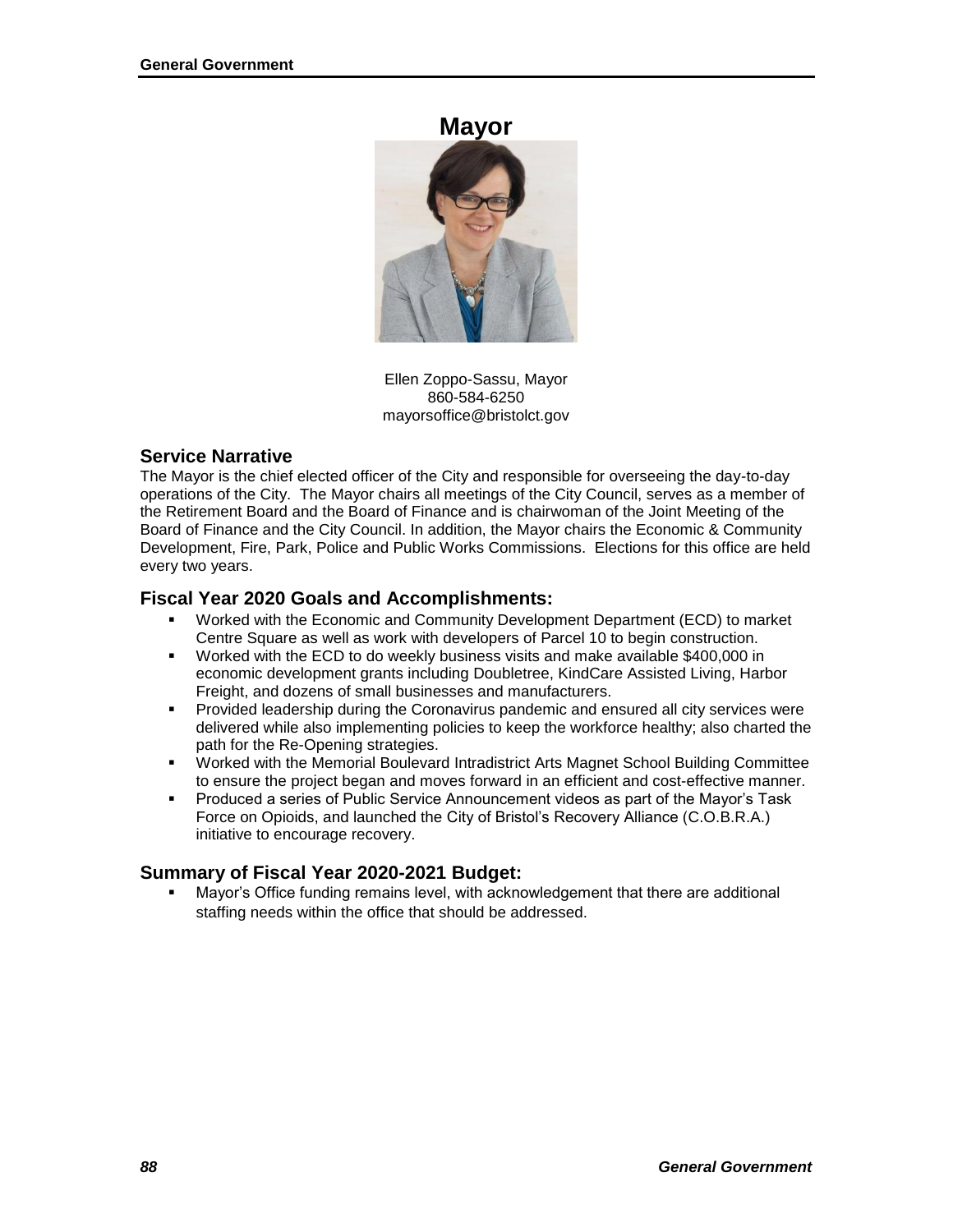#### **Fiscal Year 2021 Goals:**

- Actively support the remediation and redevelopment of the J. H. Sessions building on Riverside Avenue as well as revitalization of that corridor in its entirety.
- Execute the Purchase & Sales Agreement with NTH, LLC for the state Open Space Grant purchase of 30 acres off Shrub Road and execute a private-public management agreement with the Environmental Learning Centers of CT.
- **Aggressively utilize Code Enforcement to promote safe and sanitary living conditions for** all, as well as ensure compliance other neglected locations.
- Continue to work with department heads to ensure a high quality of services to the public and use the Mayor's Office staff to be the main point of contact to resolve issues and relay answers to citizens.
- Market the remaining parcels at the Southeast Industrial Park and Centre Square to add value to the Grand List.
- Continue to expand the Civic Engagement component of local government via the inclusion of local and diverse voices on panels such as the Opioid Task Force, Diversity Council, Youth Cabinet and Arts and Culture Commission, as well as on the traditional boards and commissions.
- Successfully integrate all available programs such as Opportunity Zones, abatements, Tax Increment Financing and grants to promote, recruit, retain and aid in the expansion of existing businesses.

### **Long Term Goals:**

- Monitor the financial and operational impact of the Covid-19 pandemic and create a resilient response.
- Continue to analyze the opportunities to integrate services between the City and Board of Education as well as between Bristol and its surrounding towns.
- Continue to evaluate all positions and restructure, revise and/or reallocate when appropriate.
- Support the efforts of the Board of Education to provide a quality education for all students; as well as monitoring the various aspects of their budget that are volatile due to escalating Special Education costs and unfunded mandates.
- Add additional staff person to the Mayor's Office to improve service as well as expand the scope of services and policy initiatives and opportunities.

#### **Expenditure and Position Summary:**

|                            | 2019<br><b>Actual</b> | 2020<br><b>Estimated</b> | 2021<br><b>Budget</b> |
|----------------------------|-----------------------|--------------------------|-----------------------|
| <b>Salary Expenditures</b> | \$184.068             | \$194.715                | \$192,355             |
| <b>Full Time Positions</b> |                       |                          |                       |

#### **Organizational Chart**

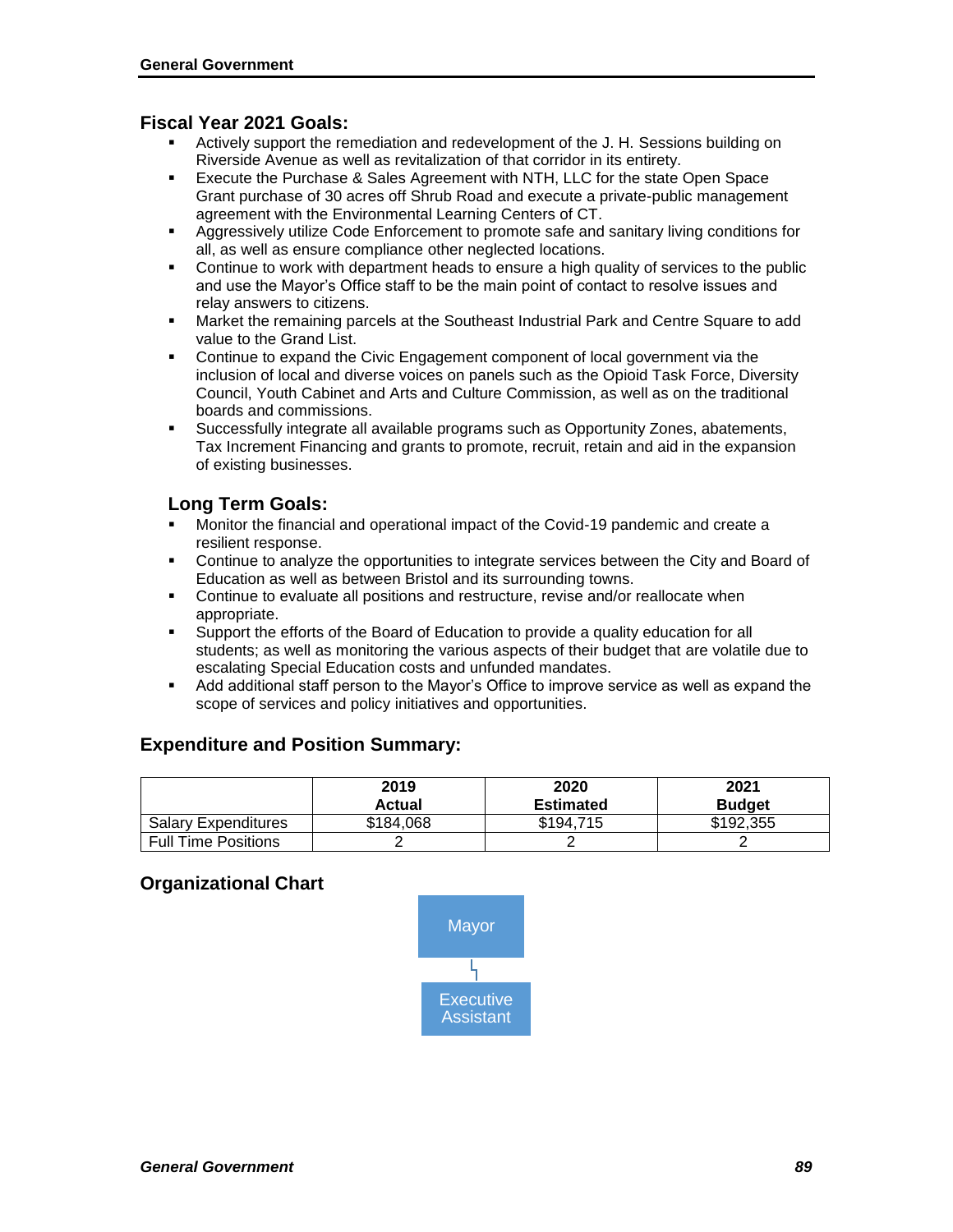## **Budget Highlights**

**0011011 MAYOR'S OFFICE**

|                               |                |                                   | 2019               | 2020            | 2020           | 2021           | 2021            |
|-------------------------------|----------------|-----------------------------------|--------------------|-----------------|----------------|----------------|-----------------|
|                               |                |                                   | <b>ACTUAL</b>      | <b>ORIGINAL</b> | <b>REVISED</b> | <b>BUDGET</b>  | <b>APPROVED</b> |
| <b>OBJECT</b>                 | <b>PROJECT</b> | <b>DESCRIPTION</b>                | <b>EXPENDITURE</b> | <b>BUDGET</b>   | <b>BUDGET</b>  | <b>REQUEST</b> | <b>BUDGET</b>   |
| <b>SALARIES</b>               |                |                                   |                    |                 |                |                |                 |
| 514000                        |                | <b>REGULAR WAGES</b>              | \$167,756          | \$177,115       | \$177,115      | \$178,110      | \$179,555       |
| 515100                        |                | <b>OVERTIME</b>                   | 17                 | 0               | 0              | 0              | 0               |
| 515200                        |                | <b>PART TIME</b>                  | \$8,495            | 5,000           | 9,800          | 5,000          | 5,000           |
| 517000                        |                | <b>OTHER WAGES</b>                | \$7,800            | 7,800           | 7,800          | 7,800          | 7,800           |
|                               |                | <b>TOTAL SALARIES</b>             | \$184,068          | \$189,915       | \$194,715      | \$190,910      | \$192,355       |
| <b>CONTRACTUAL SERVICES</b>   |                |                                   |                    |                 |                |                |                 |
| 531000                        |                | PROFESSIONAL FEES AND SERVICES    | \$6,600            | \$7,400         | \$6,000        | \$6,000        | \$6,000         |
| 553000                        |                | <b>TELEPHONE</b>                  | 16                 | 100             | 100            | 50             | 50              |
| 553100                        |                | <b>POSTAGE</b>                    | 335                | 400             | 400            | 400            | 400             |
| 555000                        |                | PRINTING AND BINDING              | 2,100              | 6,000           | 6,000          | 6,000          | 6,000           |
| 581120                        |                | CONFERENCES AND MEMBERSHIPS       | 742                | 250             | 950            | 2,000          | 2,000           |
| 583100                        |                | CITY PROMOTIONAL ACTIVITIES       | 2,550              | 5,000           | 7,450          | 5,000          | 5,000           |
| 589100                        |                | <b>MISCELLANEOUS</b>              | 1.083              | 1,500           | 1.500          | 1.500          | 1,500           |
|                               |                | <b>TOTAL CONTRACTUAL SERVICES</b> | \$13,426           | \$20,650        | \$22,400       | \$20,950       | \$20,950        |
| <b>SUPPLIES AND MATERIALS</b> |                |                                   |                    |                 |                |                |                 |
| 561800                        |                | PROGRAM SUPPLIES                  | \$429              | \$600           | \$600          | \$600          | \$600           |
| 569000                        |                | OFFICE SUPPLIES                   | 594                | 750             | 750            | 750            | 750             |
|                               |                | TOTAL SUPPLIES AND MATERIALS      | \$1,023            | \$1,350         | \$1,350        | \$1,350        | \$1,350         |
|                               |                | <b>TOTAL MAYOR'S OFFICE</b>       | \$198,517          | \$211,915       | \$218,465      | \$213,210      | \$214,655       |

# **Probate Court**

Judge Andre D. Dorval 240 Stafford Avenue 860-584-6230

#### **Service Narrative**

The Region 19 Probate District was established in January of 2011 and provides the residents of Bristol and Plymouth with a variety of services. Connecticut General Statute §45a-8 governs the requirements of each town that comprises a probate district. The Probate Court has jurisdiction over the many matters including the following: decedent's estates, trusts, conservators, guardians of persons with intellectual disability, guardians of the person of minor children, termination of parental rights, adoptions including adult adoptions, paternity, emancipation of minors, mental health commitments, drug and alcohol commitments, and name changes.

#### **Fiscal Year 2020 Goals and Accomplishments:**

- Provided extensive assistance to state agencies, and counsel to the Bristol and Plymouth community with all types of Probate Court matters such as decedent's estates, trusts, power of attorney accountings, voluntary conservatorships, involuntary conservatorships. involuntary medication, involuntary adult commitments, probable cause matters, change of names for adults and children, gender marker changes, guardianships for persons with intellectual disability, adult adoptions, minor child adoptions, removal of guardians and temporary custody matters, termination of parental rights matters, guardianship of the estates for minors, temporary guardianship cases, emancipation of minors, paternity filings, and drug and alcohol commitments. Budget goals allowed the Court to conduct itself in a professional manner with positive feedback received from counsel and the public.
- Participated in a Probate Court administration program funded by a state grant that provided the Court with temporary employees for approximately 12 weeks in the summer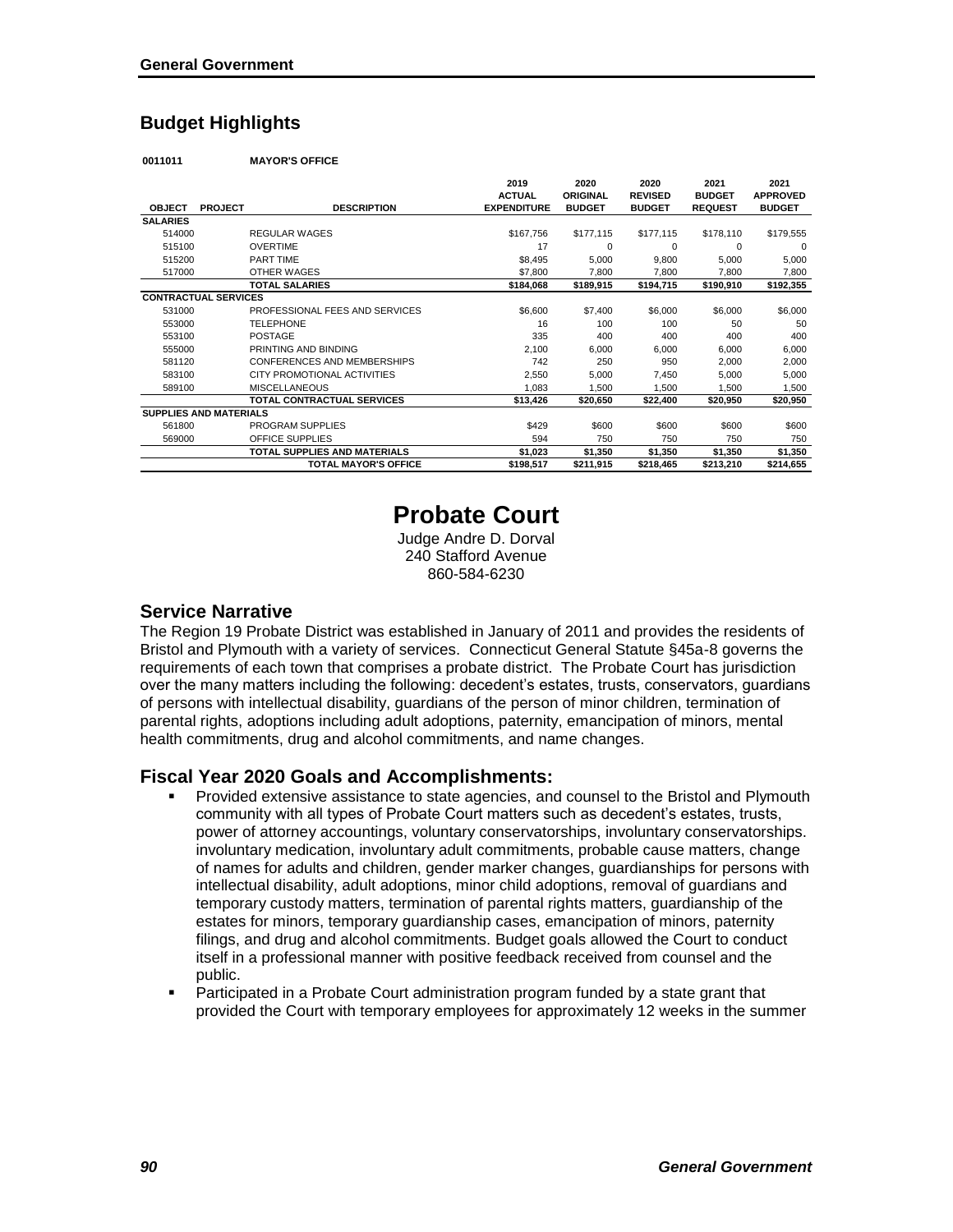to focus on the scanning of decedent estate records into the Court operating system to prepare our files for the e-filing process implementation.

- Complied with all requirements of the State of Connecticut Office of Probate Court Administrator to train the judge, the chief clerk and court staff in best practices and procedures.
- Chief Clerk served on the State of Connecticut Court Security Committee. With the assistance of the Bristol Police Department, a complete security assessment was conducted in the Probate Court in compliance with state directives.
- Using staggered employee schedules, mail access, telephone access, audio conferences to conduct hearings and the use of the recently implemented e-filing process, the Region #19 Probate Court was able to continue operations throughout the COVID-19 Pandemic restrictions imposed in Connecticut.

#### **Summary of Fiscal Year 2020-2021 Budget:**

 The Court is mindful of the need to be fiscally conservative so as to not burden the taxpayers of the Town of Plymouth and the City of Bristol especially due to the economic downturn due to the Coronavirus Pandemic. This year's budget request reflects this concern. With the assistance of the Comptroller's Office, many Probate needs have been addressed through other avenues such as federal and/or state reimbursement sources.

#### **Fiscal Year 2021 Goals:**

- The e-filing technology for the state probate courts from Turbo Court was implemented on January 1, 2020. This new initiative for all Probate Courts require extensive training for court staff. The e-file technology was timely implemented with the social distancing restrictions imposed from the Covid-19 Pandemic. The Court was able to continue limited operations throughout the Pandemic. This new process may impact our future Court budget. At this time, e-filing is only mandatory for attorneys. As the public becomes savvy with e-filing, it will be interesting to see if budget needs such as postage expenses may decrease.
- Court security initiatives will be another focus in fiscal year 2021. The Court was assessed by the Bristol Police Department and several important recommendations to improve court safety were identified.
- Continue training opportunities for Court staff through webinar sessions, online

#### **Long Term Goals:**

- **Continue to archive Probate records by means of scanning, laser fiche or microfilm.**
- Continue to focus on court security issues.
- Encourage the public to access the e-filing system.
- Continue to provide court staff with access to e-file training.

#### **Performance Measures**

| <b>Type of Matter</b>                      | 2015 | 2016 | 2017 | 2018 | 2019 |
|--------------------------------------------|------|------|------|------|------|
| Intestate                                  | 60   | 72   | 60   | 86   | 73   |
| Testate                                    | 198  | 174  | 200  | 164  | 165  |
| <b>Small Estate Affidavit Applications</b> | 208  | 208  | 210  | 230  | 212  |
| <b>Trust Acct. Requiring Hearings</b>      | 36   | 50   | 78   | 68   | 44   |
| <b>Termination of Parental Rights</b>      | 14   | 26   | 14   | 38   | 28   |
| <b>Emancipation of Minors</b>              | 0    |      |      | 0    |      |
| Appointment of Guardians of Estates        | 14   | 16   | 14   | 12   | 13   |
| <b>Other Guardianship Applications</b>     | 100  | 174  | 120  | 200  | 158  |
| Change of Name                             | 88   | 72   | 90   | 78   | 70   |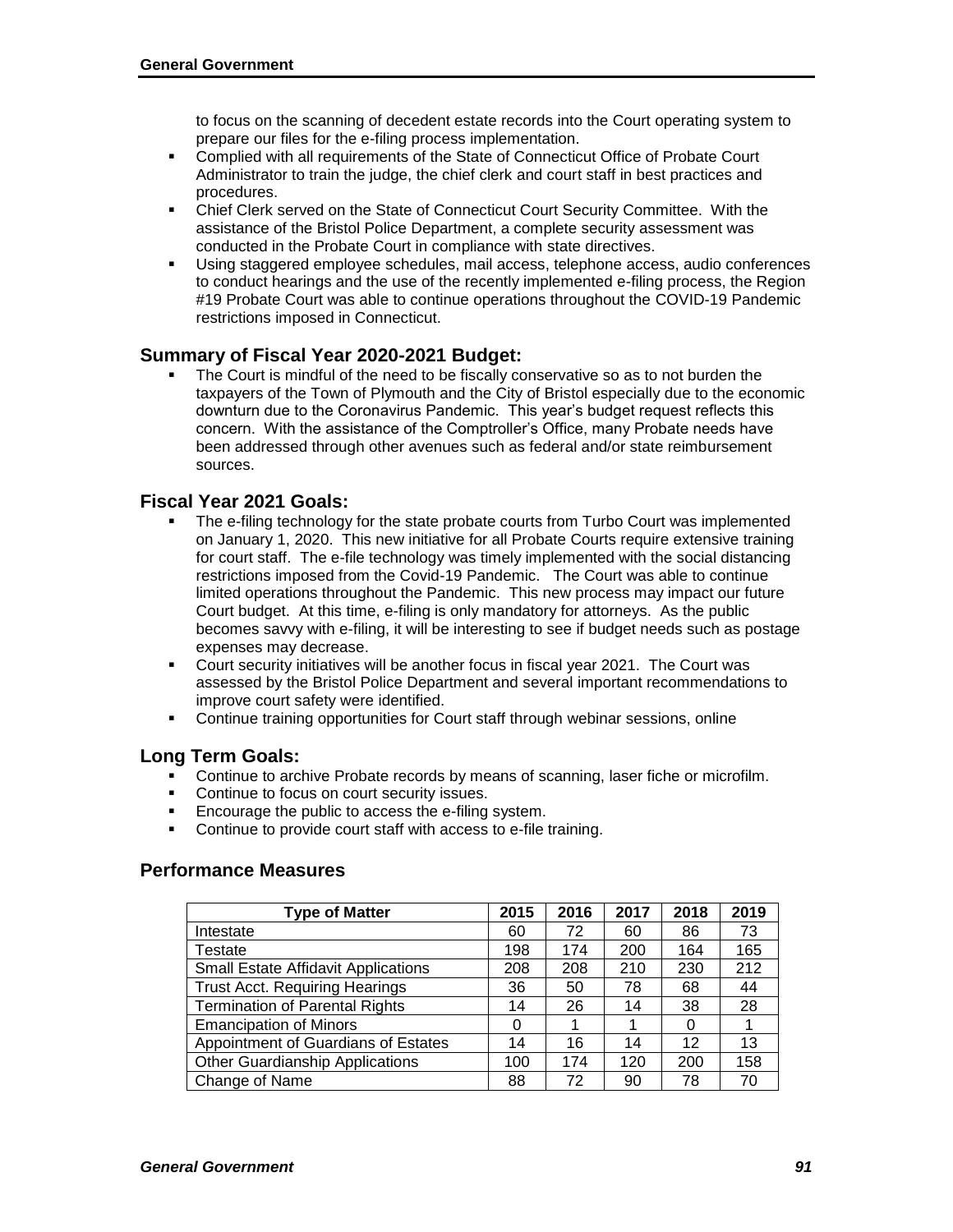## **Expenditure and Position Summary**

|                            | 2019   | 2020                                                                 | 2021          |
|----------------------------|--------|----------------------------------------------------------------------|---------------|
|                            | Actual | <b>Estimated</b>                                                     | <b>Budget</b> |
| <b>Salary Expenditures</b> |        | Salaries for this department are paid by the State of<br>Connecticut |               |

## **Budget Highlights**

| 0011012               | <b>PROBATE COURT</b>                 |                                             |                                   |                                         |                                         |                                          |
|-----------------------|--------------------------------------|---------------------------------------------|-----------------------------------|-----------------------------------------|-----------------------------------------|------------------------------------------|
| <b>OBJECT</b>         | <b>DESCRIPTION</b><br><b>PROJECT</b> | 2019<br><b>ACTUAL</b><br><b>EXPENDITURE</b> | 2020<br>ORIGINAL<br><b>BUDGET</b> | 2020<br><b>REVISED</b><br><b>BUDGET</b> | 2021<br><b>BUDGET</b><br><b>REQUEST</b> | 2021<br><b>APPROVED</b><br><b>BUDGET</b> |
|                       | <b>CONTRACTUAL SERVICES</b>          |                                             |                                   |                                         |                                         |                                          |
| 531000                | PROFESSIONAL FEES                    | \$14.913                                    | \$14,000                          | \$14,000                                | \$14,000                                | \$14,000                                 |
| 543000                | REPAIRS AND MAINTENANCE              | 1.713                                       | 2,550                             | \$2,550                                 | 2,500                                   | 2,500                                    |
| 553000                | <b>TELEPHONE</b>                     | 115                                         | 500                               | \$500                                   | 500                                     | 500                                      |
| 553100                | <b>POSTAGE</b>                       | 15.007                                      | 16.400                            | \$16,400                                | 16.400                                  | 16.400                                   |
| 555000                | PRINTING AND BINDING                 | 1.249                                       | 1.500                             | \$1,500                                 | 1.500                                   | 1,500                                    |
|                       | <b>TOTAL CONTRACTUAL SERVICES</b>    | \$32,997                                    | \$34,950                          | \$34,950                                | \$34,900                                | \$34,900                                 |
|                       | <b>SUPPLIES AND MATERIALS</b>        |                                             |                                   |                                         |                                         |                                          |
| 569000                | OFFICE SUPPLIES                      | \$4.533                                     | \$5,000                           | \$5,000                                 | \$5,500                                 | \$5,000                                  |
|                       | TOTAL SUPPLIES AND MATERIALS         | \$4,533                                     | \$5,000                           | \$5,000                                 | \$5,500                                 | \$5,000                                  |
| <b>CAPITAL OUTLAY</b> |                                      |                                             |                                   |                                         |                                         |                                          |
| 579999                | <b>EQUIPMENT</b>                     | \$0                                         | \$0                               | \$0                                     | \$1,900                                 | \$0                                      |
|                       | <b>TOTAL CAPITAL OUTLAY</b>          | \$0                                         | \$0                               | \$0                                     | \$1,900                                 | \$0                                      |
|                       | TOTAL PROBATE COURT                  | \$37,530                                    | \$39,950                          | \$39,950                                | \$42,300                                | \$39,900                                 |

# **Registrars of Voters**

Sharon Krawiecki, Republican Registrar of Voters SharonKrawiecki@bristolct.gov Kevin McCauley, Democratic Registrar of Voters KMcCauley@bristolct.gov 860-584-6165

## **Service Narrative**

The Registrars of Voters Office operates in accordance with state and federal laws to maintain the voter registry and administer free and fair elections. A Democratic and a Republican Registrar of Voters are elected every two years on a citywide basis. The Registrars of Voters are jointly responsible to carry out the functions of the office in a bipartisan manner, upholding election integrity. Primary functions include elections administration, voter registration, record maintenance and training of poll workers.

Elements essential to election precision include maintaining an accurate voter registry, assuring voter privacy, employing qualified, well-trained poll workers and providing correct election results. Maintaining an accurate voter registry is vital to provide citizens access to vote and to uphold confidence in the voting experience. This includes registering new residents as well as those who have come of age, removing electors who are deceased, have moved out of town or state, purging electors who have been inactive and updating addresses, names or party affiliation for Bristol electors. Implementing new election laws as adopted by the CT State Legislature is essential to assuring voter privacy, providing accurate election results and running a fair election.

Outreach efforts are used to register new voters, inform citizens of the voting process and voting options, and provide information on upcoming and past elections. Through the City website, an abundant amount of information maintained by this office is available directly to the public.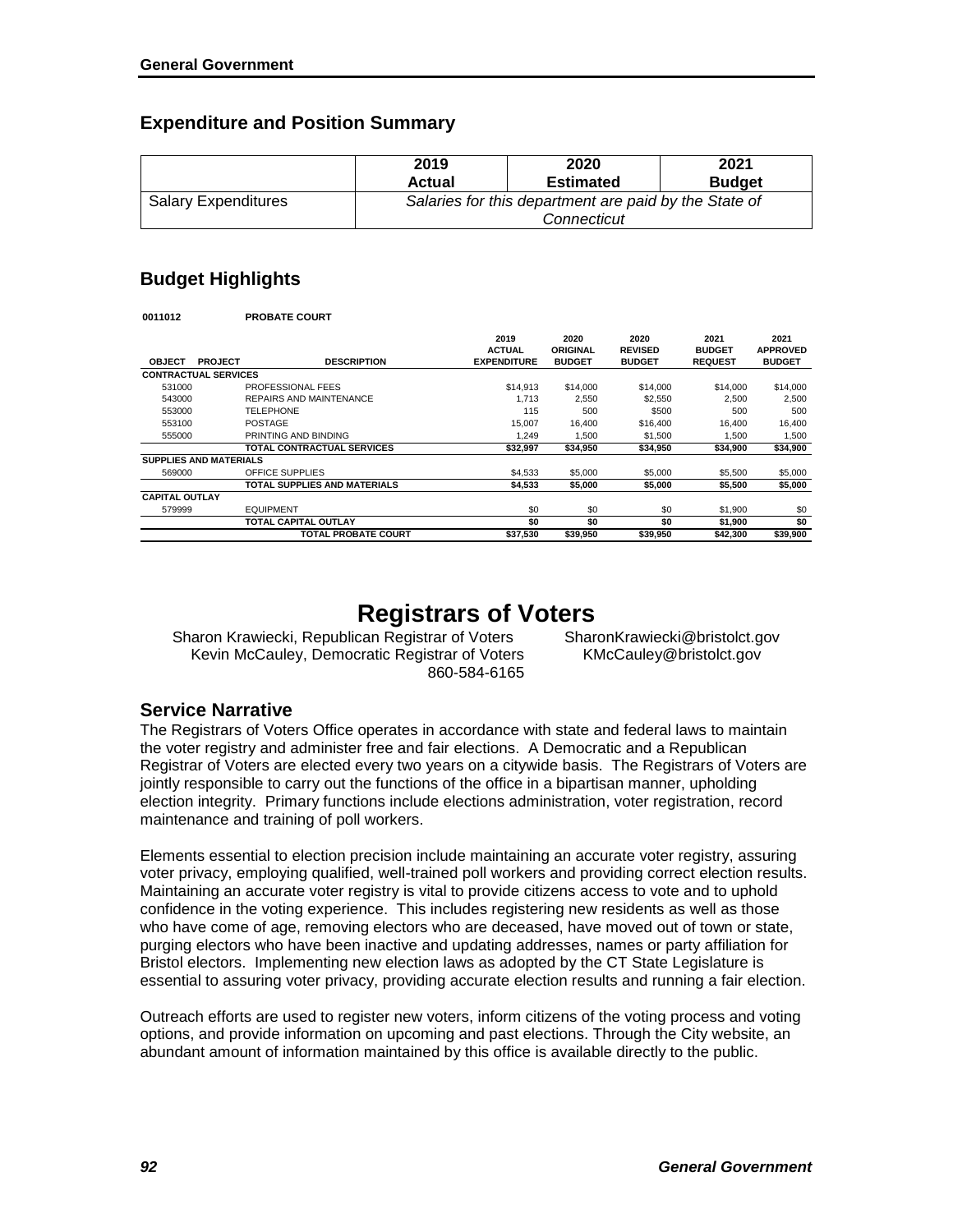#### **Fiscal Year 2020 Goals and Accomplishments:**

- Replaced the remaining worn and broken privacy booths required at polling locations.
- Offered election day registration, garnering 33 new registrations during the 2019 Municipal Election.
- Conducted mock municipal election at St. Paul Catholic High School where winners shadowed department heads and attended and participated in the monthly City Council meeting.
- Completed a canvass of 2,053 voters to determine current voting residence.
- Processed 8,034 voter registration additions, removals, address, name or party affiliation changes through December 31, 2019.

#### **Summary of Fiscal Year 2020-2021 Budget:**

- **Increased voter registration numbers dictate that staffing at each polling location must** increase.
- **Prepare for a rescheduled Presidential Preference and State primary in August 2020.**
- **Implement a Safe Polls Plan due to the COVID-19 pandemic.**
- **Prepare for the General Election in November 2020.**

#### **Fiscal Year 2021 Goals:**

- Answer the call of City electors to increase the available support at the polls to aid in their voting process.
- Coordinate with Bristol Eastern High School to hold a "municipal election" in the fall and have winners shadow department heads and elected officials.
- Continue to work with Board of Education to ensure safe security protocols while conducting a primary during school hours.

#### **Long Term Goals:**

- To support and assist in statewide efforts to employ the latest technology in all aspects of election administration to perform reporting accuracy and immediate election results.
- Continue sworn duties and responsibilities to the electorate in a non-partisan manner, independent of control and complete impartiality.
- Continue enhanced cross training of poll workers to be more efficient.
- Fulfill mandated continuing education as re-certification courses become available through the Secretary of the State's Office.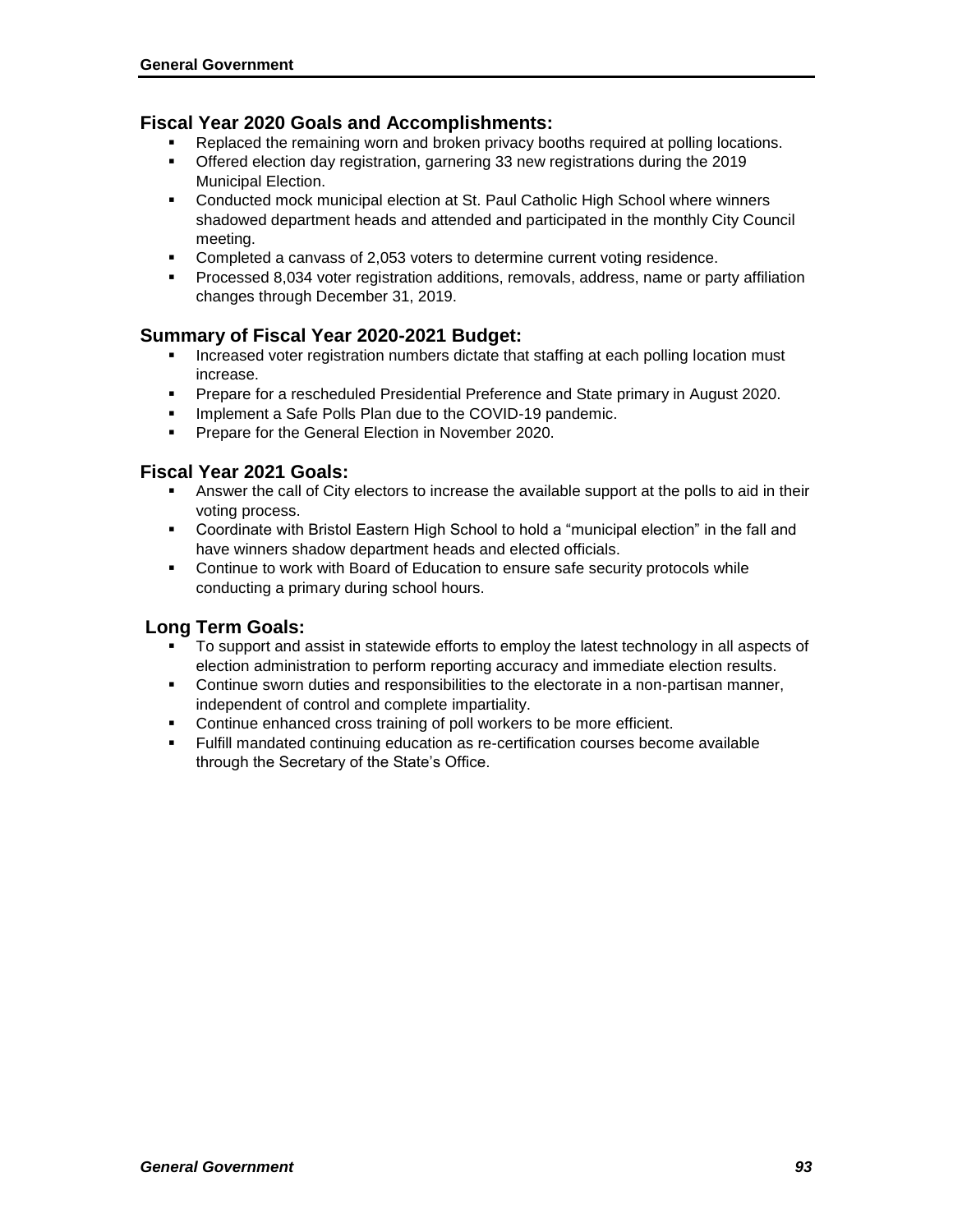## **Performance Measures**

|                                       | <b>Municipal Election 2019</b> |                                  |                     |  |  |  |
|---------------------------------------|--------------------------------|----------------------------------|---------------------|--|--|--|
| <b>Polling Location</b>               |                                | <b>Eligible</b><br><b>Voters</b> | <b>Number Voted</b> |  |  |  |
| 77-01 Edgewood School                 |                                | 4,343                            | 1,456               |  |  |  |
| 77-02 Northeast School                |                                | 4,246                            | 1,569               |  |  |  |
| 77-03 Mountain View School            |                                | 4,036                            | 1,331               |  |  |  |
| 77-04 Bristol Eastern High School     |                                | 2,310                            | 742                 |  |  |  |
| 78-01 Chippens Hill Middle School     |                                | 3,590                            | 1,519               |  |  |  |
| 78-02 West Bristol School             |                                | 3,851                            | 1,109               |  |  |  |
| 79-01 South Side School               |                                | 4,396                            | 1,242               |  |  |  |
| 79-02 B.P.O. Elks Lodge #1010         |                                | 4,007                            | 995                 |  |  |  |
| 79-03 Greene-Hills School             |                                | 4,897                            | 1,508               |  |  |  |
| Absentee Voters                       | 447                            |                                  |                     |  |  |  |
| Election Day Registration - City Hall | 33                             |                                  |                     |  |  |  |
| Totals                                | 480                            | 35,676                           | 11,471              |  |  |  |

| <b>Historical Voter Turnout</b>                   |     |            |        |  |  |  |  |  |
|---------------------------------------------------|-----|------------|--------|--|--|--|--|--|
|                                                   |     |            |        |  |  |  |  |  |
| <b>Election</b>                                   | %   | Registered | Voted* |  |  |  |  |  |
| 2000 Presidential                                 | 74% | 31,274     | 23,035 |  |  |  |  |  |
| 2001 Municipal                                    | 36% | 29,899     | 10,824 |  |  |  |  |  |
| 2002 Governor                                     | 54% | 29,611     | 16,002 |  |  |  |  |  |
| 2003 Municipal                                    | 40% | 29,453     | 11,858 |  |  |  |  |  |
| 2004 Presidential                                 | 77% | 32,880     | 25,349 |  |  |  |  |  |
| 2005 Municipal                                    | 38% | 32,014     | 12,305 |  |  |  |  |  |
| 2006 Governor                                     | 58% | 31,926     | 18,598 |  |  |  |  |  |
| 2007 Municipal                                    | 36% | 31,774     | 11,558 |  |  |  |  |  |
| Presidential<br>2008                              | 77% | 34,720     | 26,900 |  |  |  |  |  |
| 2009 Municipal                                    | 26% | 34,132     | 8,767  |  |  |  |  |  |
| 2010 Governor                                     | 54% | 33,658     | 18,057 |  |  |  |  |  |
| 2011<br>Municipal                                 | 28% | 33,249     | 9,347  |  |  |  |  |  |
| 2012 Presidential                                 | 70% | 35,113     | 24,558 |  |  |  |  |  |
| 2013 Municipal                                    | 35% | 31,869     | 11,085 |  |  |  |  |  |
| 2014 Governor                                     | 56% | 31,718     | 17,835 |  |  |  |  |  |
| 2015 Municipal                                    | 39% | 31,241     | 12,106 |  |  |  |  |  |
| 2016 Presidential                                 | 78% | 34,464     | 26,790 |  |  |  |  |  |
| 2017 Municipal                                    | 39% | 34,247     | 13,270 |  |  |  |  |  |
| 2018 Governor                                     | 62% | 34,987     | 21,786 |  |  |  |  |  |
| 2019 Municipal<br>*Includes Absentee & EDR Voters | 33% | 35,676     | 11,951 |  |  |  |  |  |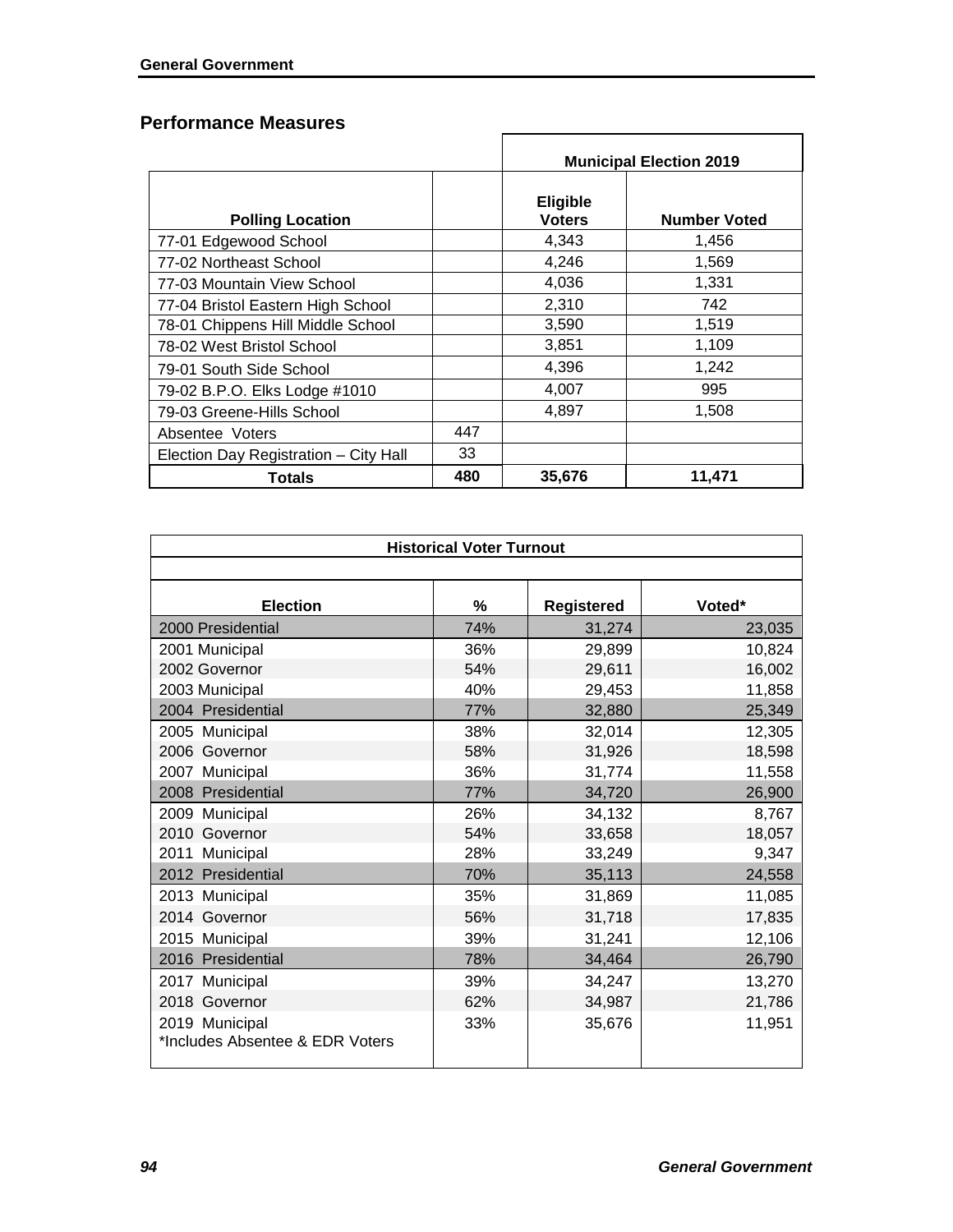## **Monthly Voter Registration Summary**

Day to day undertakings in the Registrar's office include registering new residents, changing addresses, names or party affiliation. Additionally, the Registrar's office will remove electors who are deceased or have moved out of town or state and purge electors who have been inactive for four or more years per state statute §9-35. The chart below indicates the number of additions, changes and removals completed from July 1, 2019 to June 30, 2020.

|                  | July | Aug | <b>Sept</b> | Oct | <b>Nov</b> | <b>Dec</b> | Jan   | Feb | Mar | Apr | May | June | <b>Total</b> |
|------------------|------|-----|-------------|-----|------------|------------|-------|-----|-----|-----|-----|------|--------------|
| <b>Additions</b> | 217  | 235 | 281         | 293 | 235        | 181        | 212   | 259 | 247 | 75  | 71  | 262  | 2,568        |
|                  |      |     |             |     |            |            |       |     |     |     |     |      |              |
| <b>Changes</b>   | 122  | 151 | 187         | 197 | 236        | 91         | 743   | 173 | 131 | 78  | 88  | 828  | 3,025        |
|                  |      |     |             |     |            |            |       |     |     |     |     |      |              |
| <b>Removals</b>  | 216  | 228 | 287         | 203 | 208        | 164        | 366   | 221 | 150 | 286 | 194 | 341  | 2,864        |
|                  |      |     |             |     |            |            |       |     |     |     |     |      |              |
| <b>Total</b>     | 555  | 614 | 755         | 693 | 679        | 436        | 1.321 | 653 | 528 | 439 | 353 | ,431 | 8,457        |

### **Expenditure and Position Summary**

|                            | 2019<br><b>Actual</b> | 2020<br><b>Estimated</b> | 2021<br><b>Budget</b> |
|----------------------------|-----------------------|--------------------------|-----------------------|
| <b>Salary Expenditures</b> | \$204,789             | \$221.815                | \$226,385             |
| <b>Full Time Positions</b> |                       |                          |                       |

## **Organizational Chart**

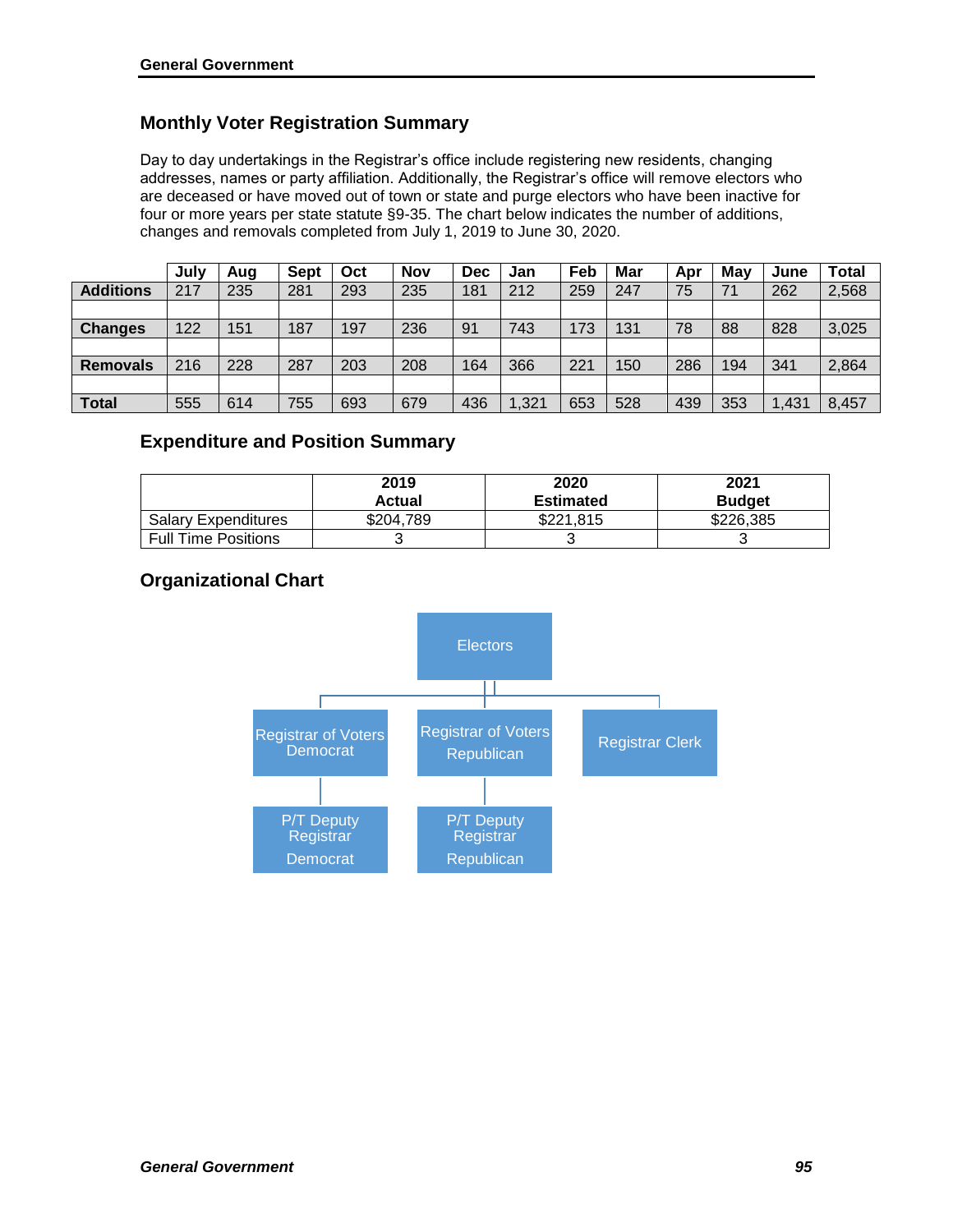## **Budget Highlights**

**0011013 REGISTRARS OF VOTERS**

|                               |                |                                     | 2019               | 2020          | 2020           | 2021           | 2021            |
|-------------------------------|----------------|-------------------------------------|--------------------|---------------|----------------|----------------|-----------------|
|                               |                |                                     | <b>ACTUAL</b>      | ORIGINAL      | <b>REVISED</b> | <b>BUDGET</b>  | <b>APPROVED</b> |
| <b>OBJECT</b>                 | <b>PROJECT</b> | <b>DESCRIPTION</b>                  | <b>EXPENDITURE</b> | <b>BUDGET</b> | <b>BUDGET</b>  | <b>REQUEST</b> | <b>BUDGET</b>   |
| <b>SALARIES</b>               |                |                                     |                    |               |                |                |                 |
| 514000                        |                | <b>REGULAR WAGES</b>                | \$147,601          | \$153,515     | \$153,515      | \$154,085      | \$154,085       |
| 515100                        |                | <b>OVERTIME</b>                     | 7,061              | 6,300         | 6,300          | 6,300          | 6,300           |
| 515200                        |                | <b>PART TIME</b>                    | 50,128             | 62,000        | 62.000         | 66,000         | 66,000          |
|                               |                | <b>TOTAL SALARIES</b>               | \$204,790          | \$221,815     | \$221,815      | \$226,385      | \$226,385       |
| <b>CONTRACTUAL SERVICES</b>   |                |                                     |                    |               |                |                |                 |
| 531000                        |                | PROFESSIONAL FEES AND SERVICES      | \$4,800            | \$7,200       | \$7,200        | \$4,800        | \$4,800         |
| 531140                        |                | <b>TRAINING</b>                     | $\Omega$           | 1,800         | 1.800          | 1.800          | 1,800           |
| 544400                        |                | <b>RENTS AND LEASES</b>             | 500                | 750           | 750            | 500            | 500             |
| 553000                        |                | <b>TELEPHONE</b>                    | 23                 | 400           | 400            | 400            | 400             |
| 553100                        |                | POSTAGE                             | 5,019              | 7,500         | 7.500          | 8.000          | 8,000           |
| 554000                        |                | <b>TRAVEL REIMBURSEMENT</b>         | 390                | 750           | 750            | 750            | 750             |
| 555000                        |                | PRINTING AND BINDING                | 13.701             | 18,000        | 18,000         | 20,000         | 20,000          |
| 581120                        |                | CONFERENCES AND MEMBERSHIPS         | 820                | 1,500         | 1,500          | 1,500          | 1,500           |
|                               |                | <b>TOTAL CONTRACTUAL SERVICES</b>   | \$25,253           | \$37,900      | \$37.900       | \$37.750       | \$37,750        |
| <b>SUPPLIES AND MATERIALS</b> |                |                                     |                    |               |                |                |                 |
| 561400                        |                | MAINTENANCE SUPPLIES AND MATERIALS  | \$9,484            | \$16,000      | \$16,000       | \$18,000       | \$18,000        |
| 561800                        |                | PROGRAM SUPPLIES                    | 2,685              | 800           | 800            | 1,000          | 1,000           |
| 569000                        |                | OFFICE SUPPLIES                     | 1,361              | 2,000         | 2,000          | 2,000          | 2,000           |
|                               |                | <b>TOTAL SUPPLIES AND MATERIALS</b> | \$13,530           | \$18,800      | \$18,800       | \$21,000       | \$21,000        |
|                               |                | <b>TOTAL REGISTRARS OF VOTERS</b>   | \$243,573          | \$278,515     | \$278,515      | \$285,135      | \$285,135       |

## **Assessor**

Thomas DeNoto, Assessor 860-584-6240 thomasdenoto@bristolct.gov

#### **Service Narrative**

The Assessor's Office is responsible for the equitable appraisal and assessment of taxable and non-taxable real and personal property and motor vehicles.

Real property is all land and building improvements located within the City limits. Taxation is based on the assessed value established during revaluations. The Assessment staff successfully completed the 2017 revaluation. The next revaluation is scheduled for 2022. The interim years are updated with the addition of new construction. This involves the physical inspection of new construction, i.e., new house, addition, decks, remodeling, etc. The source is usually through the building permits issued.

The personal property list consists of all businesses located within the corporate limits of the City of Bristol. In general terms, personal property is everything needed to engage in a business enterprise, excluding land and any improvements thereon. The common categories are machinery, furniture and fixtures, equipment, data processing equipment, and unregistered motor vehicles. Discovery of new accounts are obtained through internet search engines, newspaper articles, advertisements, trade names filed with the City Clerk, and a physical canvass of business districts. State Statutes require all owners of personal property to file annual lists of such property no later than November 1st, or be subject to a 25% penalty. This process is supplemented by a statutory authorized audit process. Assessment staff continues to work with Charles B. Feldman & Associates and Tax Management Associates who recently completed auditing 18 accounts. All audits currently taking place are for the grand list years 2016, 2017 and 2018.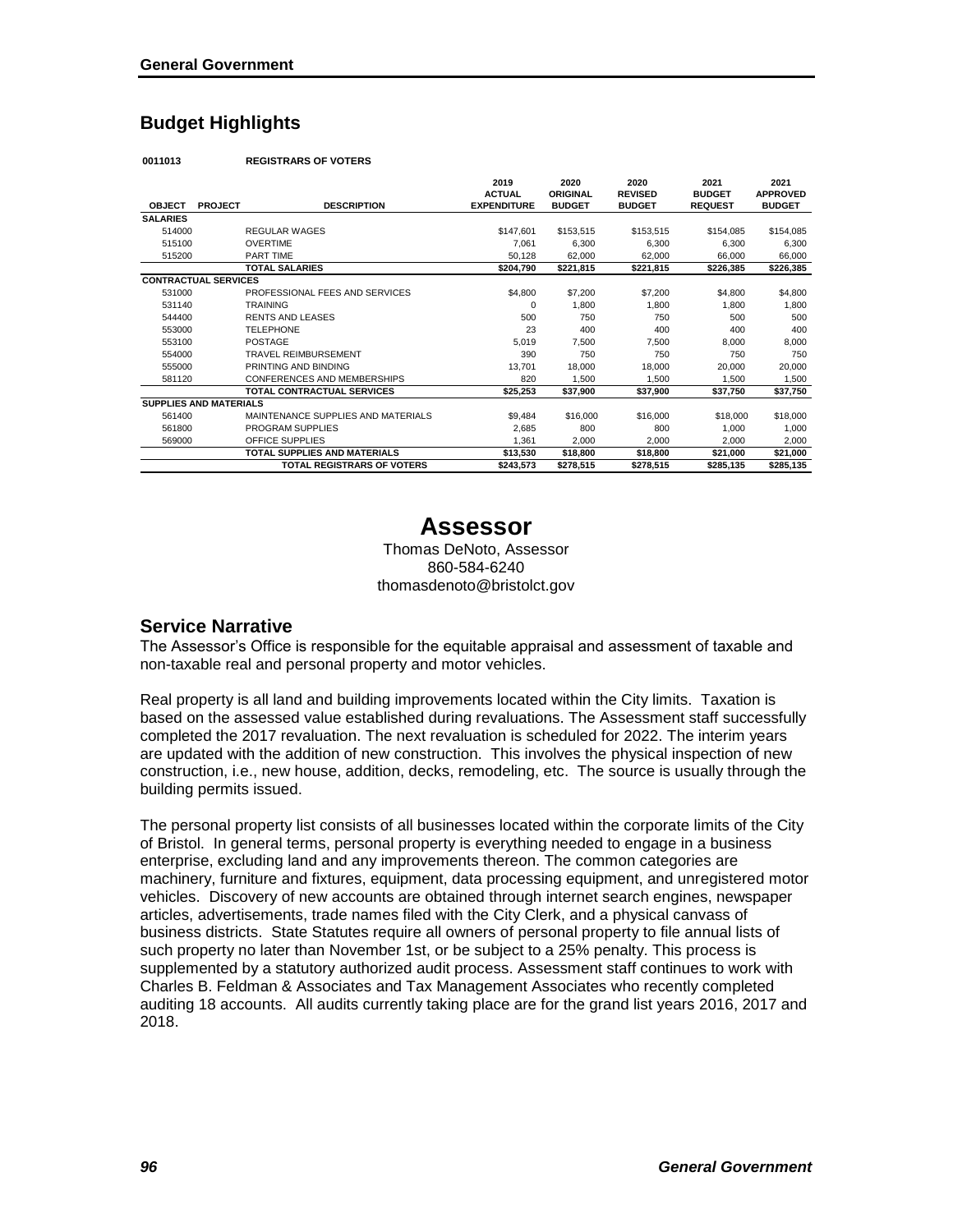The motor vehicle list is developed with the help of the Department of Motor Vehicles (DMV). Pursuant to Section 14-163 of the Connecticut General Statutes, the Commissioner of Motor Vehicles is required to furnish to the Assessor in each town, a list containing the names and addresses of owners of motor vehicles registered in their respective towns, as they appear on October 1<sup>st</sup> of each year, based on the registration records of the motor vehicle department. The list is then priced to develop the grand list. The values are based on "clean" retail value from the National Automobile Dealers Association (NADA) price guides, as recommended to the Office of Policy & Management by the Connecticut Association of Assessing Officers (CAAO). Out of state registered vehicles are monitored and assessed through the unregistered vehicle statute category within the personal property annual declaration filing process.

Additional assessment responsibilities include maintenance of ownership records of property and application processing for elderly and social security disabled homeowners and renters, the military and blind statutory exemptions.

#### **Fiscal Year 2020 Goals and Accomplishments:**

- Implemented new flyover imagery taken November  $22<sup>nd</sup>$  2019 which has been installed and shared with the Public Works department for integration within Vision CAMA and City engineering ESRI software.
- Upgraded Vision CAMA software to version 8 providing cloud storage capability, easier access to software updates and current Microsoft software programming.
- **Completed Viewpoint software training and working with IT and Vision software** programming staff to integrate permits within Vision CAMA software.

#### **Summary of Fiscal Year 2020-2021 Budget:**

- Revaluation interim inspections funding request has been replaced by Eagleview Pictometry flyover data and software sketch change programming. This will save approximately \$350,000 over the next three years by delaying the need for revaluation physical property inspections.
- No revenue projection is provided for the State of Connecticut Homeowners' Elderly/Disabled Tax Relief Program. Assessment staff processed 563 applications in 2019 for an unfunded mandate of \$342,188. Assessment staff will process a similar revenue loss projected to be an unfunded mandate in the 2020–2021 fiscal cycle.
- Adopted a municipal option Senior Tax Relief program. Revenue loss estimates could total \$650,000.

#### **Fiscal Year 2021 Goals:**

- Complete the integration of CAMA Cloud iPad remote fieldwork software with Vision 8 CAMA database. This technology allows assessment personnel greater efficiencies by tracking inspections and eliminating duplicated data entry functions.
- Complete Eagleview Pictometry sketch change programming.
- **Assess identified properties within sketch change programming prior to revaluation 2022.**

#### **Long-Term Goals:**

- Prepare for assessment staff attrition prior to June 30<sup>th</sup> 2022. Through retirements, the Deputy Assessor, Assessment Technician, Sale Ratio Clerk, and Senior Administrative Assistant positions will all be vacated. The 2022 revaluation will require seasoned personnel utilizing an interim over-hire initiative for these positions.
- Continue to develop website tools which help serve property owners in a virtual City Hall environment.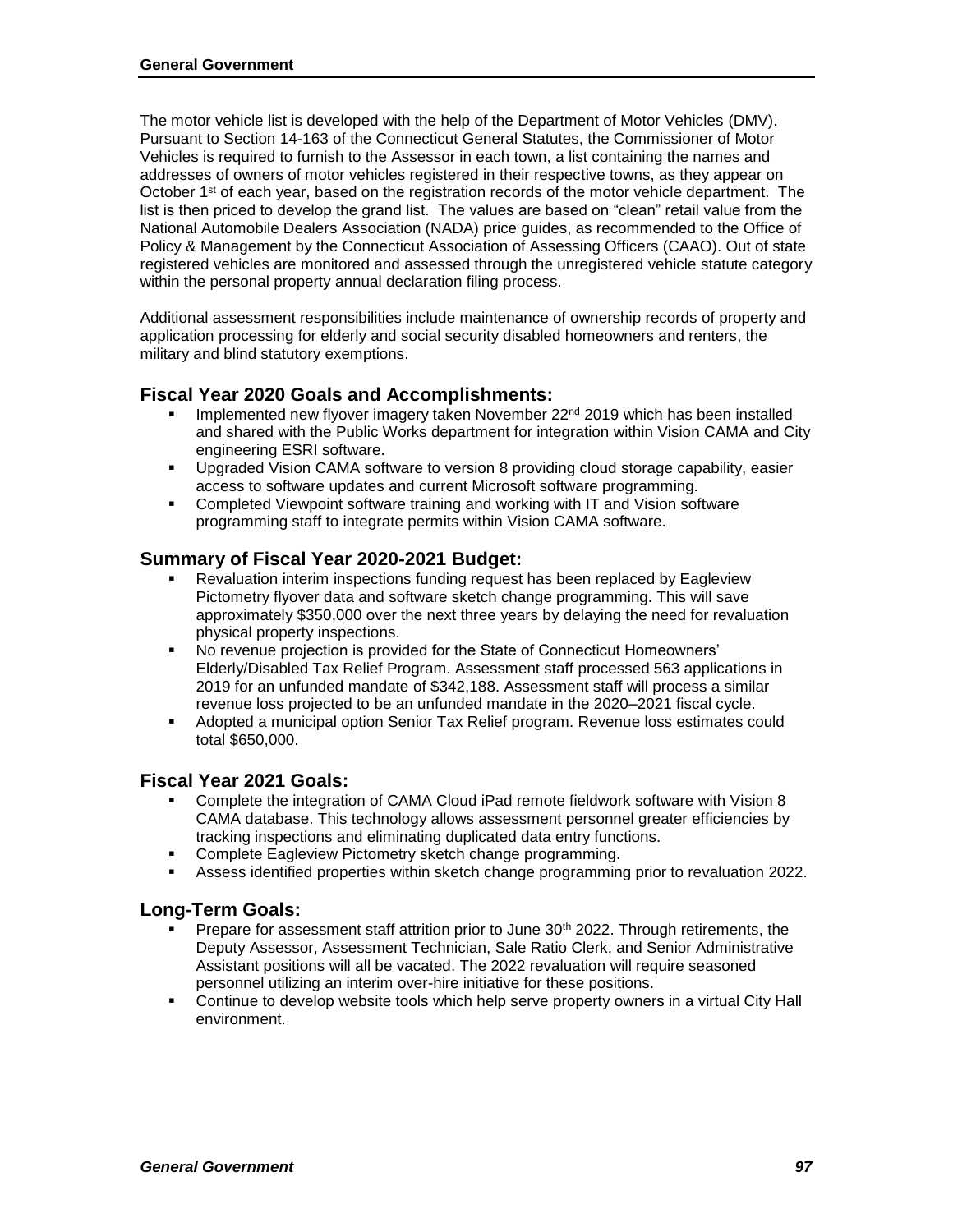## **Performance Measures**

| <b>FY/Grand List Date</b>     | <b>FY2019</b><br>10/1/17 | <b>FY2020</b><br>10/1/18 | <b>FY2021</b><br>10/1/19 |
|-------------------------------|--------------------------|--------------------------|--------------------------|
| Gross Taxable Assessed Value  | \$4,206,276,093          | \$4.222.404.205          | \$4,288,754,003          |
| <b>Estimated Actual Value</b> | \$6,008,965,847          | \$6,032,006,007          | \$6,126,791,432          |

## **Grand List Totals – October 1, 2019**

|                          | <b>Gross Assessment</b> | <b>Exemptions</b> | <b>Net Assessment</b> |
|--------------------------|-------------------------|-------------------|-----------------------|
| <b>Real Estate</b>       | \$3,298,189,104         | \$38,496,555      | \$3,259,692,549       |
| <b>Personal Property</b> | \$588,718,000           | \$242,857,574     | \$345,860,426         |
| Motor Vehicle            | \$401,846,899           | \$5.731.467       | \$396.115.432         |
| Totals                   | \$4,288,754,003         | \$287,085,596     | \$4,001,668,407       |

| 2019 Grand List Statistical Data -                                           | Count       |
|------------------------------------------------------------------------------|-------------|
| Building Permits and Value Inspections Serviced 7/1/2019 - 6/30/2020         | $1,200 +/-$ |
| Certificates of Occupancy Issued (New Construction)<br>$7/1/2019 - 7/1/2020$ | 505         |
| <b>Elderly Applications Taken</b>                                            | 563         |
| Renters Applications Taken 4/1/2020 through 6/12/2020<br>ends 10/1/2020      | 1.054       |
| Real Estate Transfers 10/1/2019 through 6/7/2020                             | 1,785       |
| Veterans, Blind and Disabled Applications                                    | 3,587       |

## **Expenditure and Position Summary**

|                            | 2019<br>Actual | 200<br><b>Estimated</b> | 2021<br><b>Budget</b> |
|----------------------------|----------------|-------------------------|-----------------------|
| <b>Salary Expenditures</b> | \$407.644      | \$437.145               | \$452,305             |
| <b>Full Time Positions</b> |                |                         |                       |

## **Organizational Chart**

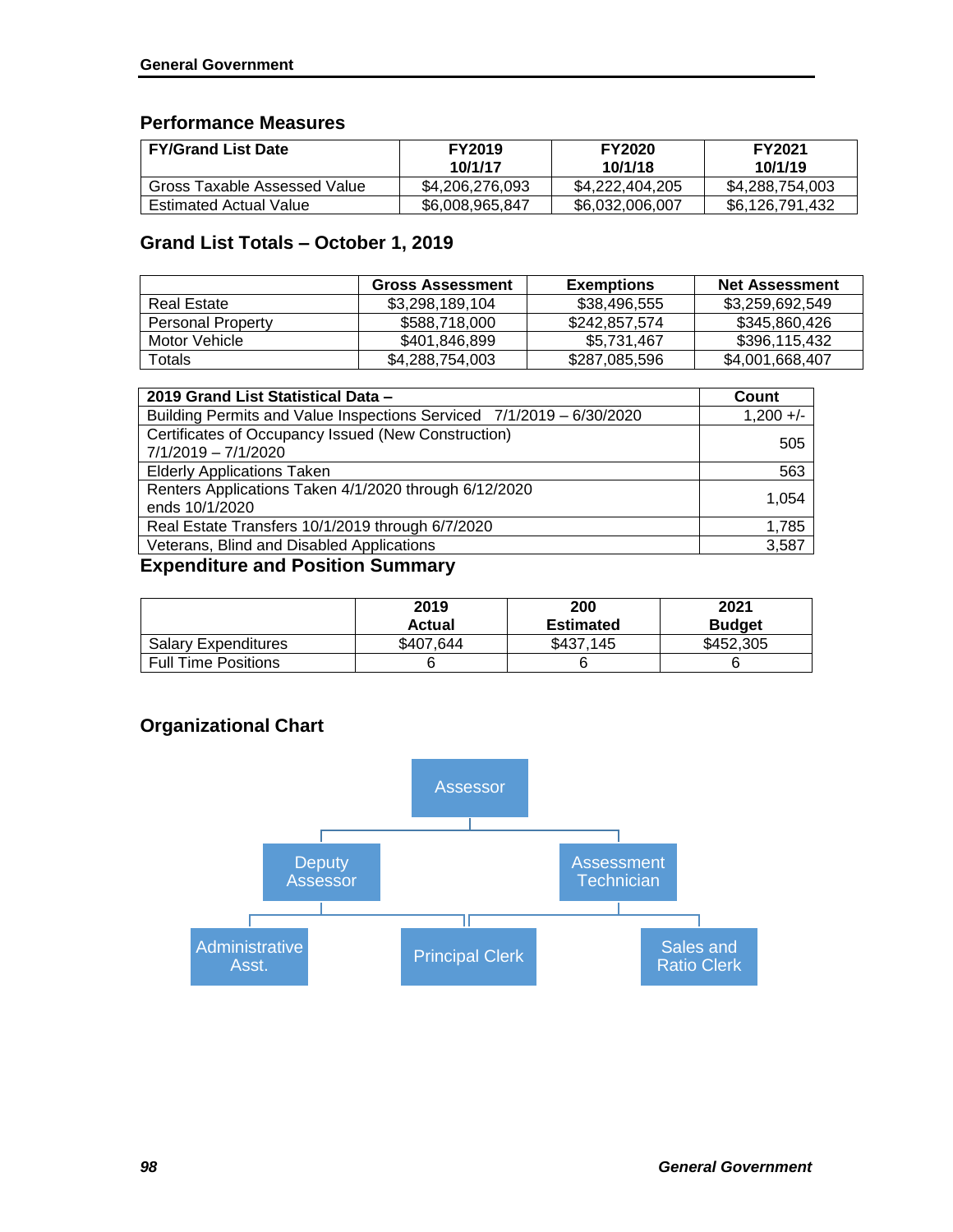## **Budget Highlights**

**0011014 ASSESSOR'S OFFICE**

|                               |                |                                   | 2019               | 2020            | 2020           | 2021           | 2021            |
|-------------------------------|----------------|-----------------------------------|--------------------|-----------------|----------------|----------------|-----------------|
|                               |                |                                   | <b>ACTUAL</b>      | <b>ORIGINAL</b> | <b>REVISED</b> | <b>BUDGET</b>  | <b>APPROVED</b> |
| <b>OBJECT</b>                 | <b>PROJECT</b> | <b>DESCRIPTION</b>                | <b>EXPENDITURE</b> | <b>BUDGET</b>   | <b>BUDGET</b>  | <b>REQUEST</b> | <b>BUDGET</b>   |
| <b>SALARIES</b>               |                |                                   |                    |                 |                |                |                 |
| 514000                        |                | <b>REGULAR WAGES</b>              | \$402,098          | \$429,575       | \$429,575      | \$444,370      | \$444,370       |
| 515100                        |                | <b>OVERTIME</b>                   | 2,092              | 2,625           | 2,625          | 5,000          | 2,625           |
| 517000                        |                | OTHER WAGES                       | 3,454              | 4,945           | 4,945          | 5,310          | 5,310           |
|                               |                | <b>TOTAL SALARIES</b>             | \$407,644          | \$437,145       | \$437,145      | \$454,680      | \$452,305       |
| <b>CONTRACTUAL SERVICES</b>   |                |                                   |                    |                 |                |                |                 |
| 531000                        |                | PROFESSIONAL FEES AND SERVICES    | \$11,150           | \$20,000        | \$20,000       | \$20,000       | \$20,000        |
| 553000                        |                | <b>TELEPHONE</b>                  | 59                 | 150             | 150            | 150            | 150             |
| 553100                        |                | <b>POSTAGE</b>                    | 3,257              | 3,400           | 3,400          | 3,500          | 3,500           |
| 554000                        |                | TRAVEL REIMBURSEMENT              | 3,234              | 3,700           | 3,700          | 3,800          | 3,700           |
| 555000                        |                | PRINTING AND BINDING              | 1.710              | 3,500           | 3,500          | 3.750          | 3,500           |
| 557700                        |                | <b>ADVERTISING</b>                | 113                | 175             | 175            | 175            | 175             |
| 581100                        |                | <b>DUES AND FEES</b>              | 1,882              | 2,200           | 2,200          | 2,300          | 2,300           |
| 581120                        |                | CONFERENCES AND MEMBERSHIPS       | 1,598              | 1,700           | 1.700          | 1,800          | 1,600           |
| 581135                        |                | SCHOOLING AND EDUCATION           | 3,129              | 2,700           | 2.700          | 2.800          | 2,800           |
|                               |                | <b>TOTAL CONTRACTUAL SERVICES</b> | \$26,132           | \$37,525        | \$37,525       | \$38,275       | \$37,725        |
| <b>SUPPLIES AND MATERIALS</b> |                |                                   |                    |                 |                |                |                 |
| 561800                        |                | PROGRAM SUPPLIES                  | \$1,260            | \$1,750         | \$1,750        | \$1,800        | \$1,800         |
| 569000                        |                | <b>OFFICE SUPPLIES</b>            | 690                | 660             | 660            | 700            | 700             |
|                               |                | TOTAL SUPPLIES AND MATERIALS      | \$1,950            | \$2,410         | \$2,410        | \$2,500        | \$2,500         |
|                               |                | <b>TOTAL ASSESSOR'S OFFICE</b>    | \$435,726          | \$477,080       | \$477,080      | \$495,455      | \$492,530       |

# **Board of Assessment Appeals**

#### **Service Narrative**

The Board of Assessment Appeals consists of three members that are elected every two years. As required by state law, the Board of Assessment Appeals generally holds three meetings during March and one in September to hear appeals concerning the assessments that were placed on the previous October 1st Grand List. The September hearing is solely for motor vehicle appeals.

Appeals are heard regarding valuation, governed by Connecticut General Statutes, as of the October 1<sup>st</sup> Grand List valuation date for Personal Property and Motor Vehicle assessments and as of the October 1<sup>st</sup> revaluation year for Real Estate appeals.

#### **Fiscal Year 2020 Goals and Accomplishments:**

- The Board met in March 2020 to hear appeals on the October 1, 2019 grand list and will meet in September 2020 to hear Motor Vehicle appeals on the October 1, 2019 Grand List. The Board heard appeals individually and deliberated as a group to make their decisions. Each person who made an appeal was notified of the Board's decision well within the time period mandated by law.
- **Provided website availability of Board meeting minutes and appeal forms.**

#### **Summary of Fiscal Year 2020-2021 Budget:**

 The City will implement a revaluation in 2022. Each revaluation has its potential to impact the Board's composition by requiring additional members along with necessitating additional supplies and postage costs. Planning for these adjustments begin 12 months prior to the revaluation implementation date. Budget forecast will be stable for 2019-2020 and 2020-2021 fiscal cycles.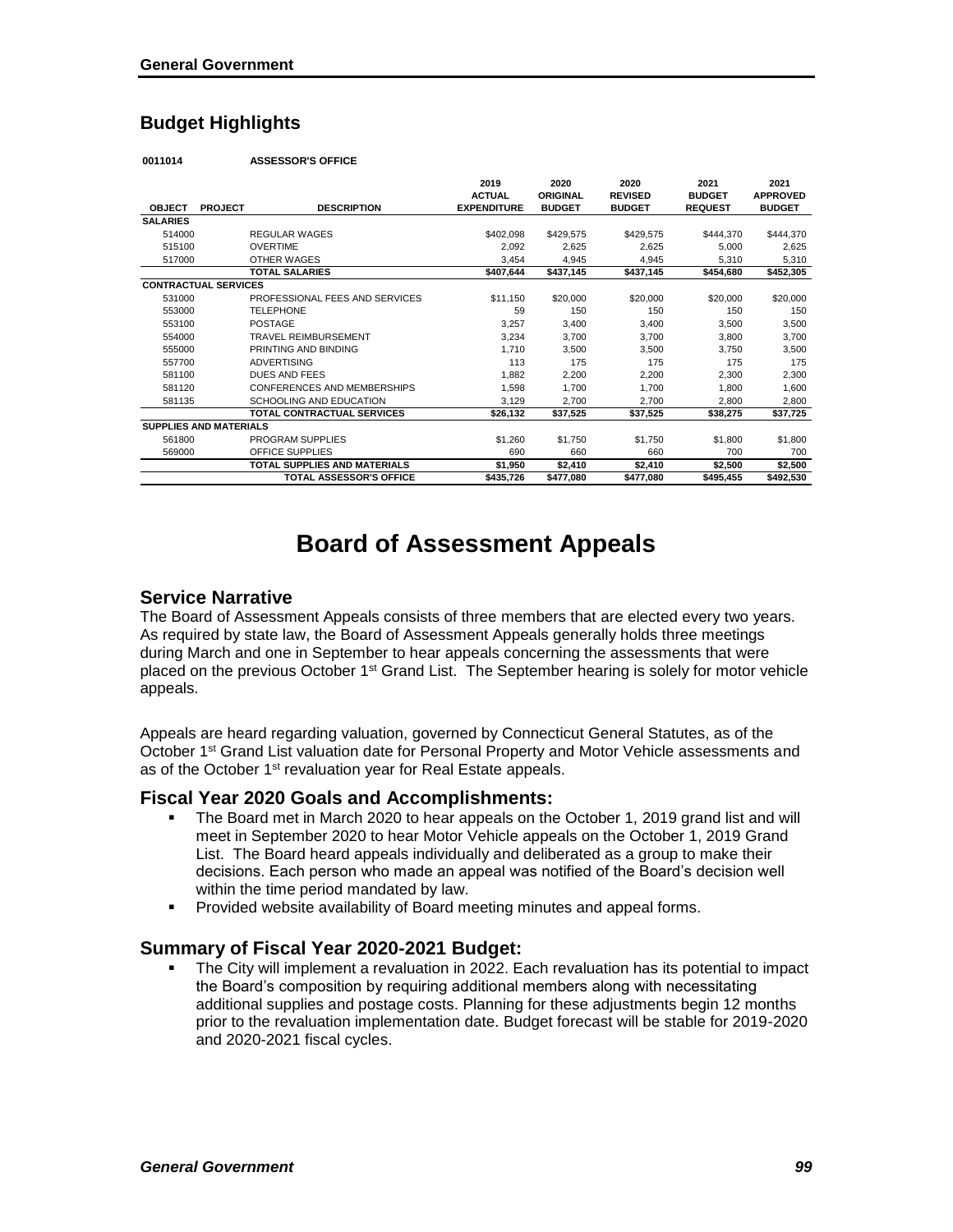#### **Fiscal Year 2021 Goals:**

- **Increase awareness for commercial property owners to annually file income and expense** reports to the Assessor by statutory deadline of June 1st each year.
- **Increase awareness that City businesses are required by state statute to annually file** personal property declarations that reconcile to the IRS Depreciation Schedule 4562.
- Continue to monitor appeals and schedule hearing dates in accordance with state statute in the month of March and September.

#### **Long-Term Goals:**

- Update website information in anticipation of streamlined communication notifying the public of state mandated appeal filing deadlines.
- **Increase awareness of mandatory revaluation procedures necessitating property** inspection through data mailer initiative to complete the 2022 revaluation analysis.

| <b>Grand List Year</b> | <b>Number</b> | <b>Appeals Heard</b>     | <b>Number</b><br><b>Granted</b> | <b>Number</b><br><b>Denied</b> |
|------------------------|---------------|--------------------------|---------------------------------|--------------------------------|
| 2017*                  | 96            | <b>Real Estate</b>       | 39                              | 57                             |
|                        | 12            | Motor Vehicle            |                                 | 5                              |
|                        | 3             | <b>Personal Property</b> | 2                               |                                |
| 2018                   | 33            | <b>Real Estate</b>       | 16                              | 17                             |
|                        | 2             | Motor Vehicle            | 2                               |                                |
|                        | 3             | <b>Personal Property</b> | 2                               |                                |
| 2019                   | 24            | <b>Real Estate</b>       | 9                               | 15                             |
|                        | 6             | Motor Vehicle            | 6                               |                                |
|                        |               | <b>Personal Property</b> | 6                               |                                |

#### **Performance Measures**

\*Represents Revaluation Year

| <b>Board of Assessment Appeals Members</b> | <b>Term Expiration</b> |
|--------------------------------------------|------------------------|
| Mary Alford, Chairperson                   | 11/2021                |
| <b>Shirley Salvatore</b>                   | 11/2021                |
| Thomas Ragaini                             | 11/2021                |

## **Budget Highlights**

**0011015 BOARD OF ASSESSMENT APPEALS**

|                               |                |                                   | 2019               | 2020          | 2020           | 2021           | 2021            |
|-------------------------------|----------------|-----------------------------------|--------------------|---------------|----------------|----------------|-----------------|
|                               |                |                                   | <b>ACTUAL</b>      | ORIGINAL      | <b>REVISED</b> | <b>BUDGET</b>  | <b>APPROVED</b> |
| <b>OBJECT</b>                 | <b>PROJECT</b> | <b>DESCRIPTION</b>                | <b>EXPENDITURE</b> | <b>BUDGET</b> | <b>BUDGET</b>  | <b>REQUEST</b> | <b>BUDGET</b>   |
| <b>SALARIES</b>               |                |                                   |                    |               |                |                |                 |
| 515100                        |                | <b>OVERTIME</b>                   | \$393              | \$2,100       | \$2,100        | \$2,100        | \$2,100         |
| 515200                        |                | PART TIME                         | 3.957              | 3.960         | 3.960          | 3.960          | \$3,960         |
|                               |                | <b>TOTAL SALARIES</b>             | \$4,350            | \$6,060       | \$6,060        | \$6,060        | \$6,060         |
| <b>CONTRACTUAL SERVICES</b>   |                |                                   |                    |               |                |                |                 |
| 553100                        |                | POSTAGE                           | \$16               | \$250         | \$250          | \$250          | \$250           |
| 557700                        |                | <b>ADVERTISING</b>                | 175                | 200           | 200            | 200            | \$200           |
|                               |                | <b>TOTAL CONTRACTUAL SERVICES</b> | \$191              | \$450         | \$450          | \$450          | \$450           |
| <b>SUPPLIES AND MATERIALS</b> |                |                                   |                    |               |                |                |                 |
| 569000                        |                | OFFICE SUPPLIES                   | \$28               | \$500         | \$500          | \$500          | \$500           |
|                               |                | TOTAL SUPPLIES AND MATERIALS      | \$28               | \$500         | \$500          | \$500          | \$500           |
|                               |                | TOTAL BOARD OF ASSESSMENT APPEALS | \$4,569            | \$7,010       | \$7,010        | \$7,010        | \$7,010         |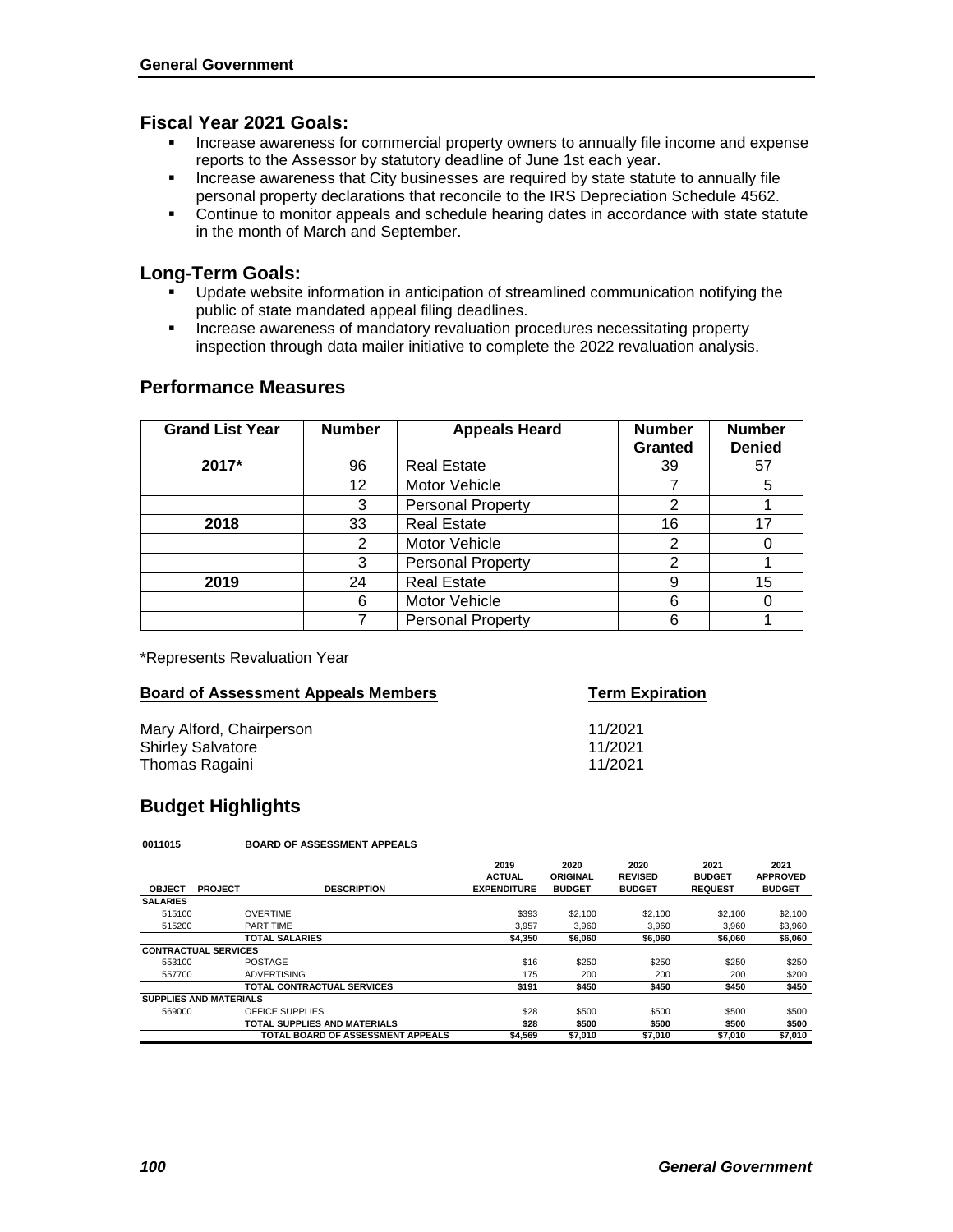# **Tax Collector**

Ann Bednaz, Tax Collector 860-584-6270 annbednaz@bristolct.gov

#### **Service Narrative**

The Tax Collector's Office has the responsibility of collecting revenue generated from the annual Grand List which consists of Real Estate, Motor Vehicle, and Personal Property taxes. Department responsibilities and procedures are strictly governed by Bristol City Ordinances and Connecticut General Statutes in conjunction with the Office of Policy and Management. Following the original tax billing period, delinquent notices, demands, warrants and intent to lien notices are sent to taxpayers that do not pay on time. Additionally, the office processes tax refunds and abatements and files liens and lien releases on the land records with the City Clerk's Office. While providing efficient service to the taxpayers, the Tax Collector's Office works with title searchers, attorneys, the City's legal staff and other City departments as well as the Connecticut Department of Motor Vehicles and other state departments on a daily basis.

#### **Fiscal Year 2020 Goals and Accomplishments:**

- Trained all staff members in the use of the Department of Motor Vehicles (DMV) CIVLS access, for more efficient customer service with taxpayers and the Assessor's office and assisted in expediting returned mail with new mailing addresses.
- Maintained a high level of customer service and continued to exceed the budgeted tax collections while short-staffed in department.
- Continued to cross-train staff.
- Continued to work closely with other departments regarding delinquent taxes and withholding of permits, vendors, abatements, etc. until all taxes are paid.
- Streamlined various processes throughout the department to improve efficiencies and oversight. For example, working with tax programmers to have leasing company bills coded for efficient processing of payments.
- Successfully completed NCC Collection Agency changeover to improve and assist with efficiencies in processing payments.
- Successfully implemented transition of lockbox services with People's Bank. This resulted in a financial savings for the City as well as improving the way payments are processed.

#### **Summary of Fiscal Year 2020-2021 Budget:**

- Removed unfilled part time principal clerk position from budget request. Position no longer needed due to improved efficiencies with daily operations.
- **State DMV registrations have now gone to three years and will prove to be a challenge to** collect taxes on a timely basis. Increased budget to allow for increased mailings of delinquent notices.

#### **Fiscal Year 2021 Goals:**

- Continuously improve departmental processes and procedures in accordance with state statutes and city ordinances.
- **Maximize efficiency in the office.**
- Starting in January 2021 taxpayers will be able to pay taxes at a convenient People's Bank branch during collection months.

#### **Long-Term Goals:**

- Coordinate with billing software vendor, credit card vendor and IT to allow for paperless tax billing and notifications.
- Continue to work with DMV on taxpayer issues regarding clearances and registrations in real time.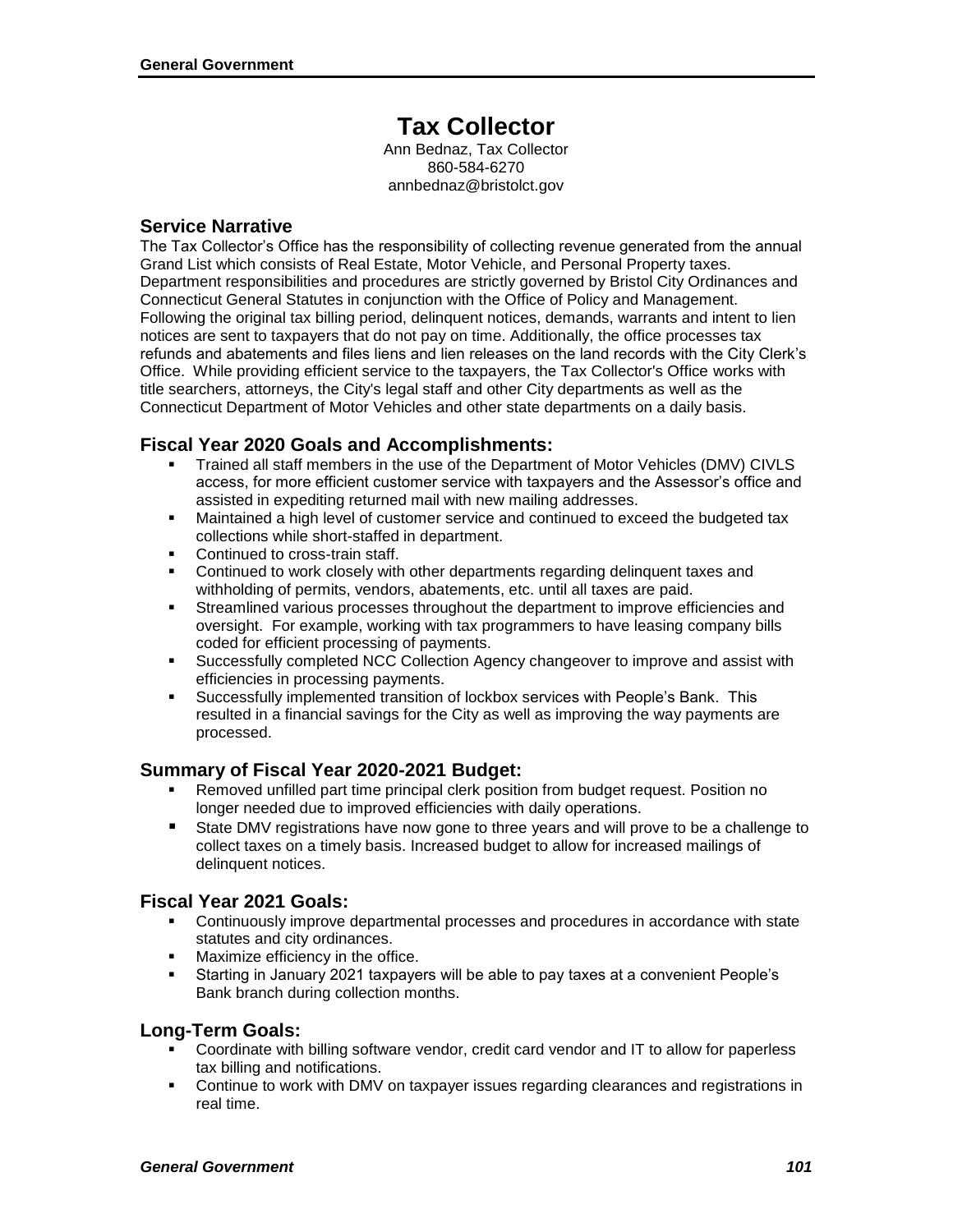## **Performance Measures**

|                             | Grand List 2016<br>Est.<br>(in thousands) | <b>Grand List 2017</b><br>Est.<br>(in thousands) | <b>Grand List 2018</b><br>Est.<br>(in thousands) |
|-----------------------------|-------------------------------------------|--------------------------------------------------|--------------------------------------------------|
| Tax Levv                    | \$140,342                                 | \$145,630                                        | \$151,567                                        |
| <b>Amount Collected</b>     | \$138,608                                 | \$143,725                                        | \$149.429                                        |
| <b>Percentage Collected</b> | 98.76%                                    | 99%                                              | 99%                                              |

| Online Credit Card Transaction by Month for the 2019 Calendar Year |                  |              |                  |  |  |
|--------------------------------------------------------------------|------------------|--------------|------------------|--|--|
| <b>Month</b>                                                       | Amount           | <b>Month</b> | Amount           |  |  |
|                                                                    | <b>Collected</b> |              | <b>Collected</b> |  |  |
| January                                                            | 1,329,364.67     | July         | 3,206,750.68     |  |  |
| February                                                           | 877,918.52       | August       | 1,254,850.09     |  |  |
| March                                                              | 352,079.71       | September    | 562,234.86       |  |  |
| April                                                              | 236,964.22       | October      | 310,088.08       |  |  |
| May                                                                | 120,824.91       | November     | 186,027.61       |  |  |
| June                                                               | 88,196.79        | December     | 535,683.23       |  |  |

## **Expenditure and Position Summary**

|                            | 2019<br>Actual | 2020<br><b>Estimated</b> | 2021<br><b>Budget</b> |
|----------------------------|----------------|--------------------------|-----------------------|
| <b>Salary Expenditures</b> | \$260.171      | \$290,545                | \$304,560             |
| <b>Full Time Positions</b> | 5.5            | 5.5                      | ບ                     |

# **Organizational Chart**

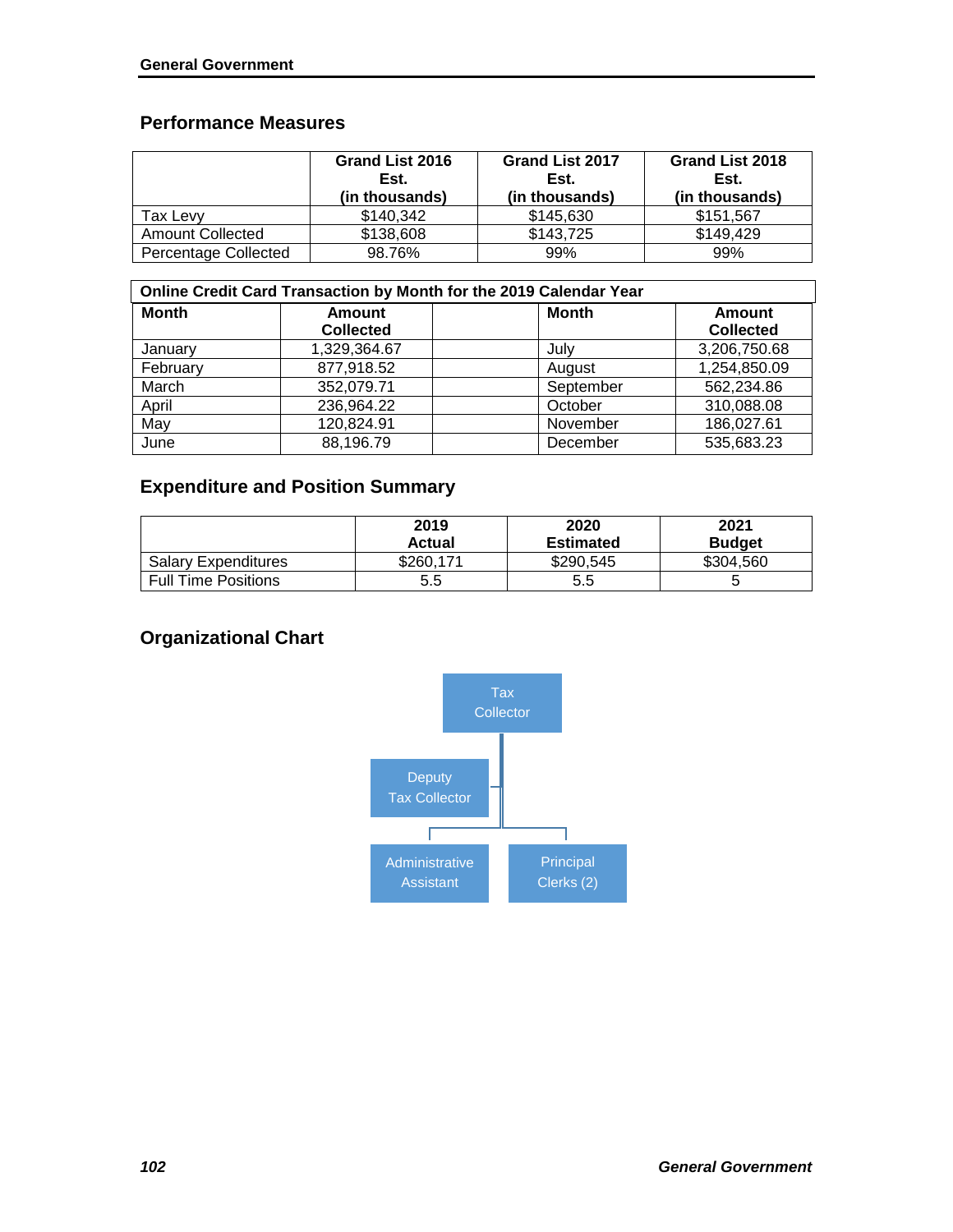## **Budget Highlights**

**0011016 TAX COLLECTOR**

|                               |                |                                     | 2019               | 2020          | 2020           | 2021           | 2021            |
|-------------------------------|----------------|-------------------------------------|--------------------|---------------|----------------|----------------|-----------------|
|                               |                |                                     | <b>ACTUAL</b>      | ORIGINAL      | <b>REVISED</b> | <b>BUDGET</b>  | <b>APPROVED</b> |
| <b>OBJECT</b>                 | <b>PROJECT</b> | <b>DESCRIPTION</b>                  | <b>EXPENDITURE</b> | <b>BUDGET</b> | <b>BUDGET</b>  | <b>REQUEST</b> | <b>BUDGET</b>   |
| <b>SALARIES</b>               |                |                                     |                    |               |                |                |                 |
| 514000                        |                | <b>REGULAR WAGES</b>                | \$236,925          | \$288.555     | \$288,555      | \$304.405      | \$304.405       |
| 515100                        |                | <b>OVERTIME</b>                     | $\Omega$           | 105           | 105            | 105            | 105             |
| 515200                        |                | PART TIME                           | 23,246             | 24.960        | 1.835          | $\Omega$       | $\Omega$        |
| 517000                        |                | OTHER WAGES                         | 0                  | 50            | 50             | 50             | 50              |
|                               |                | <b>TOTAL SALARIES</b>               | \$260,171          | \$313,670     | \$290.545      | \$304,560      | \$304,560       |
| <b>CONTRACTUAL SERVICES</b>   |                |                                     |                    |               |                |                |                 |
| 531000                        |                | PROFESSIONAL FEES AND SERVICES      | \$1,442            | \$2,050       | \$2.050        | \$1,190        | \$1,190         |
| 543000                        |                | REPAIRS AND MAINTENANCE             | 120                | 140           | 140            | 165            | 165             |
| 544400                        |                | <b>RENTALS</b>                      | 336                | 340           | 340            | 365            | 365             |
| 553000                        |                | <b>TELEPHONE</b>                    | 46                 | 125           | 125            | 125            | 125             |
| 553100                        |                | POSTAGE                             | 30.674             | 32.650        | 32.650         | 38.650         | 36,000          |
| 554000                        |                | <b>TRAVEL REIMBURSEMENT</b>         | 172                | 180           | 330            | 300            | 300             |
| 555000                        |                | PRINTING AND BINDING                | 12.965             | 22,000        | 22.000         | 27.200         | 25.000          |
| 557700                        |                | <b>ADVERTISING</b>                  | 367                | 375           | 425            | 420            | 375             |
| 581120                        |                | CONFERENCES AND MEMBERSHIPS         | 351                | 395           | 495            | 495            | 395             |
| 581135                        |                | SCHOOLING AND EDUCATION             | 990                | 1.100         | 1.300          | 1.540          | 1.540           |
| 581150                        |                | <b>ANNUAL BOND</b>                  | 1,997              | 2,060         | 2.060          | 2,060          | 2,060           |
|                               |                | <b>TOTAL CONTRACTUAL SERVICES</b>   | \$49.460           | \$61.415      | \$61,915       | \$72.510       | \$67.515        |
| <b>SUPPLIES AND MATERIALS</b> |                |                                     |                    |               |                |                |                 |
| 561800                        |                | PROGRAM SUPPLIES                    | \$348              | \$430         | \$430          | \$430          | \$430           |
| 569000                        |                | OFFICE SUPPLIES                     | 282                | 300           | 300            | 300            | 300             |
|                               |                | <b>TOTAL SUPPLIES AND MATERIALS</b> | \$630              | \$730         | \$730          | \$730          | \$730           |
|                               |                | <b>TOTAL TAX COLLECTOR</b>          | \$310.261          | \$375,815     | \$353,190      | \$377,800      | \$372.805       |

# **Purchasing**

Roger Rousseau, Purchasing Agent 860-584-6195 rogerrousseau@bristolct.gov

#### **Service Narrative**

The major function of the Purchasing Department is to obtain equipment, materials and services for the City and Board of Education and maintain the best value for taxpayer dollars. The Purchasing Department also provides:

- **EXECUTE:** centralization of contracting activities;
- contract compliance services;
- information on product sources, vendor information and other relevant information;
- studies of market conditions for various commodities and/or services;
- conformance with local, state and federal procurement guidelines;
- **asset tracking (including sale or disposal).**

#### **Fiscal Year 2020 Goals and Accomplishments:**

- One of the more significant endeavors currently taken on by the City is the renovation of Memorial Boulevard School into an arts magnet school. The architect, construction manager, and various other teams have been engaged and are actively working on the project. Contracts for the construction are expected to be established in late spring through fall 2020. Work on this project will continue through its completion, expected in the summer of 2022.
- **The Page Park Pool is undergoing major improvements, and construction is expected to** be completed prior to the 2020 summer season.
- City electricity contracts are set to expire in June 2020; having completed documentation to electricity load profile changes (e.g. fuel cell, merging of City and school accounts, inclusion of Water Department accounts, possible installation of a solar array on the landfill site, and adjustments for introduction of Memorial Boulevard School within the term of the contract), new contracts are expected to be secured for the period through 2025 in February to March 2020.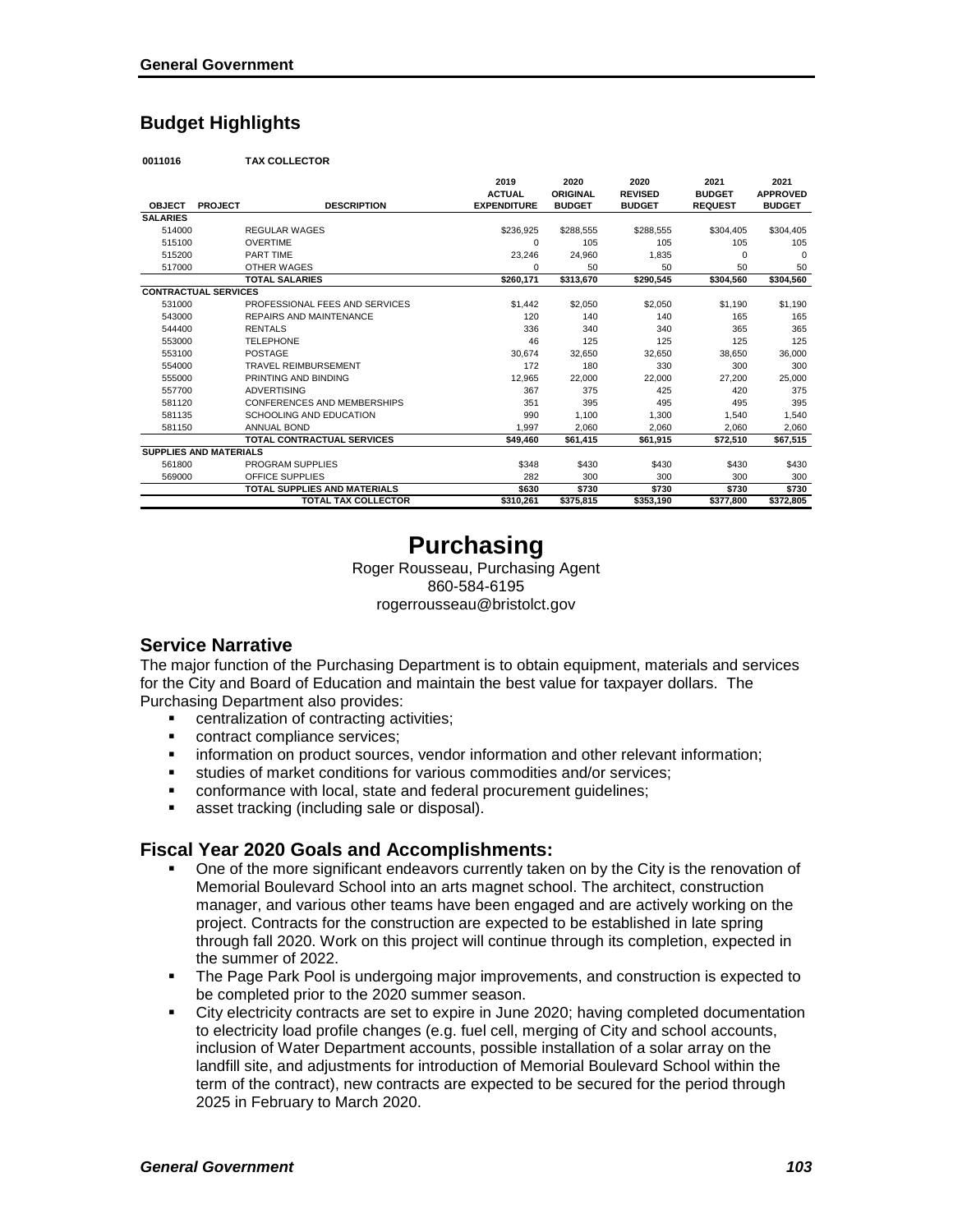#### **Summary of Fiscal Year 2020-2021 Budget:**

 The Purchasing Department is actively working with IT to implement direct digital transmission of purchase orders, reducing the need to print purchase orders, and subsequently reducing postage costs. Although it is hoped that this measure will be implemented quickly, reductions in printing and postage will be reflected in the next budget cycle.

#### **Fiscal Year 2021 Goals:**

- The City is preparing to replace bridge structures on Louisiana Avenue and on Lake Avenue, replace mechanical systems within South Side School, replace the roof at Stafford School inclusive of solar arrays, and make major improvements at Fire headquarters. The Purchasing Department will coordinate efforts to successfully secure contracts for completion of this work.
- The existing City Hall facility is aged, and the Public Works Department is currently exploring options for renovations to the facility. The Purchasing Department has engaged architects and engineers to develop a feasibility analysis.
- The Munis system accommodates the creation of approval processes for work flows; the Purchasing Department is exploring the ability to have departments review p-card processing via available work flow tools. This would provide for greater efficiency within the Purchasing Department, and provide other departments the ability to more directly monitor their expenditures, without compromising controls necessary for a successful pcard program.
- The City of Bristol has contracts for fire alarm and security alarm services. The systems necessary for these services have passed their useful life. Similarly, building access control systems within the Board of Education are experiencing end of life issues and warrant replacement. Both technologies are being sought for replacement. With the integration of building maintenance and IT operations for the City and the BOE, a working group consisting of all interested parties are expected to collectively work toward the replacement of these systems via common platforms. The Purchasing Department will be an integral part of new systems deployments via new contracts.

## **Long-Term Goals:**

 Tyler Content Manager was deployed, with most of its use made within the Munis environment. The enterprise system has many capabilities that exceed current use; the Purchasing Department expects to be a key part in extension of its use into multidisciplinary documents such as certificates of insurance and contracts.

#### **Performance Measures**

|                                        | <b>Fiscal Year</b><br>2018 | <b>Fiscal Year</b><br>2019 | <b>Fiscal Year</b><br>2020 |
|----------------------------------------|----------------------------|----------------------------|----------------------------|
| Total # of sealed bids issued:         | 150                        | 139                        | 128                        |
| Total # of Request for Proposals:      | 16                         | 27                         | 16                         |
| Total # of purchase orders issued:     | 7.370                      | 6.627                      | 6.116                      |
| Total value of purchase orders issued: | \$78,575,505               | \$80,709,587               | \$85,924,870               |

## **Expenditure and Position Summary**

|                            | 2019                | 2020                          | 2021                       |
|----------------------------|---------------------|-------------------------------|----------------------------|
| <b>Salary Expenditures</b> | Actual<br>\$197.475 | <b>Estimated</b><br>\$209.230 | <b>Budget</b><br>\$213,395 |
| <b>Full Time Positions</b> |                     |                               | u                          |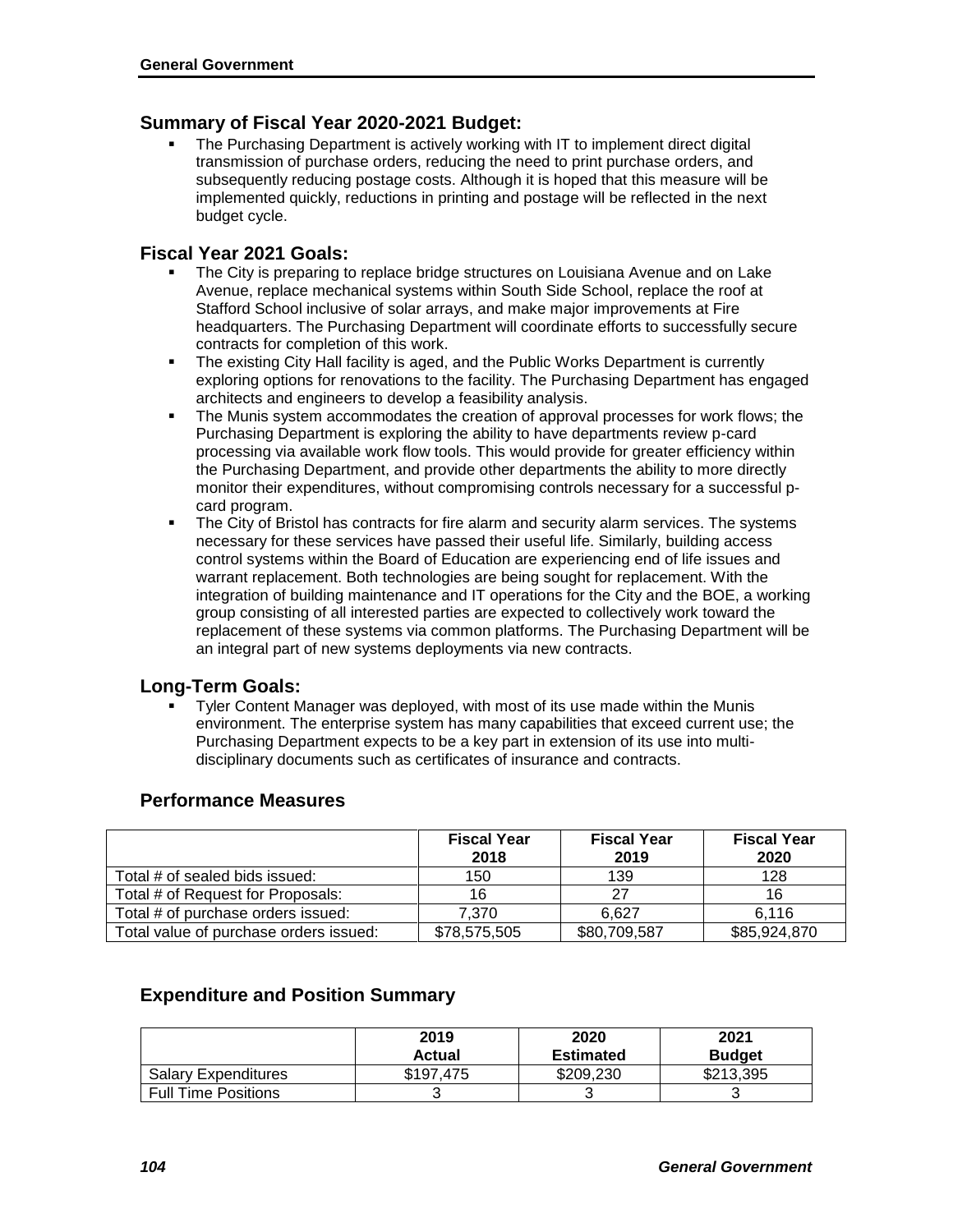## **Organizational Chart**



## **Budget Highlights**

**0011017 PURCHASING**

|                               |                |                                | 2019               | 2020            | 2020           | 2021           | 2021            |
|-------------------------------|----------------|--------------------------------|--------------------|-----------------|----------------|----------------|-----------------|
|                               |                |                                | <b>ACTUAL</b>      | <b>ORIGINAL</b> | <b>REVISED</b> | <b>BUDGET</b>  | <b>APPROVED</b> |
| <b>OBJECT</b>                 | <b>PROJECT</b> | <b>DESCRIPTION</b>             | <b>EXPENDITURE</b> | <b>BUDGET</b>   | <b>BUDGET</b>  | <b>REQUEST</b> | <b>BUDGET</b>   |
| <b>SALARIES</b>               |                |                                |                    |                 |                |                |                 |
| 514000                        |                | <b>REGULAR WAGES</b>           | \$197,475          | \$209,230       | \$209,230      | \$213,395      | \$213,395       |
|                               |                | <b>TOTAL SALARIES</b>          | \$197,475          | \$209,230       | \$209,230      | \$213,395      | \$213,395       |
| <b>CONTRACTUAL SERVICES</b>   |                |                                |                    |                 |                |                |                 |
| 531140                        |                | <b>TRAINING</b>                | \$254              | \$300           | \$300          | \$300          | \$300           |
| 543000                        |                | <b>REPAIRS AND MAINTENANCE</b> | 0                  | 100             | 100            | 100            | 100             |
| 553000                        |                | <b>TELEPHONE</b>               | 90                 | 75              | 75             | 80             | 80              |
| 553100                        |                | <b>POSTAGE</b>                 | 1,101              | 1,000           | 1,000          | 1,000          | 1,000           |
| 554000                        |                | <b>TRAVEL REIMBURSEMENT</b>    | 55                 | 100             | 100            | 100            | 100             |
| 555000                        |                | PRINTING AND BINDING           | 817                | 1,000           | 1,000          | 900            | 900             |
| 557700                        |                | <b>ADVERTISING</b>             | 4,539              | 5,000           | 5.000          | 5,000          | 5,000           |
| 581120                        |                | CONFERENCES AND MEMBERSHIPS    | 840                | 920             | 920            | 950            | 950             |
| 581150                        |                | MISCELLANEOUS BOND EXPENSE     | 75                 | 75              | 75             | 75             | 75              |
|                               |                | TOTAL CONTRACTUAL SERVICES     | \$7,771            | \$8,570         | \$8,570        | \$8,505        | \$8,505         |
| <b>SUPPLIES AND MATERIALS</b> |                |                                |                    |                 |                |                |                 |
| 569000                        |                | OFFICE SUPPLIES                | \$349              | \$350           | \$350          | \$350          | \$350           |
|                               |                | TOTAL SUPPLIES AND MATERIALS   | \$349              | \$350           | \$350          | \$350          | \$350           |
|                               |                | <b>TOTAL PURCHASING</b>        | \$205,595          | \$218,150       | \$218,150      | \$222,250      | \$222,250       |

# **Comptroller's Office**

Diane M. Waldron, Comptroller 860-584-6130 dianewaldron@bristolct.gov

#### **Service Narrative**

The Comptroller's Office is responsible for the accounting, budgeting, and financial reporting for the City, and includes the following activities: payroll and pension benefits, accounts payable for all funds within the City, Debt Service or payment of interest and principal on City borrowing, liability insurance coverage, administration of employee health benefits and general accounting for all City funds excluding the Water Department.

The Comptroller's Office, in conjunction with the Treasurer's Office, is responsible for the investment of available City funds.

By Charter, the Comptroller is Clerk to the Board of Finance and is a voting member of the City of Bristol General Government Retirement Board.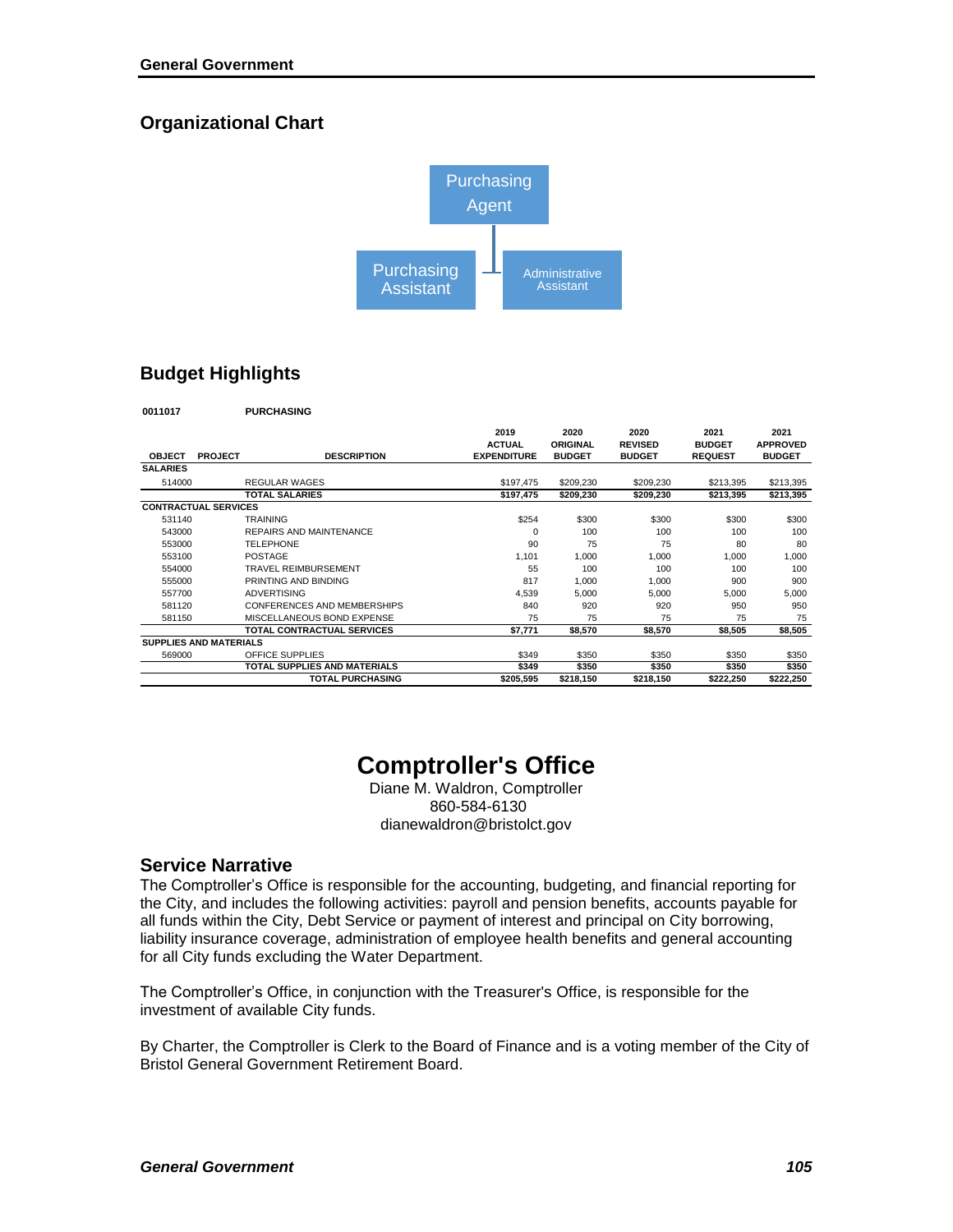#### **Fiscal Year 2020 Goals and Accomplishments:**

- **Performed comprehensive review of open capital projects, related cash flow and** determined need for financing. Closed a number of completed capital projects.
- **ISSUED \$25 million in tax exempt bonds to take advantage of low interest rate** environment on tax exempt debt. Issuances included reviews with Standard and Poor's and Fitch rating agencies, both re-affirming the City's AA+ and AAA bond ratings, respectively. Projects financed included the Memorial Boulevard Intradistrict Arts Magnet School and Page Park Pool renovation.
- Continued to work with Human Resources and IT to implement the Kronos timeclock system in most city departments. All City departments are now using Kronos with the exception of Police and Fire where it was determined to be not feasible due to the complexities of their contracts with respect to wages.
- Continued to receive the three GFOA awards:
	- o Certificate of Achievement for Excellence in Financial Reporting (CAFR)
	- o Distinguished Budget Award
	- o Popular Award for Outstanding Achievement in Popular Annual Financial Reporting
- Hired consultant to perform review of defined contribution plans to incorporate cost effective options for employees and educate them on retirement savings.
- Initiated process to store and file documents electronically in content management system.

#### **Summary of Fiscal Year 2020-2021 Budget:**

**There are no significant budgetary changes.** 

#### **Fiscal Year 2021 Goals:**

- **Evaluate e-payment options with vendors.**<br>Continue to identify efficiency improvement
- Continue to identify efficiency improvements throughout department and other City departments as it relates to processing financial information and reporting.
- Continue to implement Tyler Content Manager (TCM) for document retention and storage.
- **Perform review and update of key financial policies during budget process.**

#### **Long Term Goals:**

- Continue to work with 10 year CIP and Strategic Planning Committee to develop long term capital improvement plan that meets the long term strategic planning objectives.
- Continue to provide financial analysis and long term financing projections to determine feasibility of projects on the City's finances.

#### **Performance Measures**

#### *Quantitative:*

| Category                | 2017-2018 | 2018-2019 | 2019-2020 |
|-------------------------|-----------|-----------|-----------|
| # of Invoices Paid      | 40.857    | 37.009    | 33.494    |
| # of Payroll Checks and |           |           |           |
| Direct Deposits         | 65.723    | 65.233    | 64.388    |

#### *Qualitative:*

The Comptroller's Office continues to receive all three GFOA awards, which signifies its strong commitment to superior financial reporting and budget presentation.The Comptroller's Office also works to ensure strict adherence to GFOA budgetary guidelines.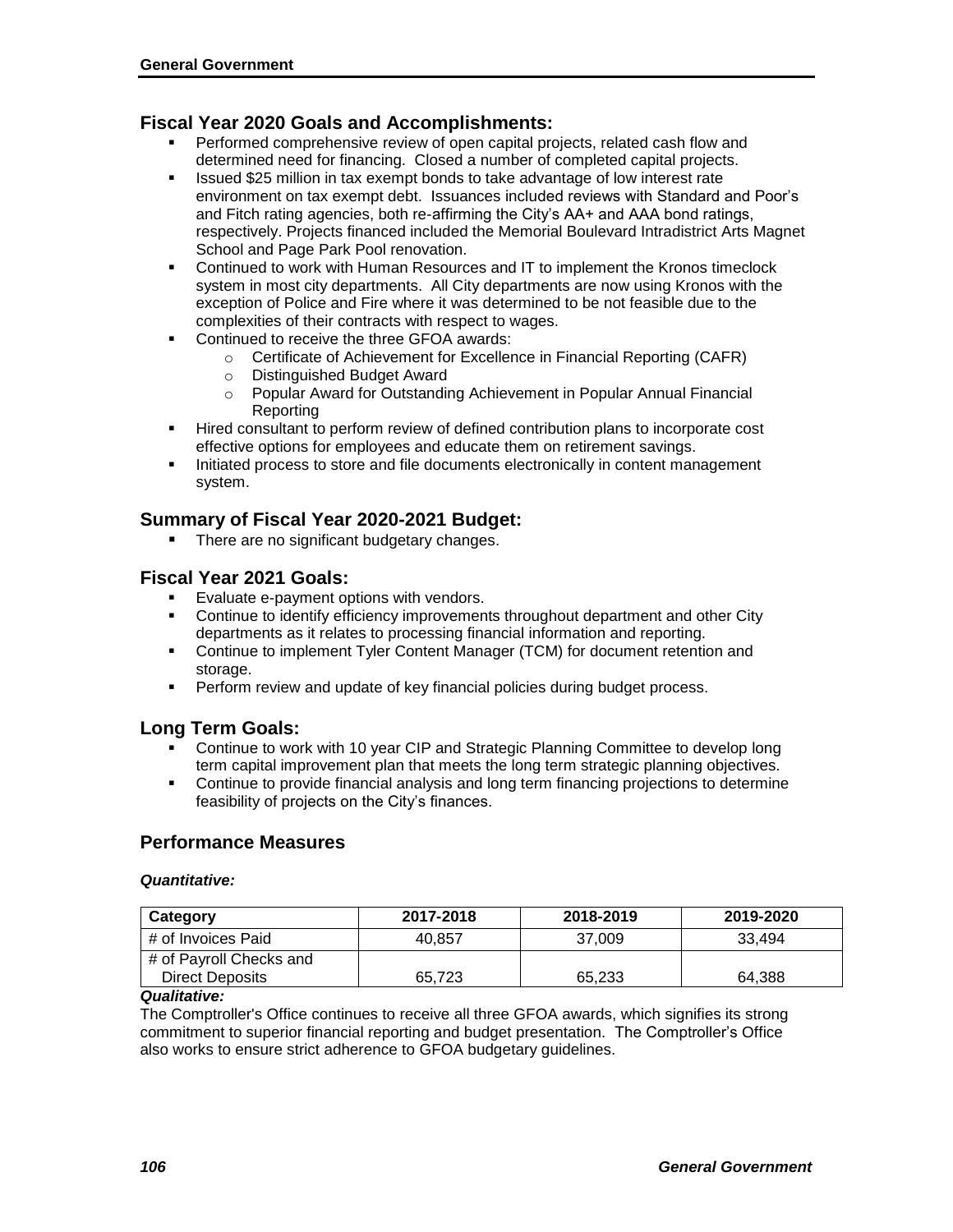## **Expenditure and Position Summary**

|                            | 2019<br>Actual | 2020<br><b>Estimated</b> | 2021<br><b>Budget</b> |
|----------------------------|----------------|--------------------------|-----------------------|
| <b>Salary Expenditures</b> | \$748.204      | \$789,055                | \$807,285             |
| <b>Full Time Positions</b> |                |                          |                       |

## **Organizational Chart**



## **Budget Highlights**

**0011018 COMPTROLLER'S OFFICE**

| <b>OBJECT</b>                 | <b>PROJECT</b> | <b>DESCRIPTION</b>                  | 2019<br><b>ACTUAL</b><br><b>EXPENDITURE</b> | 2020<br>ORIGINAL<br><b>BUDGET</b> | 2020<br><b>REVISED</b><br><b>BUDGET</b> | 2021<br><b>BUDGET</b><br><b>REQUEST</b> | 2021<br><b>APPROVED</b><br><b>BUDGET</b> |
|-------------------------------|----------------|-------------------------------------|---------------------------------------------|-----------------------------------|-----------------------------------------|-----------------------------------------|------------------------------------------|
| <b>SALARIES</b>               |                |                                     |                                             |                                   |                                         |                                         |                                          |
| 514000                        |                | <b>REGULAR WAGES</b>                | \$741,714                                   | \$782,230                         | \$782,230                               | \$792,255                               | \$800,290                                |
| 515100                        |                | <b>OVERTIME</b>                     | 2.121                                       | 4,465                             | 4.465                                   | 4.465                                   | 4.465                                    |
| 517000                        |                | OTHER WAGES                         | 4,369                                       | 2,360                             | 2,360                                   | 2.530                                   | 2,530                                    |
|                               |                | <b>TOTAL SALARIES</b>               | \$748,204                                   | \$789,055                         | \$789.055                               | \$799,250                               | \$807,285                                |
| <b>CONTRACTUAL SERVICES</b>   |                |                                     |                                             |                                   |                                         |                                         |                                          |
| 543000                        |                | REPAIRS AND MAINTENANCE             | \$0                                         | \$200                             | \$200                                   | \$200                                   | \$200                                    |
| 544400                        |                | <b>RENTALS</b>                      | 1,970                                       | 1,975                             | 1.975                                   | 1,975                                   | 1,975                                    |
| 553000                        |                | <b>TELEPHONE</b>                    | 45                                          | 50                                | 50                                      | 50                                      | 50                                       |
| 553100                        |                | POSTAGE                             | 1,423                                       | 2,000                             | 2,000                                   | 2,000                                   | 2,000                                    |
| 554000                        |                | <b>TRAVEL REIMBURSEMENT</b>         | 151                                         | 400                               | 400                                     | 400                                     | 400                                      |
| 555000                        |                | PRINTING AND BINDING                | 1,414                                       | 2,200                             | 2,442                                   | 2.200                                   | 2,200                                    |
| 557700                        |                | <b>ADVERTISING</b>                  | 1,471                                       | 1,800                             | 1.800                                   | 1,800                                   | 1,800                                    |
| 570600                        | 18030          | OFFICE FURNITURE                    | 632                                         | 0                                 | $\Omega$                                | O                                       | $\Omega$                                 |
| 581120                        |                | CONFERENCES AND MEMBERSHIPS         | 6.338                                       | 6.430                             | 6.430                                   | 6.430                                   | 6.430                                    |
| 581150                        |                | MISCELLANEOUS BOND EXPENSE          | 220                                         | 220                               | 220                                     | 220                                     | 220                                      |
|                               |                | <b>TOTAL CONTRACTUAL SERVICES</b>   | \$13,664                                    | \$15,275                          | \$15,517                                | \$15,275                                | \$15,275                                 |
| <b>SUPPLIES AND MATERIALS</b> |                |                                     |                                             |                                   |                                         |                                         |                                          |
| 569000                        |                | OFFICE SUPPLIES                     | \$898                                       | \$1,400                           | \$1,400                                 | \$1,400                                 | \$1,400                                  |
|                               |                | <b>TOTAL SUPPLIES AND MATERIALS</b> | \$898                                       | \$1,400                           | \$1,400                                 | \$1,400                                 | \$1,400                                  |
|                               |                | <b>TOTAL COMPTROLLER'S OFFICE</b>   | \$762,766                                   | \$805,730                         | \$805,972                               | \$815,925                               | \$823,960                                |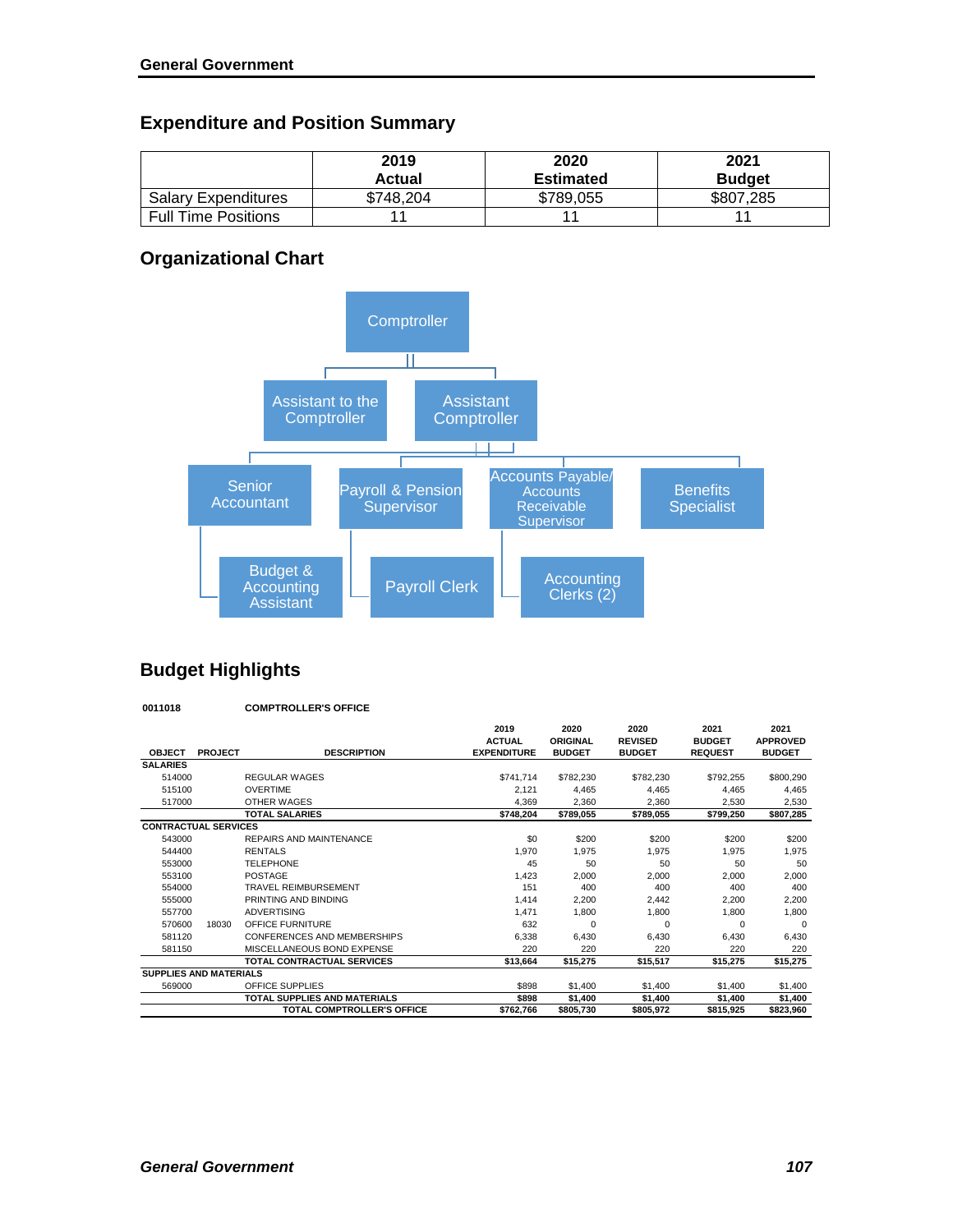## **Treasurer**

Tom Barnes, Jr., Treasurer 860-584-6285 tombarnes@bristolct.gov

#### **Service Narrative**

The primary responsibility of the Treasurer's Office is to serve as the custodian of all City monies, and to keep an accurate record of all receipts and disbursements. The objective of the City of Bristol's investment and cash management program is to ensure the safety, liquidity and yield of the funds entrusted to it. The Treasurer is a member of the Board of Trustees of the City's three pension trust funds, which have been merged under the umbrella of the general government retirement system fund for actuarial and reporting purposes effective July 1, 2018. The Treasurer's Office is also responsible for the bi-weekly and monthly distribution of pension benefits. The City's operational short-term investment policy is managed as follows:

- Safety of Principal Safety of principal is the foremost priority of the investment program. Investments shall be undertaken in a manner that seeks to ensure the preservation of capital in the overall portfolio.
- Liquidity The investment portfolio shall remain sufficiently liquid to meet all operating requirements that may be reasonably anticipated. This is accomplished by structuring the portfolio so that securities mature concurrent with cash needs to meet anticipated demand.
- Yield The investment portfolio shall be designed to attain a market-average rate of return throughout budgetary and economic cycles, taking into account investment risk constraints and the City's liquidity needs.

#### **Fiscal Year 2020 Goals and Accomplishments:**

- Implemented remote deposit capture to expedite the deposit of checks, which increases the average balance used to determine the City's bank credits.
- Streamlined the movement of funds from pension investments to the retirement system bank account from which pensions and administrative costs are paid, reducing bank charges and creating more efficiencies.
- Worked with banks to maximize interest income in an environment of falling rates.
- Securely deposited City funds at the bank by enlisting Brink's Inc. to guarantee deposits are transported with no risk to the City or its employees.
- Continued to provide various forms on the City's website for pensioners to change their state and federal tax withholding, as well as direct deposit and address changes.
- Continuously educating eligible pensioners on City provided health care options and changes.
- **Continued to require direct deposit of pension payments.**
- Assisted pensioners with withholding changes due to the State of Connecticut pension withholding requirements.
- Successfully managed the City's transition to People's United Bank due to its acquisition of Farmington Bank, and ensure that the City is charged the lowest rates possible for bank services.
- Worked with credit card processors to determine the best options for City departments currently accepting, or planning to accept electronic payment for services.
- Continued to limit the City's short-term investment exposure to credit and custodial risk by utilizing a secured municipal account, AAA rated asset management investment pools and laddering CDs.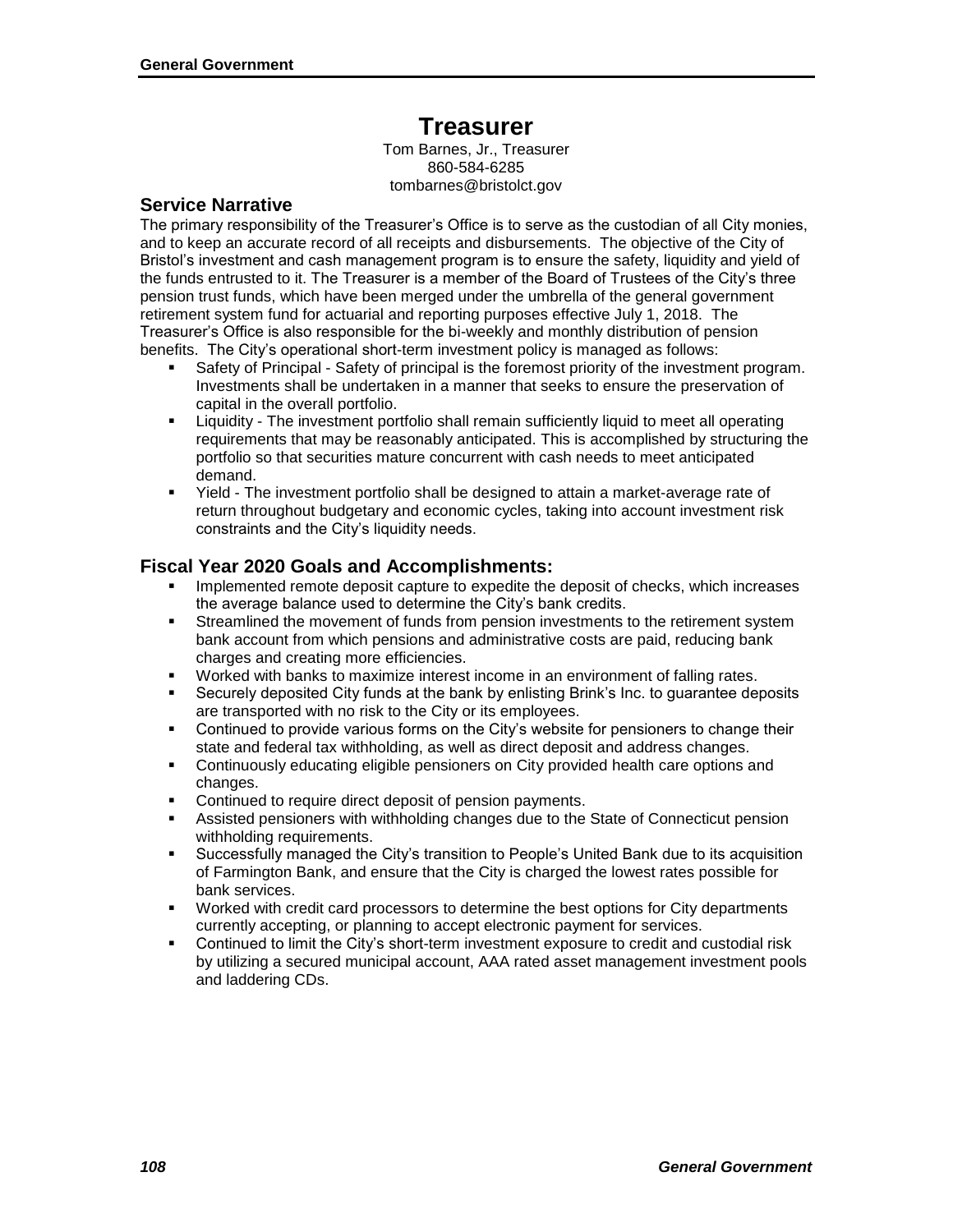#### **Summary of Fiscal Year 2020-2021 Budget:**

 Manage city funds while ensuring the safety of principal, maintaining sufficient liquidity, and attaining a market rate of return in the current fiscal environment.

#### **Fiscal Year 2021 Goals:**

- To continue to review the City's banking services relationships by developing new connections with local financial institutions and improving upon existing associations to minimize banking costs and improve operational efficiency to maximize returns.
- To maintain sufficient liquidity to manage payments of City pensions to beneficiaries in an efficient manner.
- To meet the City's operational investment policy objectives and to continue to limit the City's short term investment exposure to credit and custodial risk through on-going evaluation and utilization of bank programs, pre-qualifying financial institutions, diversification of the investment portfolio and the use of asset management investment pools and fixed income managers.
- To continue to manage the portfolio with the objective of exceeding the average of threemonth U.S. Treasury Bill rates for the equivalent period. This index is considered a benchmark for near riskless investment transactions and, therefore, comprises a minimum standard for the portfolio's rate of return.
- To continuously improve departmental processes and procedures to achieve an efficient flow of documents and work towards a paperless environment by increasing the use of tools such as: remote depositing, web-site communication, credit card payments, direct deposit, ACH/wiring of transactions and Tyler Content Manager to store information in accordance with state statute.
- Establish an Investment Policy Statement for the City's Other Post Employment Benefits (OPEB) fund.

#### **Long-Term Goals:**

To continue to maximize the interest income on liquid funds.

|                          | 2017<br>No. of<br><b>Retirees</b> | Amount<br><b>Paid</b> | 2018<br>No. of<br><b>Retirees</b> | Amount<br><b>Paid</b> | 2019<br>No. of<br><b>Retirees</b> | Amount<br>Paid  |
|--------------------------|-----------------------------------|-----------------------|-----------------------------------|-----------------------|-----------------------------------|-----------------|
| <b>General City</b>      |                                   |                       |                                   |                       |                                   |                 |
| <b>Retirement System</b> | 570                               | \$13,455,688          | 616                               | \$14,319,646          | 640                               | \$15,351,922    |
| Firefighter's            |                                   |                       |                                   |                       |                                   |                 |
| <b>Benefit Fund</b>      | 92                                | \$3,891,356           | 93                                | \$3,989,836           | 94                                | \$4,056,285     |
| Police                   |                                   |                       |                                   |                       |                                   |                 |
| Benefit Fund             | 126                               | \$6,319,330           | 127                               | \$6,457,113           | 130                               | \$6,817,897     |
| Total                    | 788                               | \$23,666,374          | 836                               | \$24,766,595          | 864                               | \$26,408,119    |
|                          |                                   |                       | <b>EV 17.18</b>                   | <b>EV 18-10</b>       |                                   | <b>EV 10.20</b> |

#### **Performance Measures**

|                                            | FY 17-18     | FY 18-19     | FY 19-20      |
|--------------------------------------------|--------------|--------------|---------------|
| Number of 1099Rs Issued                    | 838          | 856          | 887           |
| Long-Term Debt Schedule                    |              |              |               |
| Principal                                  | \$6,625,000  | \$6,450,000  | \$7,200,000   |
| Interest                                   | \$2,229,365  | \$2,974,632  | \$3,473,338   |
| <b>Total Long-term Outstanding Debt</b>    | \$63,755,000 | \$87,705,000 | \$105,505,000 |
| <b>Bond Anticipation Notes Outstanding</b> | \$15,800,000 | \$0          | \$0           |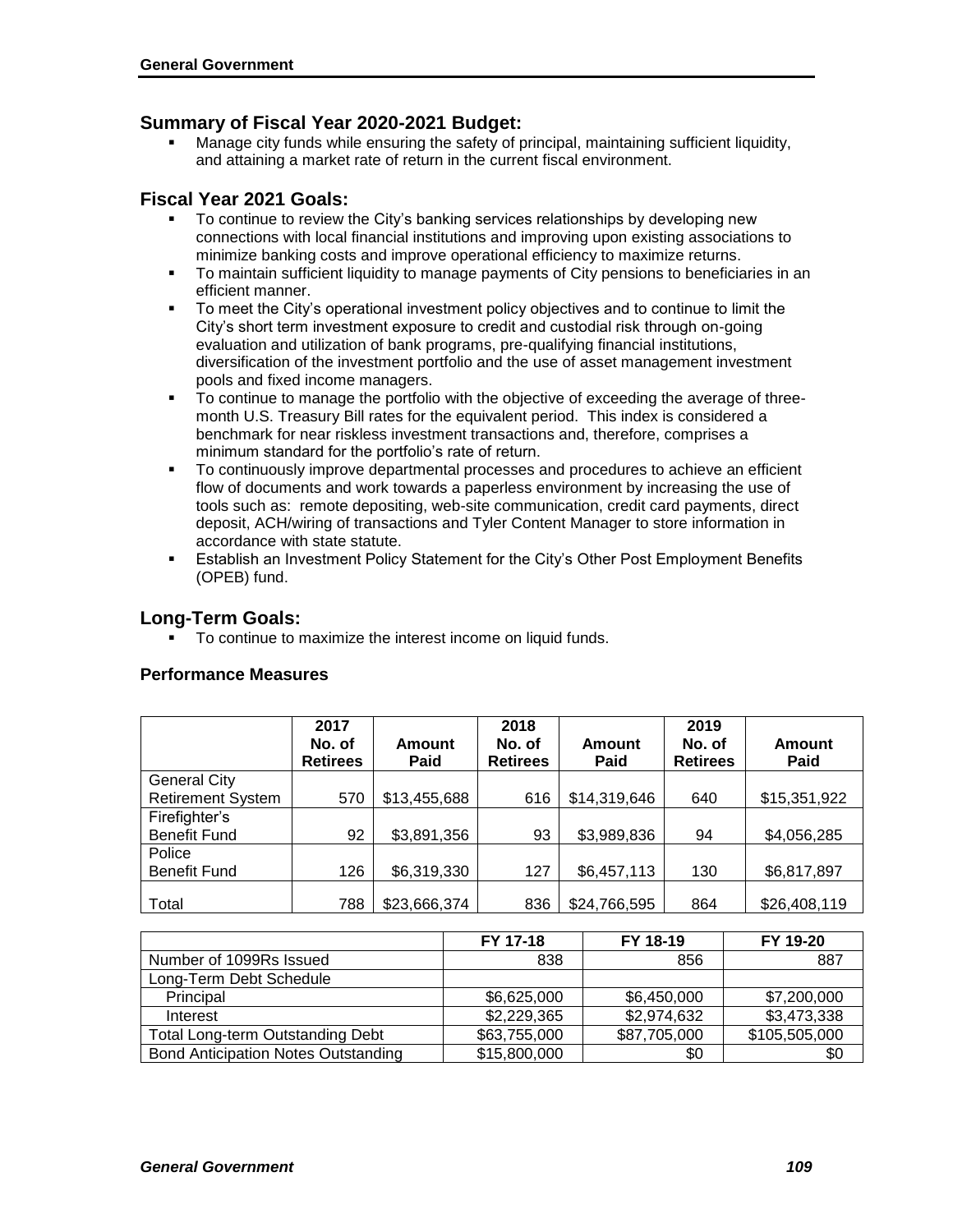|                            | 2019      | 2020             | 2021          |
|----------------------------|-----------|------------------|---------------|
|                            | Actual    | <b>Estimated</b> | <b>Budget</b> |
| <b>Salary Expenditures</b> | \$112.272 | \$128,485        | \$133,375     |
| <b>Full Time Positions</b> |           |                  |               |
| <b>Part Time Positions</b> |           |                  |               |

### **Expenditure and Position Summary**

A portion of the Treasurer's office salary expenditures are allocated to the pension fund for direct salary expenses incurred by the Treasurer's office for the benefit of the fund. The pension fund pays a percentage of the accounting assistant and bookkeeping clerk salaries which properly aligns expenses with the fund.

The average rate of return on investments increased over the last year. The City's portfolio earned an average of 149 basis points (BP) on interest-bearing accounts for fiscal year 2019. This compares with the three-month U.S. Treasury Bill, which averaged 226 BP, outpacing bank rates. The federal funds interest rate decreased 75 BP in 2019 to a target range of 150 to 175 BP. The federal funds rate is the rate at which depository institutions lend reserve balances to other depository institutions overnight, and is considered to be a low risk to near risk-free rate to measure against. The federal funds interest rate is determined by the members of the Federal Open Market Committee.

## **Organizational Chart**



## **Budget Highlights**

|                 |                               |                                | 2019               | 2020          | 2020           | 2021           | 2021            |
|-----------------|-------------------------------|--------------------------------|--------------------|---------------|----------------|----------------|-----------------|
|                 |                               |                                | <b>ACTUAL</b>      | ORIGINAL      | <b>REVISED</b> | <b>BUDGET</b>  | <b>APPROVED</b> |
| <b>OBJECT</b>   | <b>PROJECT</b>                | <b>DESCRIPTION</b>             | <b>EXPENDITURE</b> | <b>BUDGET</b> | <b>BUDGET</b>  | <b>REQUEST</b> | <b>BUDGET</b>   |
| <b>SALARIES</b> |                               |                                |                    |               |                |                |                 |
| 514000          |                               | REGULAR WAGES                  | \$96,866           | \$105.785     | \$105,785      | \$110.265      | \$110,265       |
| 515200          |                               | PART TIME                      | 15.406             | 22.700        | \$22,700       | 23.110         | 23,110          |
|                 |                               | <b>TOTAL SALARIES</b>          | \$112,272          | \$128,485     | \$128,485      | \$133,375      | \$133,375       |
|                 | <b>CONTRACTUAL SERVICES</b>   |                                |                    |               |                |                |                 |
| 531000          |                               | PROFESSIONAL FEES AND SERVICES | \$4,450            | \$4,900       | \$4,900        | \$3,865        | \$3,865         |
| 553000          |                               | <b>TELEPHONE</b>               | 9                  | 120           | 120            | 120            | 120             |
| 553100          |                               | <b>POSTAGE</b>                 | 3,631              | 4,300         | 4,300          | 4,300          | 4,300           |
| 554000          |                               | <b>TRAVEL REIMBURSEMENT</b>    | 54                 | 120           | 120            | 120            | 120             |
| 581120          |                               | CONFERENCES AND MEMBERSHIPS    | 370                | 410           | 410            | 410            | 410             |
| 581150          |                               | MISCELLANEOUS BOND EXPENSE     | 300                | 300           | 300            | 300            | 300             |
| 581400          |                               | <b>BANK CHARGES</b>            | $\Omega$           | 5,000         | 5,000          | 5,000          | 5,000           |
|                 |                               | TOTAL CONTRACTUAL SERVICES     | \$8,814            | \$15,150      | \$15,150       | \$14,115       | \$14,115        |
|                 | <b>SUPPLIES AND MATERIALS</b> |                                |                    |               |                |                |                 |
| 569000          |                               | OFFICE SUPPLIES                | \$386              | \$550         | \$550          | \$550          | \$550           |
|                 |                               | TOTAL SUPPLIES AND MATERIALS   | \$386              | \$550         | \$550          | \$550          | \$550           |
|                 |                               | <b>TOTAL TREASURER</b>         | \$121,472          | \$144,185     | \$144,185      | \$148.040      | \$148.040       |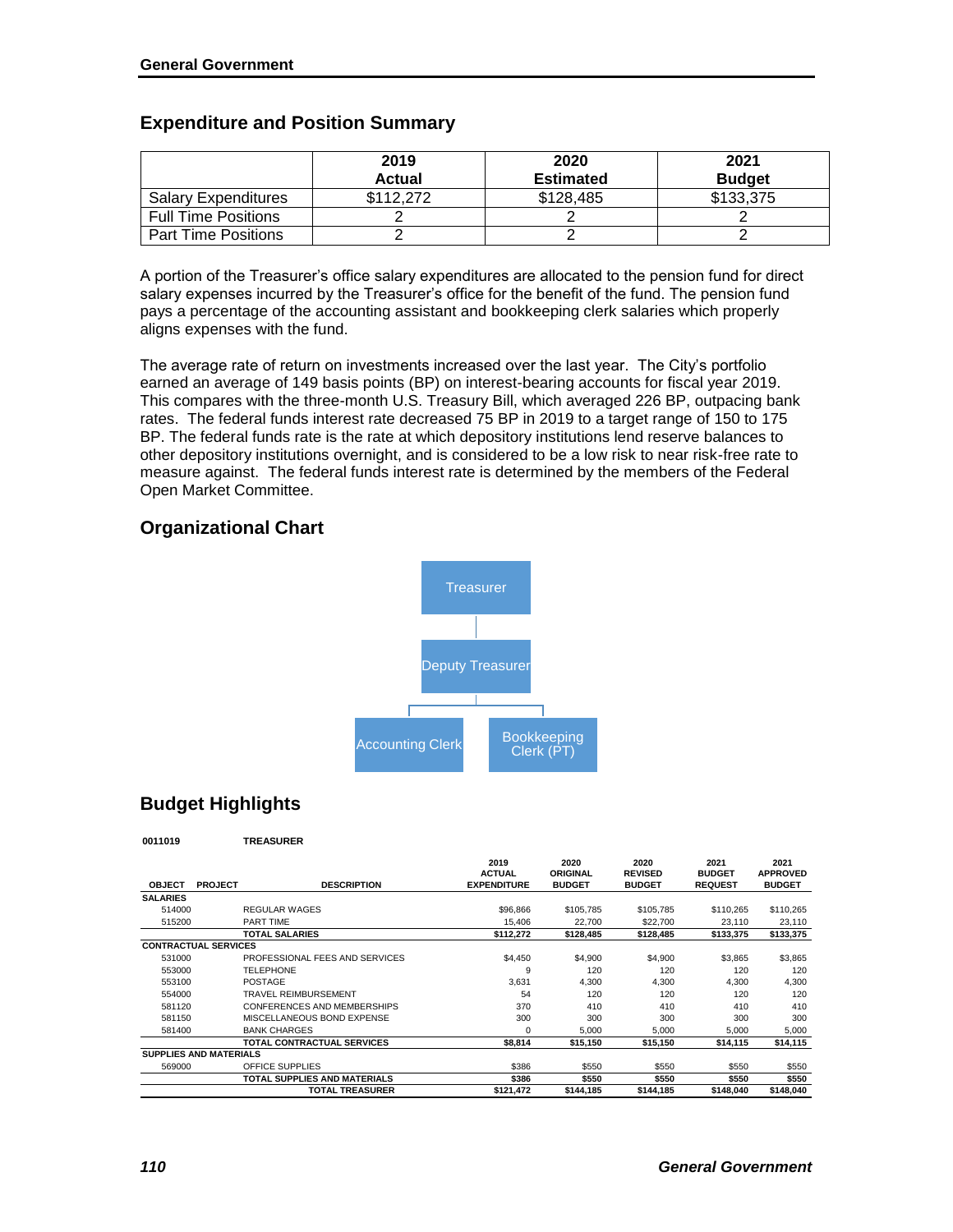## **Information Technology**

Scott Smith, Chief Information Officer 860-584-6275 scottsmith@bristolct.gov

#### **Service Narrative**

The Information Technology (IT) department is supervised by the Chief Information Officer who manages the day-to-day operations of the department as well as oversees Information Technology for the Bristol Public Schools. In the City IT department there is a Network Manager, a Systems Applications Specialist and three Technical Support Specialists. The department is responsible for maintaining, monitoring and controlling the computer systems for City facilities as well as the network infrastructure for the City and Bristol Public Schools. Also, it maintains a web site that is available 24 hours a day, seven days a week. The site may be viewed at www.bristolct.gov

#### **Fiscal Year 2020 Goals and Accomplishments:**

- Enhanced IT security policies.
- Further collaboration with BOE IT.
- **Switched to Windows from Novell.**
- **Replaced Groupwise with Microsoft Exchange.**
- **Commenced planning of City-wide fiber network.**
- **Implemented SeamlessGov software to automate form processes.**
- **IMPLEMENTED THANGE THE CONTEX IN ADAGER FOR ADAPTATION** Implement.
- **Switched BOE to Google for email and storage.**
- Implemented a City-wide copier/printing program.
- The City has been working over the last year to increase security posture. New next generation firewalls for both the City and BOE was implemented and network logging software that monitors critical devices in the network and reports in real time if there are any issues. This coupled with the firewalls has given the IT department great insight into the network traffic and has made it easier to diagnose and resolve issues even before anyone notices them.

#### **Summary of Fiscal Year 2020-2021 Budget:**

- Salary line item increased slightly due to contractual obligations, however there is a long term savings due to restructuring. Due to the retirement of one Technical Support Specialist the position was downgraded to an Information Technology Coordinator to better service the needs of the office.
- **Increase in Repairs and Maintenance line item due to increases in support contracts from** year to year as well as some new ones.

#### **Fiscal Year 2021 Goals:**

- **Further enhance IT security and compliance.**
- Implement new door access security system.
- Create more efficiencies between the City and BOE by consolidating systems.<br>■ Continue to enhance use of Tyler Content Manager by more departments
- Continue to enhance use of Tyler Content Manager by more departments.
- Expand the use of Seamless Docs to incorporate more forms and workflows to make the processes more efficient.
- Continue to plan for the creation of the Citywide open access fiber network.

#### **Long Term Goals:**

 Long term goal is to make the City more efficient and productive with the use of technology. Given the funding, the City would be able to build out its network to provide a basis where Bristol could thrive both in its educational system and economic development.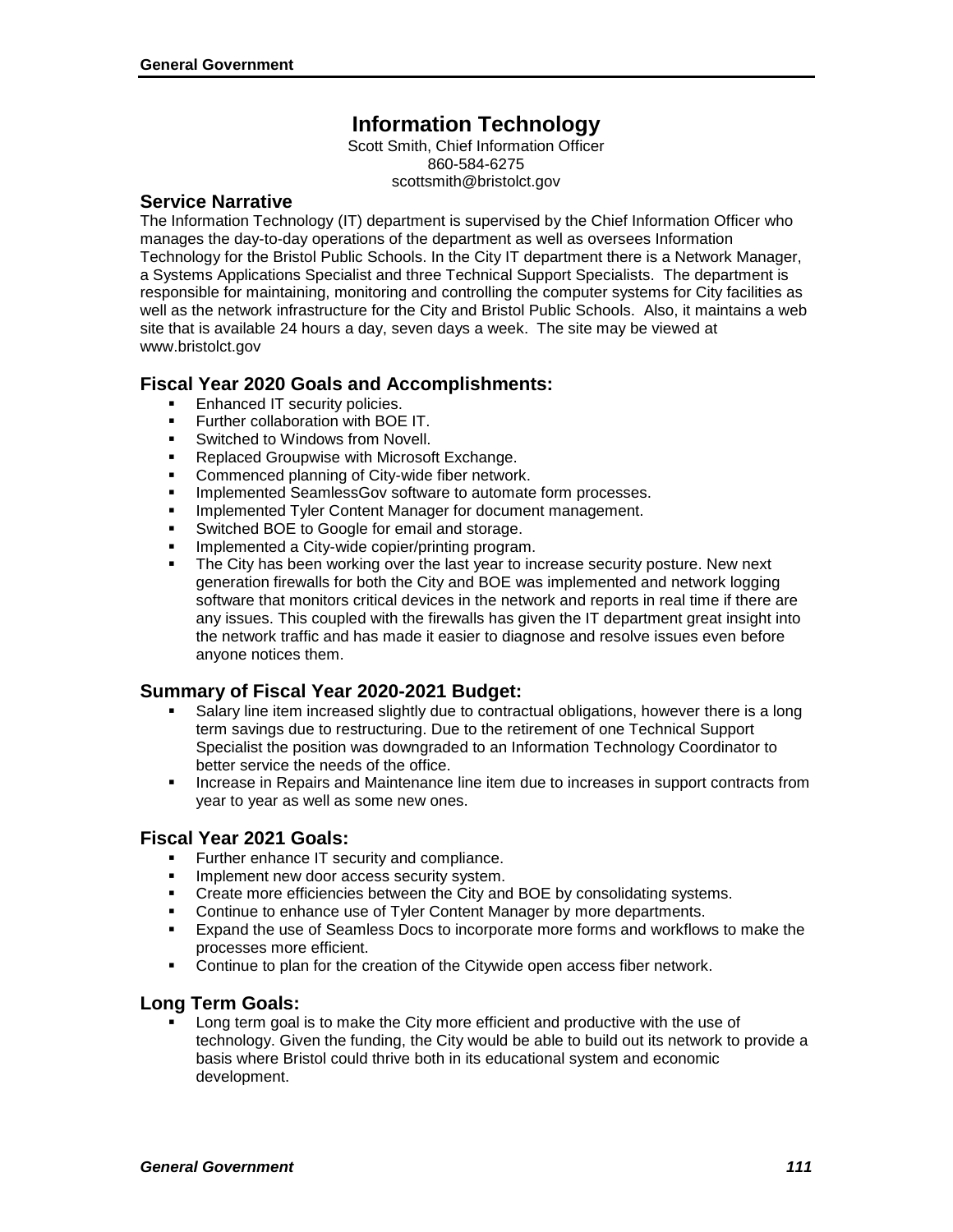## **Performance Measures**

*Quantitative:*

| <b>Breakdown of City's Computers</b> |                |                             |                |  |  |  |
|--------------------------------------|----------------|-----------------------------|----------------|--|--|--|
| <b>Facility</b>                      | # of Computers | <b>Board of Education</b>   | # of Computers |  |  |  |
| <b>City Hall</b>                     | 170            | <b>BOE Admin</b>            | 127            |  |  |  |
| Police Dept.                         | 148            | <b>Bristol Central H.S.</b> | 2.402          |  |  |  |
| Fire Dept.                           | 29             | Bristol Eastern H.S.        | 3,339          |  |  |  |
| Main Library                         | 98             | Middle Schools/ K-8         | 2,899          |  |  |  |
| Manross Library                      | 20             | <b>Elementary Schools</b>   | 2,627          |  |  |  |
| Other                                | <u>102</u>     |                             |                |  |  |  |
| Total:                               | 567            | Total:                      | 11,394         |  |  |  |
| Grand Total: 11,961                  |                |                             |                |  |  |  |

| <b>Total Computers:</b> |                |                 |  |  |  |  |
|-------------------------|----------------|-----------------|--|--|--|--|
| FY 2018: 6,902          | FY 2019: 6,963 | FY 2020: 11,961 |  |  |  |  |

## **Expenditure and Position Summary**

|                            | 2019<br>Actual | 2020<br><b>Estimated</b> | 2021<br><b>Budget</b> |
|----------------------------|----------------|--------------------------|-----------------------|
| <b>Salary Expenditures</b> | \$553,470      | \$538.465                | \$548,690             |
| <b>Full Time Positions</b> |                |                          |                       |

## **Organizational Chart**

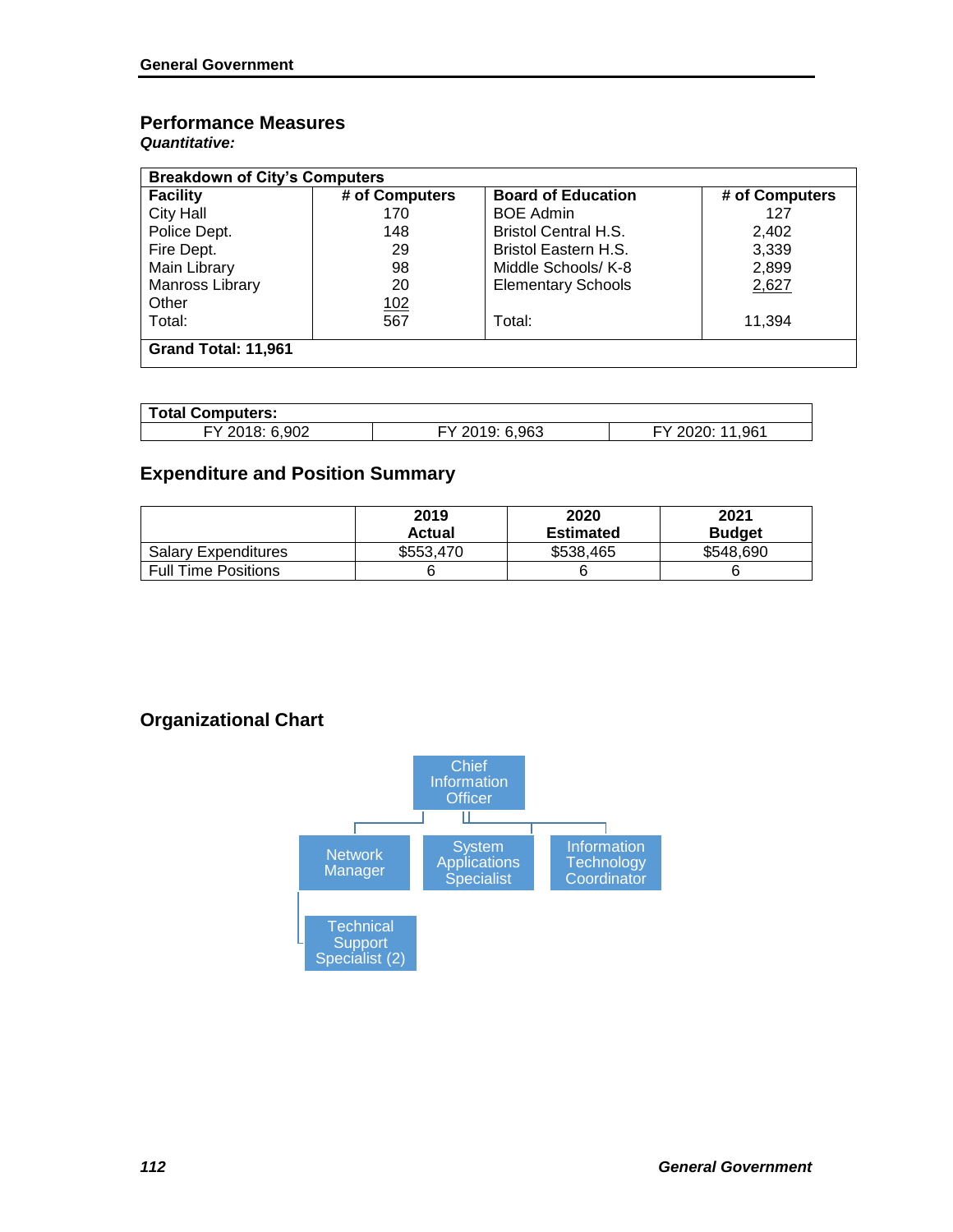## **Budget Highlights**

| 0011020 | <b>INFORMATION TECHNOLOGY</b> |
|---------|-------------------------------|
|         |                               |

|                       |                               |                                     | 2019<br><b>ACTUAL</b> | 2020<br>ORIGINAL | 2020<br><b>REVISED</b> | 2021<br><b>BUDGET</b> | 2021<br><b>APPROVED</b> |
|-----------------------|-------------------------------|-------------------------------------|-----------------------|------------------|------------------------|-----------------------|-------------------------|
| <b>OBJECT</b>         | <b>PROJECT</b>                | <b>DESCRIPTION</b>                  | <b>EXPENDITURE</b>    | <b>BUDGET</b>    | <b>BUDGET</b>          | <b>REQUEST</b>        | <b>BUDGET</b>           |
| <b>SALARIES</b>       |                               |                                     |                       |                  |                        |                       |                         |
| 514000                |                               | <b>REGULAR WAGES</b>                | \$553,470             | \$538,200        | \$538,200              | \$548,440             | \$548,440               |
| 515100                |                               | <b>OVERTIME</b>                     | $\Omega$              | 265              | 265                    | 250                   | 250                     |
|                       |                               | <b>TOTAL SALARIES</b>               | \$553,470             | \$538,465        | \$538,465              | \$548.690             | \$548,690               |
|                       | <b>CONTRACTUAL SERVICES</b>   |                                     |                       |                  |                        |                       |                         |
| 531140                |                               | <b>TRAINING</b>                     | \$7,628               | \$10,000         | \$12,000               | \$10,000              | \$10,000                |
| 543000                |                               | <b>REPAIRS AND MAINTENANCE</b>      | 419,981               | 473.800          | 512.791                | 492,195               | 492,195                 |
| 543010                |                               | <b>FIBER LINE</b>                   | 4.340                 | 5,000            | 5,000                  | 5.000                 | 5,000                   |
| 543110                |                               | MAJOR COMPUTER EQUIPMENT REPAIRS    | 1.179                 | 2,000            | 2,821                  | 2.000                 | 2,000                   |
| 553000                |                               | <b>TELEPHONE</b>                    | 42,435                | 44,000           | 44,723                 | 49,100                | 49,100                  |
| 553100                |                               | POSTAGE                             |                       | 50               | 50                     | 50                    | $\Omega$                |
| 554000                |                               | <b>TRAVEL REIMBURSEMENT</b>         | 1.071                 | 500              | 500                    | 700                   | 1.000                   |
| 581120                |                               | CONFERENCES AND MEMBERSHIPS         | 3.436                 | 7.950            | 9.450                  | 7.950                 | 7,950                   |
|                       |                               | <b>TOTAL CONTRACTUAL SERVICES</b>   | \$480.071             | \$543,300        | \$587,335              | \$566.995             | \$567,245               |
|                       | <b>SUPPLIES AND MATERIALS</b> |                                     |                       |                  |                        |                       |                         |
| 561800                |                               | PROGRAM SUPPLIES                    | \$10,838              | \$8,000          | \$8,000                | \$8,000               | \$8,000                 |
| 569000                |                               | OFFICE SUPPLIES                     | $\Omega$              | 250              | 250                    | 250                   | $\Omega$                |
|                       |                               | <b>TOTAL SUPPLIES AND MATERIALS</b> | \$10.838              | \$8,250          | \$8,250                | \$8.250               | \$8,000                 |
| <b>CAPITAL OUTLAY</b> |                               |                                     |                       |                  |                        |                       |                         |
| 579999                |                               | <b>EQUIPMENT</b>                    | \$0                   | \$0              | \$0                    | \$110,000             | \$0                     |
|                       |                               | <b>TOTAL CAPITAL OUTLAY</b>         | \$0                   | \$0              | \$0                    | \$110,000             | \$0                     |
|                       |                               | TOTAL INFORMATION TECHNOLOGY        | \$1,044,379           | \$1,090,015      | \$1,134,050            | \$1,233,935           | \$1,123,935             |

## **Human Resources**

Mark Penney, Human Resources Director 860-584-6175 markpenney@bristolct.gov

#### **Service Narrative**

The department provides a number of services including recruiting, reviewing employment applications, interviewing and hiring, administering entry level, lateral and promotional testing for open positions and administration of employee and retiree insurance benefits. The department creates and maintains job descriptions for the City workforce and recommends pay levels. Personnel records are maintained for City employees from the date of hire until no longer required by state statute. The department stays abreast of the increasingly complex changes in employment-related laws and regulations to provide guidance to City departments regarding personnel issues and problems, and to assist in personnel planning.

The department is responsible for negotiation, administration and interpretation of labor contracts with five unions, and represents the City in grievance, mediation, arbitration and unfair labor practice hearings before the State Board of Labor Relations and the State Board of Mediation and Arbitration. Additionally, the department represents the City's interests in employment-related claims against the City and administers disability claims.

The Claims Division of the Human Resources Department administers worker's compensation and liability claims. The Division also works with insurers and worker's compensation third party administrators to identify, evaluate and manage potential hazards and exposures of risk to the City in an effort to reduce or minimize losses.

#### **Fiscal Year 2020 Goals and Accomplishments:**

- Assisted with contract negotiations with Local #1338.
- Assisted with contract negotiations with Police and Fire unions.
- Established entry-level eligibility list for police officer.
- Coordinated wellness program for Local #1338 employees.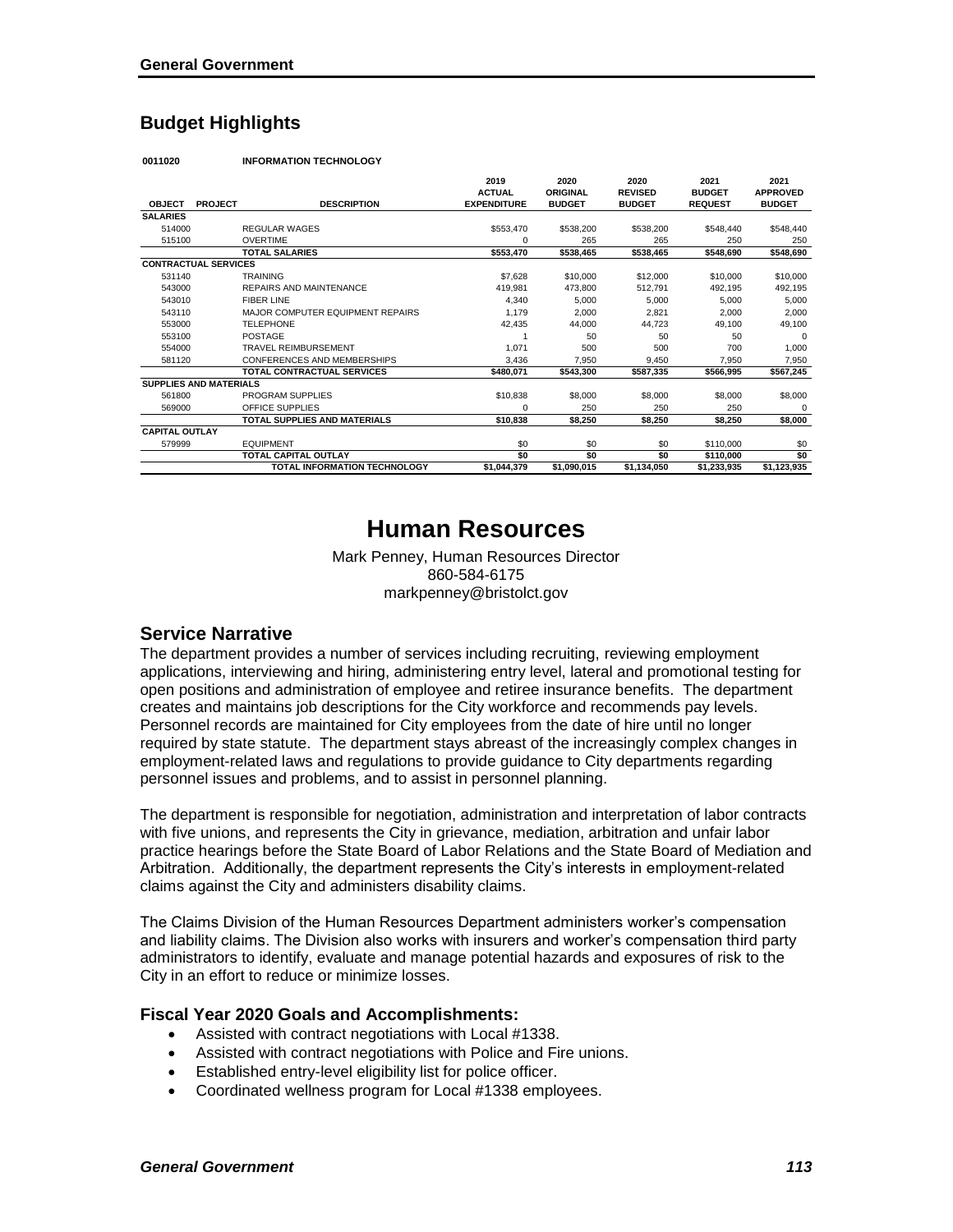Conducted 37 general recruitment processes, 5 Fire promotional processes, 1 Police promotional process, and 2 Police lateral officer processes.

#### **Fiscal Year 2021 Goals:**

- Complete DOT Clearinghouse queries of all CDL drivers in accordance with new FMSCA requirements.
- Complete sexual harassment training for all employees in accordance with new CHRO requirements.
- **Continue to coordinate wellness program for Local #1338 employees.**
- **Establish police entry-level eligibility list.**
- **Establish fire entry-level eligibility list from Connecticut Firefighter Consortium testing** data.
- **Establish police and fire promotional lists as needed.**

#### **Long Term Goals:**

- Increase ethnic diversity of applicants for employment.
- **Explore computer-based training options.**

### **Performance Measures**

#### *Quantitative:*

| <b>Activity</b>                    | Calendar 2017<br><b>Actual</b> | Calendar 2018<br><b>Actual</b> | Calendar 2019<br><b>Actual</b> |  |
|------------------------------------|--------------------------------|--------------------------------|--------------------------------|--|
| Number of OSHA reportable          |                                |                                |                                |  |
| <b>Workers Compensation Claims</b> | 62                             | 83                             | 94                             |  |
| Lost Time Days                     | 770                            | 1.346                          | 1,383                          |  |
| Grievances heard                   | 9                              |                                |                                |  |
| Employees hired (excluding         | 41                             | 31                             | 34                             |  |
| seasonal & temporary)              |                                |                                |                                |  |

#### **Expenditure and Position Summary**

|                            | 2019<br><b>Actual</b> | 2020<br><b>Estimated</b> | 2021<br><b>Budget</b> |
|----------------------------|-----------------------|--------------------------|-----------------------|
| <b>Salary Expenditures</b> | \$297,641             | \$334,950                | \$345,745             |
| <b>Full Time Positions</b> |                       |                          |                       |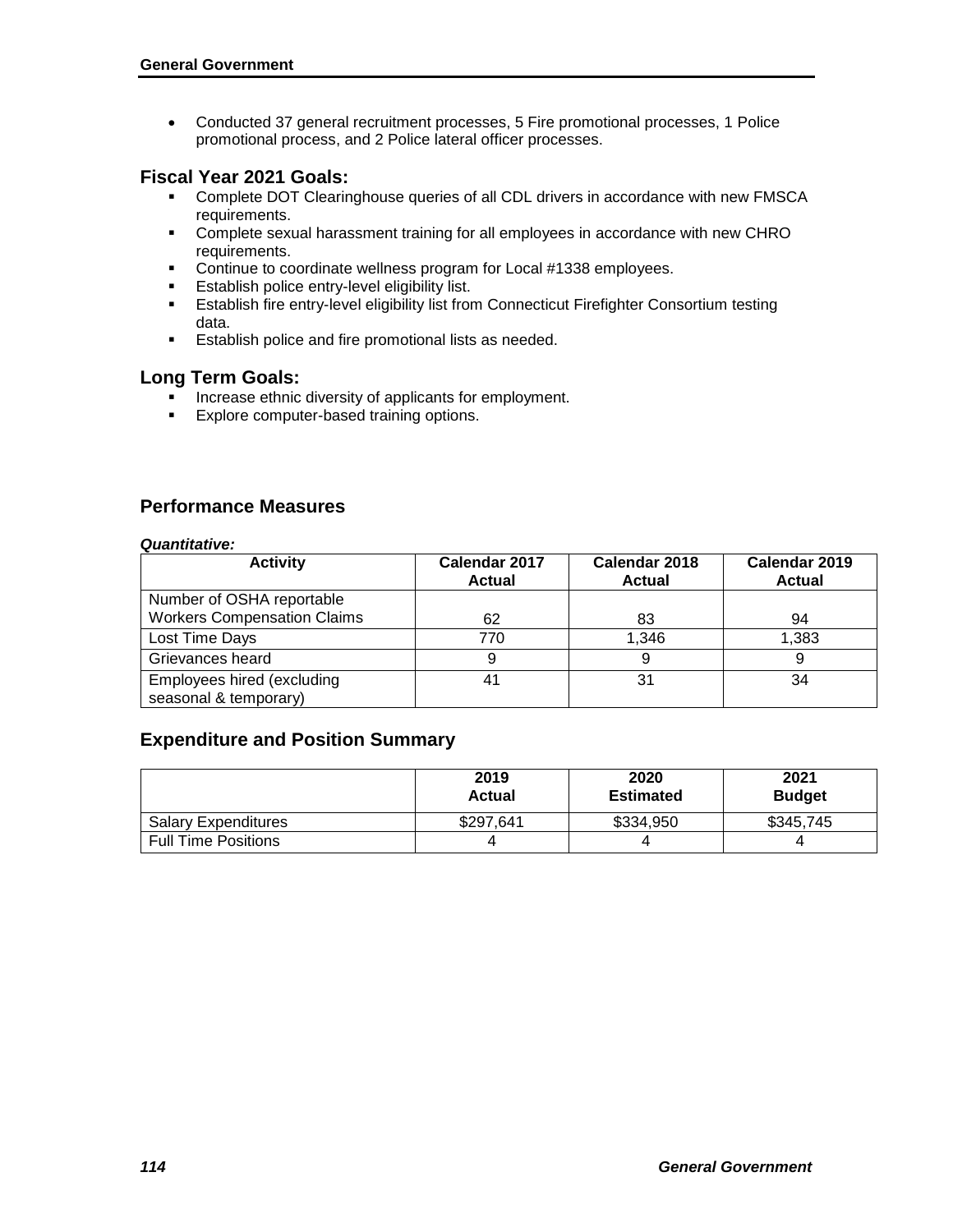# **Organizational Chart**



# **Budget Highlights**

#### **0011021 HUMAN RESOURCES**

| <b>DESCRIPTION</b><br><b>EXPENDITURE</b><br><b>OBJECT</b><br><b>PROJECT</b><br><b>BUDGET</b><br><b>BUDGET</b><br><b>REQUEST</b><br><b>BUDGET</b><br><b>SALARIES</b><br>514000<br><b>REGULAR WAGES</b><br>\$290.172<br>\$331.985<br>\$331.985<br>\$337.260<br>515100<br><b>OVERTIME</b><br>3.651<br>1.100<br>1.350<br>1.400<br>OTHER WAGES<br>1.615<br>1,385<br>517000<br>3,818<br>4,865<br><b>TOTAL SALARIES</b><br>\$297.641<br>\$337.950<br>\$334.950<br>\$340.045<br><b>CONTRACTUAL SERVICES</b><br>531000<br>PROFESSIONAL FEES AND SERVICES<br>\$38,605<br>\$45,000<br>\$34,500<br>\$34.500<br>531140<br><b>TRAINING</b><br>299<br>5,000<br>500<br>5,000<br>531145<br><b>APPLITRAK</b><br>4.215<br>3,920<br>4,215<br>4,510<br>543000<br><b>REPAIRS AND MAINTENANCE</b><br>150<br>150<br>$\Omega$<br>$\Omega$<br>553000<br>75<br>100<br>100<br><b>TELEPHONE</b><br>100<br>POSTAGE<br>553100<br>672<br>1.000<br>1.000<br>1.000<br>554000<br><b>TRAVEL REIMBURSEMENT</b><br>0<br>200<br>200<br>200<br>555000<br>PRINTING AND BINDING<br>600<br>600<br>600<br>600<br><b>ADVERTISING</b><br>557700<br>15,426<br>13,000<br>13,000<br>13,000<br>581120<br>CONFERENCES AND MEMBERSHIPS<br>782<br>1,000<br>1.000<br>1,000<br>SCHOOLING AND EDUCATION<br>581135<br>24.129<br>10.000<br>7.000<br>10.000<br><b>TOTAL CONTRACTUAL SERVICES</b><br>\$84.508<br>\$69.765<br>\$72.765<br>\$69.910<br><b>PROFESSIONAL SERVICES</b><br>PRE-EMPLOYMENT EXAMINATIONS<br>531300<br>\$8,042<br>\$7,000<br>\$7,000<br>\$7,000<br><b>TOTAL PROFESSIONAL SERVICES</b><br>\$7,000<br>\$8.042<br>\$7,000<br>\$7,000<br><b>SUPPLIES AND MATERIALS</b><br>561800<br>PROGRAM SUPPLIES<br>\$3,316<br>\$3.855<br>\$3.855<br>\$3,855<br><b>MOTOR FUELS</b><br>562600<br>19<br>$\Omega$<br>$\Omega$<br>0<br>OFFICE SUPPLIES<br>569000<br>980<br>1,000<br>1,000<br>1,000<br><b>EMPLOYEE MISC</b><br>589100<br>500<br>500<br>$\Omega$<br>$\Omega$<br><b>TOTAL SUPPLIES AND MATERIALS</b><br>\$5,355<br>\$5,355<br>\$4,315<br>\$4,855<br><b>TOTAL HUMAN RESOURCES</b><br>\$394,506<br>\$420,070<br>\$421,810<br>\$420,070 |  | 2019<br><b>ACTUAL</b> | 2020<br><b>ORIGINAL</b> | 2020<br><b>REVISED</b> | 2021<br><b>BUDGET</b> | 2021<br><b>APPROVED</b> |
|------------------------------------------------------------------------------------------------------------------------------------------------------------------------------------------------------------------------------------------------------------------------------------------------------------------------------------------------------------------------------------------------------------------------------------------------------------------------------------------------------------------------------------------------------------------------------------------------------------------------------------------------------------------------------------------------------------------------------------------------------------------------------------------------------------------------------------------------------------------------------------------------------------------------------------------------------------------------------------------------------------------------------------------------------------------------------------------------------------------------------------------------------------------------------------------------------------------------------------------------------------------------------------------------------------------------------------------------------------------------------------------------------------------------------------------------------------------------------------------------------------------------------------------------------------------------------------------------------------------------------------------------------------------------------------------------------------------------------------------------------------------------------------------------------------------------------------------------------------------------------------------------------------------------------------------------------------------------------------------------------------------------------------------------------------------------------------------|--|-----------------------|-------------------------|------------------------|-----------------------|-------------------------|
|                                                                                                                                                                                                                                                                                                                                                                                                                                                                                                                                                                                                                                                                                                                                                                                                                                                                                                                                                                                                                                                                                                                                                                                                                                                                                                                                                                                                                                                                                                                                                                                                                                                                                                                                                                                                                                                                                                                                                                                                                                                                                          |  |                       |                         |                        |                       |                         |
|                                                                                                                                                                                                                                                                                                                                                                                                                                                                                                                                                                                                                                                                                                                                                                                                                                                                                                                                                                                                                                                                                                                                                                                                                                                                                                                                                                                                                                                                                                                                                                                                                                                                                                                                                                                                                                                                                                                                                                                                                                                                                          |  |                       |                         |                        |                       |                         |
|                                                                                                                                                                                                                                                                                                                                                                                                                                                                                                                                                                                                                                                                                                                                                                                                                                                                                                                                                                                                                                                                                                                                                                                                                                                                                                                                                                                                                                                                                                                                                                                                                                                                                                                                                                                                                                                                                                                                                                                                                                                                                          |  |                       |                         |                        |                       | \$342.960               |
|                                                                                                                                                                                                                                                                                                                                                                                                                                                                                                                                                                                                                                                                                                                                                                                                                                                                                                                                                                                                                                                                                                                                                                                                                                                                                                                                                                                                                                                                                                                                                                                                                                                                                                                                                                                                                                                                                                                                                                                                                                                                                          |  |                       |                         |                        |                       | 1.400                   |
|                                                                                                                                                                                                                                                                                                                                                                                                                                                                                                                                                                                                                                                                                                                                                                                                                                                                                                                                                                                                                                                                                                                                                                                                                                                                                                                                                                                                                                                                                                                                                                                                                                                                                                                                                                                                                                                                                                                                                                                                                                                                                          |  |                       |                         |                        |                       | 1.385                   |
|                                                                                                                                                                                                                                                                                                                                                                                                                                                                                                                                                                                                                                                                                                                                                                                                                                                                                                                                                                                                                                                                                                                                                                                                                                                                                                                                                                                                                                                                                                                                                                                                                                                                                                                                                                                                                                                                                                                                                                                                                                                                                          |  |                       |                         |                        |                       | \$345.745               |
|                                                                                                                                                                                                                                                                                                                                                                                                                                                                                                                                                                                                                                                                                                                                                                                                                                                                                                                                                                                                                                                                                                                                                                                                                                                                                                                                                                                                                                                                                                                                                                                                                                                                                                                                                                                                                                                                                                                                                                                                                                                                                          |  |                       |                         |                        |                       |                         |
|                                                                                                                                                                                                                                                                                                                                                                                                                                                                                                                                                                                                                                                                                                                                                                                                                                                                                                                                                                                                                                                                                                                                                                                                                                                                                                                                                                                                                                                                                                                                                                                                                                                                                                                                                                                                                                                                                                                                                                                                                                                                                          |  |                       |                         |                        |                       | \$34,500                |
|                                                                                                                                                                                                                                                                                                                                                                                                                                                                                                                                                                                                                                                                                                                                                                                                                                                                                                                                                                                                                                                                                                                                                                                                                                                                                                                                                                                                                                                                                                                                                                                                                                                                                                                                                                                                                                                                                                                                                                                                                                                                                          |  |                       |                         |                        |                       | 5,000                   |
|                                                                                                                                                                                                                                                                                                                                                                                                                                                                                                                                                                                                                                                                                                                                                                                                                                                                                                                                                                                                                                                                                                                                                                                                                                                                                                                                                                                                                                                                                                                                                                                                                                                                                                                                                                                                                                                                                                                                                                                                                                                                                          |  |                       |                         |                        |                       | 4,510                   |
|                                                                                                                                                                                                                                                                                                                                                                                                                                                                                                                                                                                                                                                                                                                                                                                                                                                                                                                                                                                                                                                                                                                                                                                                                                                                                                                                                                                                                                                                                                                                                                                                                                                                                                                                                                                                                                                                                                                                                                                                                                                                                          |  |                       |                         |                        |                       | $\Omega$                |
|                                                                                                                                                                                                                                                                                                                                                                                                                                                                                                                                                                                                                                                                                                                                                                                                                                                                                                                                                                                                                                                                                                                                                                                                                                                                                                                                                                                                                                                                                                                                                                                                                                                                                                                                                                                                                                                                                                                                                                                                                                                                                          |  |                       |                         |                        |                       | 100                     |
|                                                                                                                                                                                                                                                                                                                                                                                                                                                                                                                                                                                                                                                                                                                                                                                                                                                                                                                                                                                                                                                                                                                                                                                                                                                                                                                                                                                                                                                                                                                                                                                                                                                                                                                                                                                                                                                                                                                                                                                                                                                                                          |  |                       |                         |                        |                       | 1.000                   |
|                                                                                                                                                                                                                                                                                                                                                                                                                                                                                                                                                                                                                                                                                                                                                                                                                                                                                                                                                                                                                                                                                                                                                                                                                                                                                                                                                                                                                                                                                                                                                                                                                                                                                                                                                                                                                                                                                                                                                                                                                                                                                          |  |                       |                         |                        |                       | 200                     |
|                                                                                                                                                                                                                                                                                                                                                                                                                                                                                                                                                                                                                                                                                                                                                                                                                                                                                                                                                                                                                                                                                                                                                                                                                                                                                                                                                                                                                                                                                                                                                                                                                                                                                                                                                                                                                                                                                                                                                                                                                                                                                          |  |                       |                         |                        |                       | 600                     |
|                                                                                                                                                                                                                                                                                                                                                                                                                                                                                                                                                                                                                                                                                                                                                                                                                                                                                                                                                                                                                                                                                                                                                                                                                                                                                                                                                                                                                                                                                                                                                                                                                                                                                                                                                                                                                                                                                                                                                                                                                                                                                          |  |                       |                         |                        |                       | 13,000                  |
|                                                                                                                                                                                                                                                                                                                                                                                                                                                                                                                                                                                                                                                                                                                                                                                                                                                                                                                                                                                                                                                                                                                                                                                                                                                                                                                                                                                                                                                                                                                                                                                                                                                                                                                                                                                                                                                                                                                                                                                                                                                                                          |  |                       |                         |                        |                       | 1,000                   |
|                                                                                                                                                                                                                                                                                                                                                                                                                                                                                                                                                                                                                                                                                                                                                                                                                                                                                                                                                                                                                                                                                                                                                                                                                                                                                                                                                                                                                                                                                                                                                                                                                                                                                                                                                                                                                                                                                                                                                                                                                                                                                          |  |                       |                         |                        |                       | 10.000                  |
|                                                                                                                                                                                                                                                                                                                                                                                                                                                                                                                                                                                                                                                                                                                                                                                                                                                                                                                                                                                                                                                                                                                                                                                                                                                                                                                                                                                                                                                                                                                                                                                                                                                                                                                                                                                                                                                                                                                                                                                                                                                                                          |  |                       |                         |                        |                       | \$69.910                |
|                                                                                                                                                                                                                                                                                                                                                                                                                                                                                                                                                                                                                                                                                                                                                                                                                                                                                                                                                                                                                                                                                                                                                                                                                                                                                                                                                                                                                                                                                                                                                                                                                                                                                                                                                                                                                                                                                                                                                                                                                                                                                          |  |                       |                         |                        |                       |                         |
|                                                                                                                                                                                                                                                                                                                                                                                                                                                                                                                                                                                                                                                                                                                                                                                                                                                                                                                                                                                                                                                                                                                                                                                                                                                                                                                                                                                                                                                                                                                                                                                                                                                                                                                                                                                                                                                                                                                                                                                                                                                                                          |  |                       |                         |                        |                       | \$7,000                 |
|                                                                                                                                                                                                                                                                                                                                                                                                                                                                                                                                                                                                                                                                                                                                                                                                                                                                                                                                                                                                                                                                                                                                                                                                                                                                                                                                                                                                                                                                                                                                                                                                                                                                                                                                                                                                                                                                                                                                                                                                                                                                                          |  |                       |                         |                        |                       | \$7,000                 |
|                                                                                                                                                                                                                                                                                                                                                                                                                                                                                                                                                                                                                                                                                                                                                                                                                                                                                                                                                                                                                                                                                                                                                                                                                                                                                                                                                                                                                                                                                                                                                                                                                                                                                                                                                                                                                                                                                                                                                                                                                                                                                          |  |                       |                         |                        |                       |                         |
|                                                                                                                                                                                                                                                                                                                                                                                                                                                                                                                                                                                                                                                                                                                                                                                                                                                                                                                                                                                                                                                                                                                                                                                                                                                                                                                                                                                                                                                                                                                                                                                                                                                                                                                                                                                                                                                                                                                                                                                                                                                                                          |  |                       |                         |                        |                       | \$3,855                 |
|                                                                                                                                                                                                                                                                                                                                                                                                                                                                                                                                                                                                                                                                                                                                                                                                                                                                                                                                                                                                                                                                                                                                                                                                                                                                                                                                                                                                                                                                                                                                                                                                                                                                                                                                                                                                                                                                                                                                                                                                                                                                                          |  |                       |                         |                        |                       | $\mathbf 0$             |
|                                                                                                                                                                                                                                                                                                                                                                                                                                                                                                                                                                                                                                                                                                                                                                                                                                                                                                                                                                                                                                                                                                                                                                                                                                                                                                                                                                                                                                                                                                                                                                                                                                                                                                                                                                                                                                                                                                                                                                                                                                                                                          |  |                       |                         |                        |                       | 1,000                   |
|                                                                                                                                                                                                                                                                                                                                                                                                                                                                                                                                                                                                                                                                                                                                                                                                                                                                                                                                                                                                                                                                                                                                                                                                                                                                                                                                                                                                                                                                                                                                                                                                                                                                                                                                                                                                                                                                                                                                                                                                                                                                                          |  |                       |                         |                        |                       | $\Omega$                |
|                                                                                                                                                                                                                                                                                                                                                                                                                                                                                                                                                                                                                                                                                                                                                                                                                                                                                                                                                                                                                                                                                                                                                                                                                                                                                                                                                                                                                                                                                                                                                                                                                                                                                                                                                                                                                                                                                                                                                                                                                                                                                          |  |                       |                         |                        |                       | \$4,855                 |
|                                                                                                                                                                                                                                                                                                                                                                                                                                                                                                                                                                                                                                                                                                                                                                                                                                                                                                                                                                                                                                                                                                                                                                                                                                                                                                                                                                                                                                                                                                                                                                                                                                                                                                                                                                                                                                                                                                                                                                                                                                                                                          |  |                       |                         |                        |                       | \$427,510               |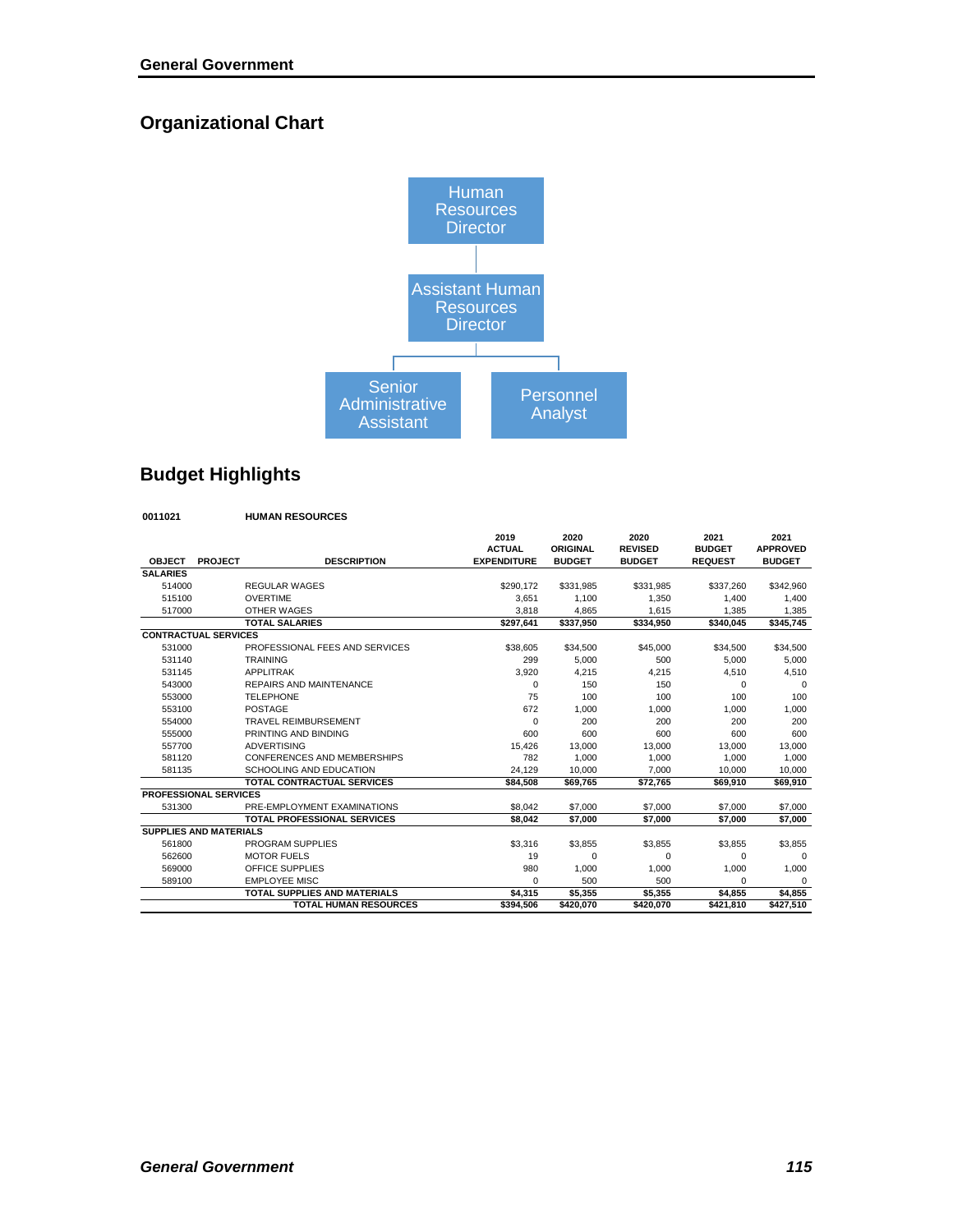# **Corporation Counsel**

Wyland Dale Clift, Corporation Counsel 860-584-6150 corpcounsel@bristolct.gov

#### **Service Narrative**

The Corporation Counsel's Office is the legal department for the City of Bristol. The part-time corporation counsel is supported by a staff comprising two full-time assistant corporation counsels, one part-time assistant corporation counsel, one full time legal administrator, and one part time legal administrative assistant. The legal department also is supported by specially appointed corporation counsels whose firms are engaged for specific matters. These matters may involve referrals to handle specialized areas of the law (e.g. environmental, labor relations, taxation), or the referral is made because of an ethical conflict of interest between the in-house staff and the adverse party. The Corporation Counsel's Office appears for and protects the rights of the City of Bristol in all civil actions, suits or proceedings affecting the City or any of its departments, officers, agencies, boards or commissions.

The attorneys are the legal advisors to the Mayor, City Council, and all City officials, boards and commissions in all matters affecting the City, and upon request, furnishes these City officials with formal opinions on any questions of law involving their respective powers and duties. The office also prepares and approves instruments, including contracts, real estate deeds and easements, to which the City is a party.

### **Fiscal Year 2020 Goals and Accomplishments:**

- Successfully brought the Charter Revision Commission's recommendations for consolidating the water and sewer operations and other matters to the voters in November 2019.
- Played a pivotal role in dramatically increasing the collection of monetary fines and penalties related to inland-wetland violations, blight, building code, and police-related collection matters (e.g., alarm fees, parking fines, etc.). In those categories alone, the Department brought in \$135,650 to date.
- Worked closely with the Tax Collector to continue a high real estate tax collection rate, and with the Assessor to successfully oppose unwarranted attempts to undervalue taxable property located in the City.
- Day-to-day requests for legal assistance from the Mayor, Council, and Department Heads were dealt with on a continuing basis.
- Successfully managed the on-going and significant Workers' Compensation liabilities, and oversaw the resolution of several significant heart and hypertension claims with full and final settlements.

## **Summary of Fiscal Year 2020-2021 Budget:**

- One of the most significant challenges in planning for the Corporation Counsel's Budget is the unknowable legal challenges that can arise from new claims and litigation. While the Department has experienced a positive budgetary variance in its professional fees, there are major challenges on the horizon.
- Department will address the issues involving the artificial turf fields at the high schools. Significant attempts are underway to resolve the issues without litigation, but this matter may not be resolved without additional City legal resources.
- Continue to experience a reduction in the number of professional conflicts of interest that otherwise would have required outside legal counsel.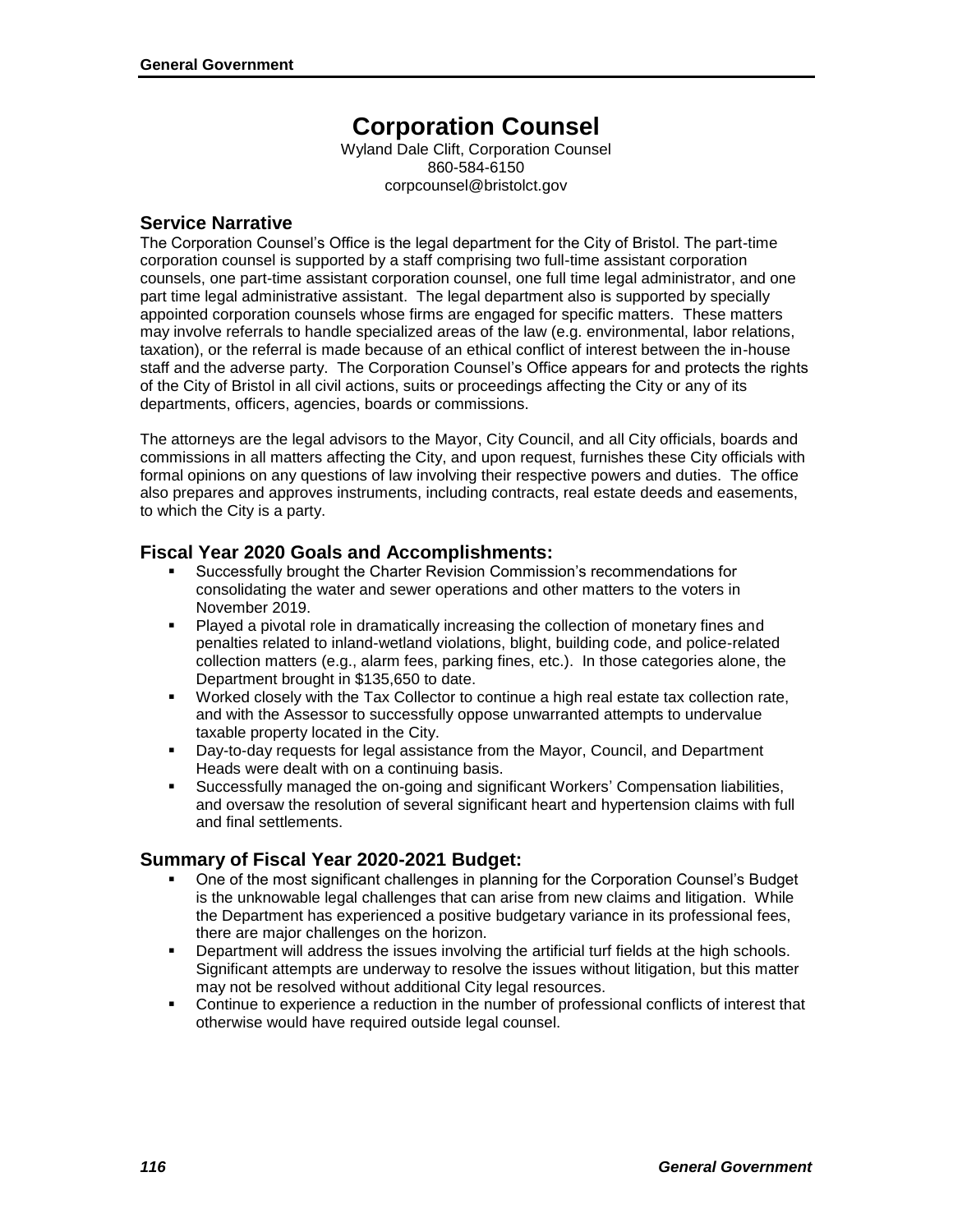#### **Fiscal Year 2021 Goals:**

- Ongoing litigation involving the mechanical systems at Greene Hills School will require more intensive involvement when trial begins in January 2021.
- Efforts to require the designers, manufacturers, and installers to take responsibility for deficiencies with the artificial turf fields at the high schools will require additional Department involvement and possible litigation.
- Conveyances of parcels of the City-owned property at Centre Square will continue.
- Redevelopment of Memorial Boulevard School into a magnet arts school will continue through the construction phase and require Department guidance.
- A Charter Revision Commission was organized in January 2020 and will work through 2021. This will require the Department to provide extensive consultation to ensure that the Commission's report is formalized and prepared for inclusion on the 2021 electoral ballot.
- Additional tax appeals involving commercial properties will be processed and set for litigation. Some of this results from the national trend towards on-line retail which has brought economic pressures on so-called "brick and mortar" businesses that are being felt in Bristol.
- **The former Sessions Factory, a long-standing industrial property on Riverside Avenue,** will be the subject of a tri-party redevelopment with the guidance and involvement of the City and its legal staff.
- Continue to provide guidance and assistance to the Mayor's office in her efforts to achieve economies in terms of energy costs and the delivery of city services.

#### **Long Term Goals:**

- Our long-term goals remains the same: To respond to requests for legal guidance and litigation support "in-house" as our present staffing levels, staff expertise, and the Rules of Professional Conduct permit, and to make wise use of department resources when engaging outside legal firms and support professionals.
- In addition, the Department staff will continue to lend their considerable expertise to other departments needing legal advice and assistance.

#### **Expenditure and Position Summary**

|                            | 2019          | 2020             | 2021          |
|----------------------------|---------------|------------------|---------------|
|                            | <b>Actual</b> | <b>Estimated</b> | <b>Budget</b> |
| <b>Salary Expenditures</b> | \$423.877     | \$440.560        | \$449.015     |
| <b>Full Time Positions</b> |               |                  |               |
| <b>Part Time Positions</b> |               |                  |               |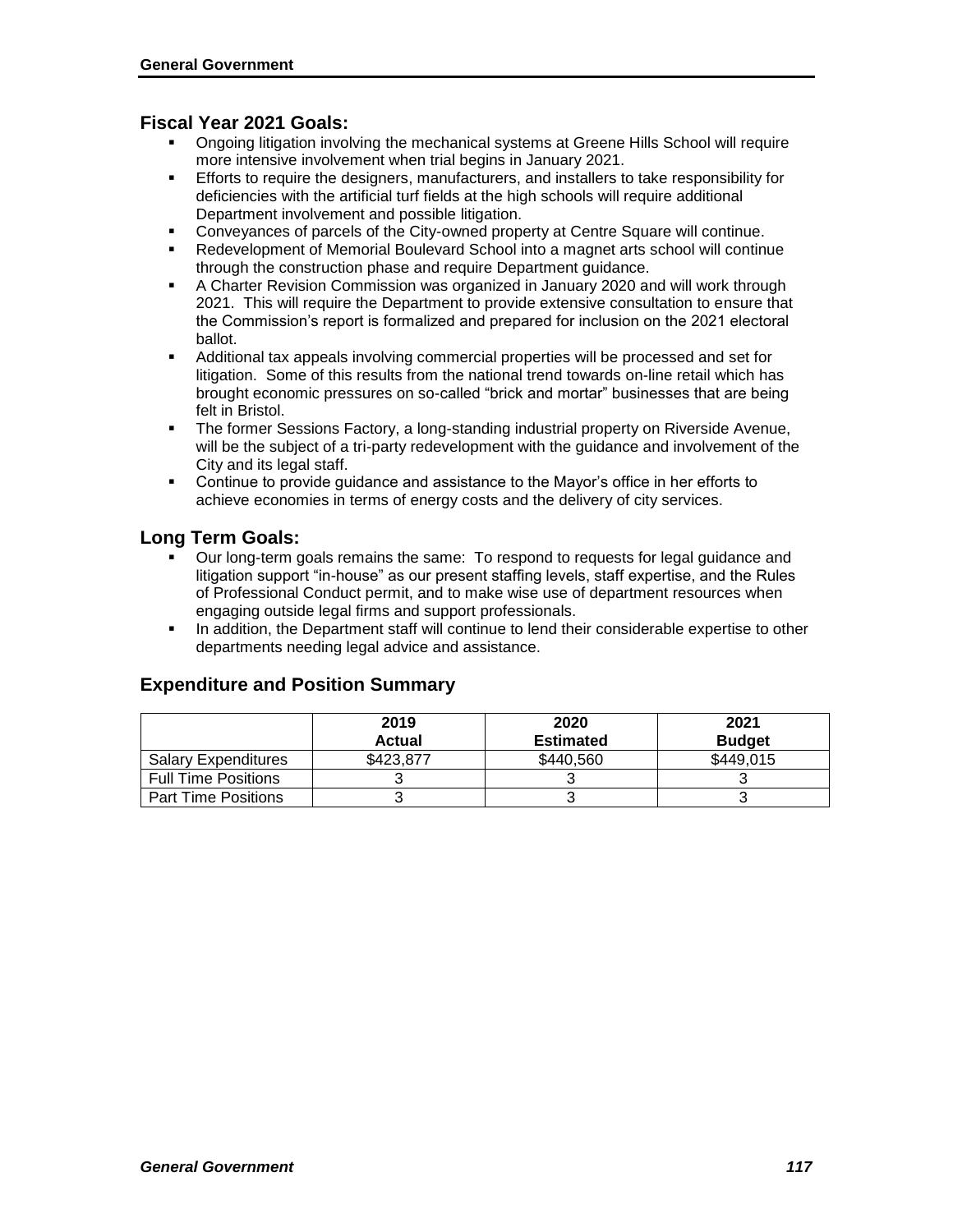## **Organizational Chart**



## **Budget Highlights**

| 0011022                       |               | <b>CORPORATION COUNSEL</b>          |                                             |                                          |                                         |                                         |                                          |
|-------------------------------|---------------|-------------------------------------|---------------------------------------------|------------------------------------------|-----------------------------------------|-----------------------------------------|------------------------------------------|
| <b>OBJECT</b>                 | <b>OBJECT</b> | <b>DESCRIPTION</b>                  | 2019<br><b>ACTUAL</b><br><b>EXPENDITURE</b> | 2020<br><b>ORIGINAL</b><br><b>BUDGET</b> | 2020<br><b>REVISED</b><br><b>BUDGET</b> | 2021<br><b>BUDGET</b><br><b>REQUEST</b> | 2021<br><b>APPROVED</b><br><b>BUDGET</b> |
| <b>SALARIES</b>               |               |                                     |                                             |                                          |                                         |                                         |                                          |
| 514000                        |               | <b>REGULAR WAGES</b>                | \$327.038                                   | \$337,375                                | \$337,375                               | \$343,180                               | \$345.785                                |
| 515100                        |               | <b>OVERTIME</b>                     | 1,399                                       | 0                                        | $\Omega$                                | $\Omega$                                | $\Omega$                                 |
| 515200                        |               | PART TIME                           | 91,616                                      | 103,185                                  | 103,185                                 | 102,810                                 | 103,230                                  |
| 517000                        |               | OTHER WAGES                         | 3,824                                       | 0                                        | $\Omega$                                | 0                                       | 0                                        |
|                               |               | <b>TOTAL SALARIES</b>               | \$423,877                                   | \$440,560                                | \$440,560                               | \$445.990                               | \$449,015                                |
| <b>CONTRACTUAL SERVICES</b>   |               |                                     |                                             |                                          |                                         |                                         |                                          |
| 531000                        |               | PROFESSIONAL FEES AND SERVICES      | \$175,714                                   | \$155,000                                | \$370,000                               | \$200,000                               | \$155,000                                |
| 531000                        | 14021         | PROFESSIONAL FEES AND SERV-REVAL    | 6,025                                       | 10,000                                   | 150,000                                 | 10,000                                  | 10,000                                   |
| 543000                        |               | <b>REPAIRS AND MAINTENANCE</b>      | $\Omega$                                    | 100                                      | 100                                     | 100                                     | 100                                      |
| 553000                        |               | <b>TELEPHONE</b>                    | 38                                          | 150                                      | 150                                     | 150                                     | 150                                      |
| 553100                        |               | POSTAGE                             | 360                                         | 900                                      | 900                                     | 500                                     | 500                                      |
| 554000                        |               | TRAVEL REIMBURSEMENT                | 1,335                                       | 1,500                                    | 1.500                                   | 1,500                                   | 1,500                                    |
| 581120                        |               | CONFERENCES AND MEMBERSHIPS         | 760                                         | 900                                      | 900                                     | 900                                     | 900                                      |
| 581135                        |               | SCHOOLING AND EDUCATION             | 585                                         | 2.000                                    | 2.000                                   | 2.000                                   | 2,000                                    |
|                               |               | TOTAL CONTRACTUAL SERVICES          | \$184.817                                   | \$170.550                                | \$525,550                               | \$215,150                               | \$170,150                                |
| <b>SUPPLIES AND MATERIALS</b> |               |                                     |                                             |                                          |                                         |                                         |                                          |
| 561800                        |               | PROGRAM SUPPLIES                    | \$12,519                                    | \$16,000                                 | \$16,000                                | \$16,000                                | \$16,000                                 |
| 569000                        |               | OFFICE SUPPLIES                     | 606                                         | 800                                      | 800                                     | 800                                     | 800                                      |
|                               |               | <b>TOTAL SUPPLIES AND MATERIALS</b> | \$13,125                                    | \$16,800                                 | \$16,800                                | \$16,800                                | \$16,800                                 |
|                               |               | <b>TOTAL CORPORATION COUNSEL</b>    | \$621,819                                   | \$627,910                                | \$982,910                               | \$677,940                               | \$635,965                                |

# **Town and City Clerk**

Therese Pac, Town and City Clerk, MCTC, MMC Registrar of Vital Statistics 860-584-6200 theresepac@bristolct.gov

#### **Service Narrative**

The Town Clerk is also the City Clerk and Registrar of Vital Statistics. A small number of municipalities in Connecticut have both a Town and City Clerk and of those towns, even fewer have the three positions consolidated under a single municipal office.

The Town and City Clerk's Office is responsible for numerous public records such as land records, vital statistics, election results, dog licenses, meeting notices and agendas, City Council and Joint Meeting records and minutes, litigation records concerning the City, worker's compensation claims, Justice of the Peace lists, military discharge records, lists of current members of all commissions, and boards and all elected and appointed officials in Bristol, and bonding packages and contracts in the City. It is also the custodian of the Town, City, and Registrar of Vital Statistics seals.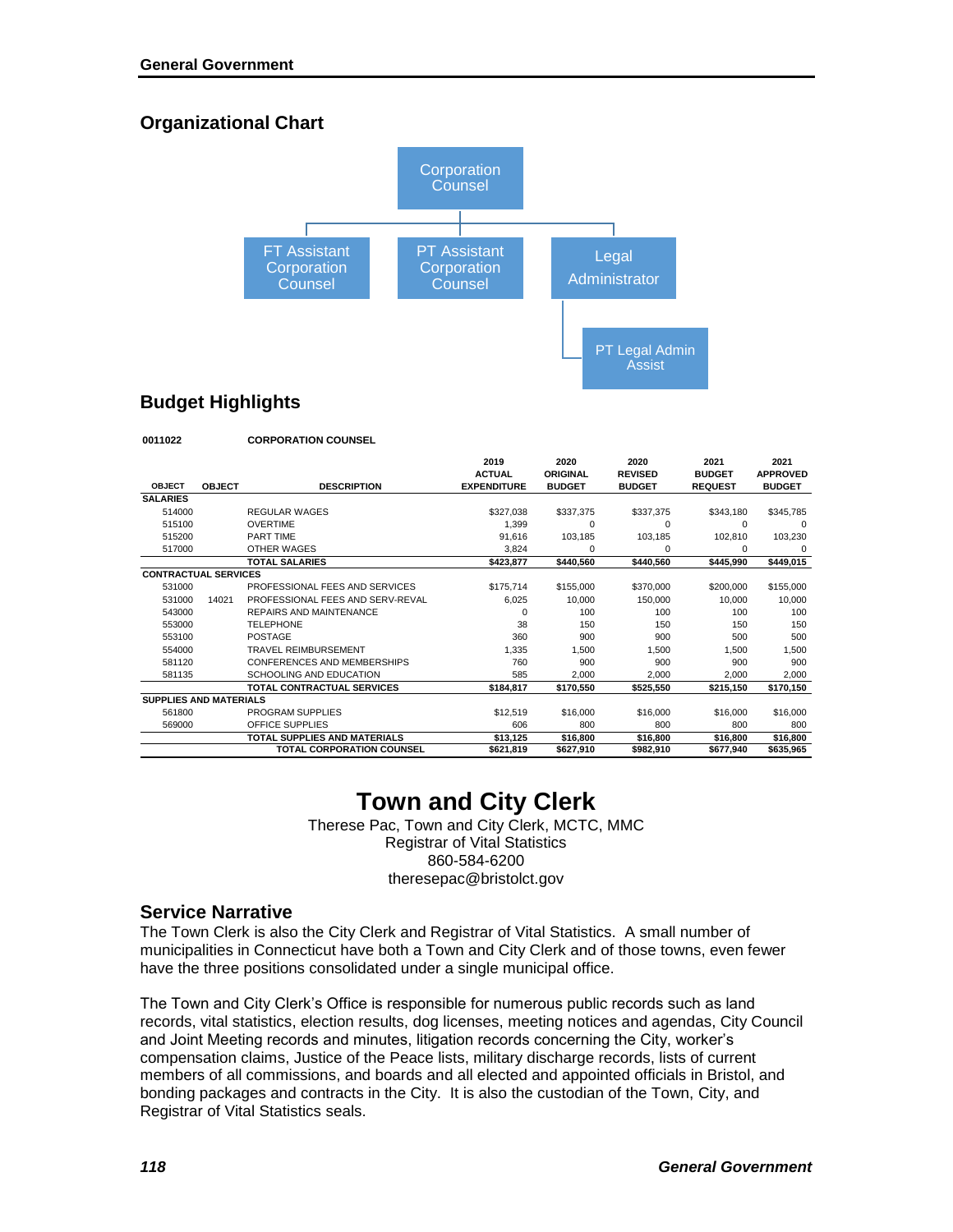The Office processes and records all legal instruments relating to real estate within the City and certifies recorded documents. The Office collects conveyance taxes for the City and the state. As part of land transaction recording, there are other fees collected including capital improvement project funds for the City, affordable housing/open farmland and historic preservation funds for the state. Conveyance revenue has experienced a slight increase related to a limited real estate recovery.

Bristol has a hospital which generates considerable vital statistic related activity. With the COVID-19 pandemic the number of burial and cremation transactions increased by 14%. The Registrar of Vital Statistics is responsible for preparing, issuing and creating the permanent record for all vital records in Bristol, which include burial and cremation permits, birth and death certificates, marriage licenses, and certified copies to the state and resident towns. In addition, the Office maintains burial information for numerous City-owned cemeteries.

The City Clerk's responsibility is to prepare and provide access to the agendas, correspondence, minutes and calendars for the City Council and the Joint Meeting. The Office compiles the annual calendars for all boards and commissions and provides copies of the minutes and agendas of other boards for public viewing. The Town and City Clerk advises departments regarding records retention and FOI regulations pertaining to minutes, agendas, and meetings.

There are other duties involving the Town Clerk's Office which include issuing itinerant vendors, liquor, carnival, and going out of business permits, dog licenses, trade name certificates, filing and certifying military service discharges, advertising discontinued and approved streets, and sidewalk deferrals, processing and publishing the Ordinances of the City of Bristol and amendments to the Charter, recording all Bristol notary appointments, and providing notary services for City Hall and the public. As a service, the Office assists handicapped residents with free State of Connecticut fishing licenses.

The Town Clerk is the agent for service of the City and processes all lawsuits, claims, notices of intent, ethics complaints, housing code appeals, and citation hearings. In addition, the public frequently utilizes the Office as an information center to answer questions relating to various functions in government and the private sector. These inquiries are made by mail, telephone, email, and in-person. Since the closure of City Hall to the public in March due to the COVID pandemic it has been a challenge to service customers. The Town Clerk's office rose to that challenge and continued to provide all services to customers in a timely manner.

The Office has several election related duties. These duties include the issuance and receipt of absentee ballots, advertising the elections, creating the election ballot, maintaining the registration and campaign finance records of municipal candidates, crafting the questions and explanatory text on the ballot, administering the oath of office to appointed and elected officials, and compiling and auditing election results and retaining them as permanent record. In addition, the Office is responsible for the appointment of unaffiliated Justices of the Peace, responding to questions concerning Justices of the Peace, and the processing and recording of all Justice of the Peace appointments, including vacancies.

#### **Fiscal Year 2020 Goals and Accomplishments:**

- Wrote a state grant for backfile conversion of land record documents to electronic format from 1785 through 1906 consisting of approximately 34,180 records. This project will complete a multi-year, long term goal of backfile scanning of land record documents from 1785 to 1974 and is expected to be complete by September 2020.
- Managed the process for the use of credit/debit cards and expedited processing of vital records through LexisNexis VitalChek.
- **Installed high density shelving in the Town Clerk's vault.**
- Facilitated the scanning and incorporation of the 1882-1890 Online Index Books (OIB) land record indexes on-line linked to the land record images.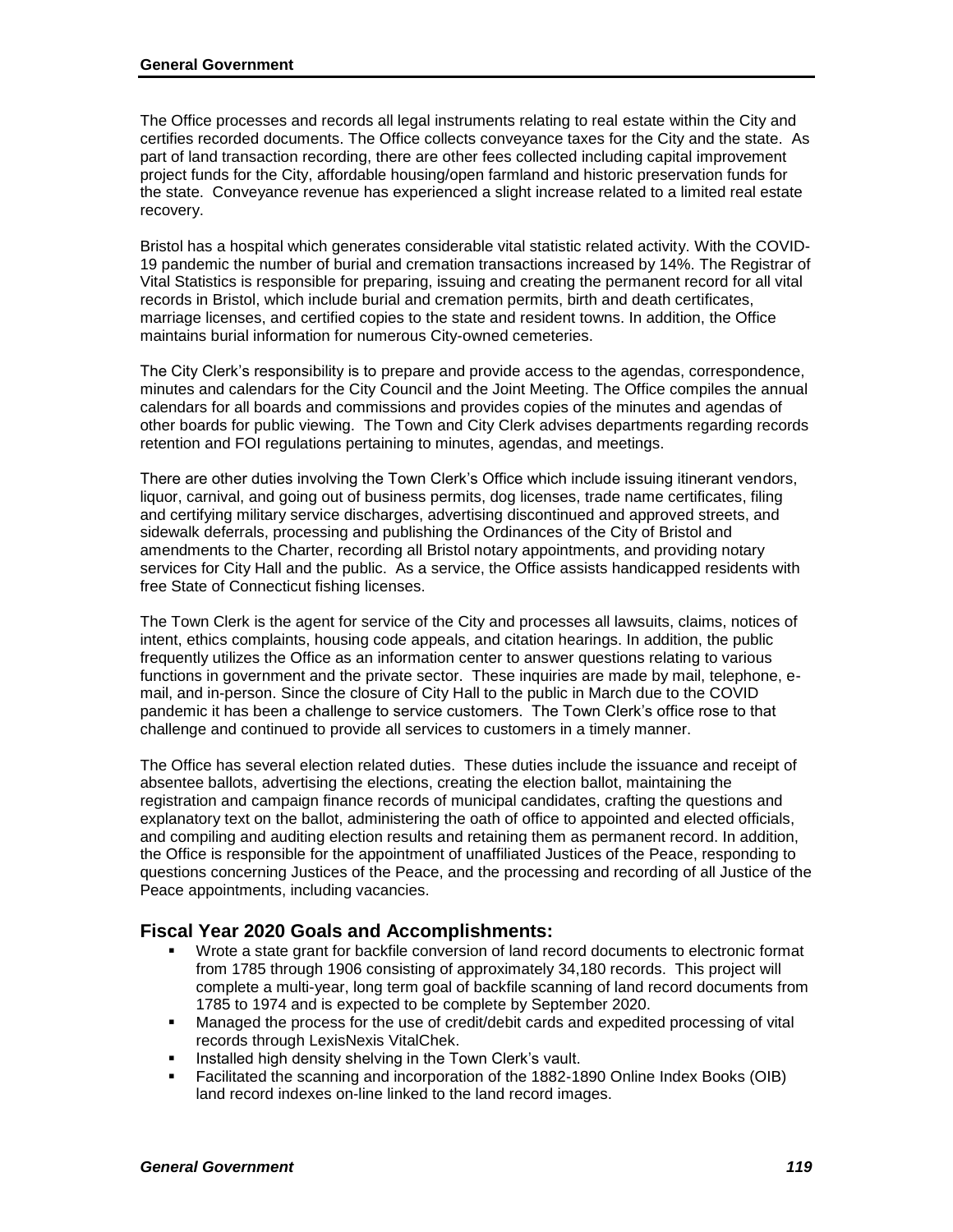- Planned and managed the back scanning of military discharges to link them to the indexes.
- E-recorded 1,917 land record documents in the past year. This is a 26% increase from the previous year's recordings.
- Administered and managed the absentee ballot process, the printing and issuance of more than 500 ballots for the November 2019 election. The ballots were issued utilizing the State CVRS program with a record number of permanent absentee applications of 100.
- Prepared and facilitated the April 28, 2020 Presidential Preference primary which was initially postponed to June 2 and postponed a second time to August 11, 2020 due to the COVID-19 pandemic.
- Completed the process of advertising, State notification, and publication of the City Charter update in December 2019 resulting from the 2019 Charter Revision Commission.
- Facilitated a software upgrade for the COTT land record and fee transaction system performed by the vendor with no interruption in service to City customers.

#### **Summary of Fiscal Year 2020-2021 Budget:**

- It was anticipated that one additional staff member would pass the certification exam in June 2020, however, due to the COVID-19 pandemic the exam was postponed to 2021. As a result, a total of three staff members will be certified which requires additional CT Town Clerk Association dues in 2021.
- The office is always searching for ways to decrease costs or improve service timeliness. The office is one of the more technologically advanced Town Clerk offices in Connecticut. This results in more efficient service requiring fewer staff than towns of similar size and workflow.

#### **Fiscal Year 2021 Goals:**

- Facilitate and manage the scanning and linking of the OIB index from 1865-1882. This is one of four remaining indexes to be scanned dating back to 1785.
- **Continue to facilitate and manage the state death registry which was postponed by the** Department of Public Health from a December 2019 roll-out to July 2020. Due to the pandemic, the State is considering the training and system set-up by September 2020. The initial roll-out of the death registry will require additional work and data entry by town clerks, since the hospitals are unwilling to take on extra work at this time.
- The Secretary of State and Governor are encouraging mail-in ballots for the August primary and November 2020 election. Approximately 20,000 applications will be mailed in late June for the August primary. It is anticipated that will generate 5,000 to 6,000 absentee ballots which is a six to seven fold increase in demand for the primary.
- Continue the planning process to expand the Town Clerk vault space as a capital improvement project, or to include it as part of a potential renovation of City Hall.
- Justices of the Peace will be elected in 2020-2021. This will require mail notification and the administering of oaths to more than 210 Justices of the Peace.

#### **Long Term Goals:**

- Facilitate and manage the scanning and linking of the four remaining OIB indexes from 1785 through 1882. This will be a long term goal over the next several fiscal years.
- **Institute, plan, and manage a records management program to handle disaster recovery,** and current and future needs for the storage, retention, and management of all municipal records in the City.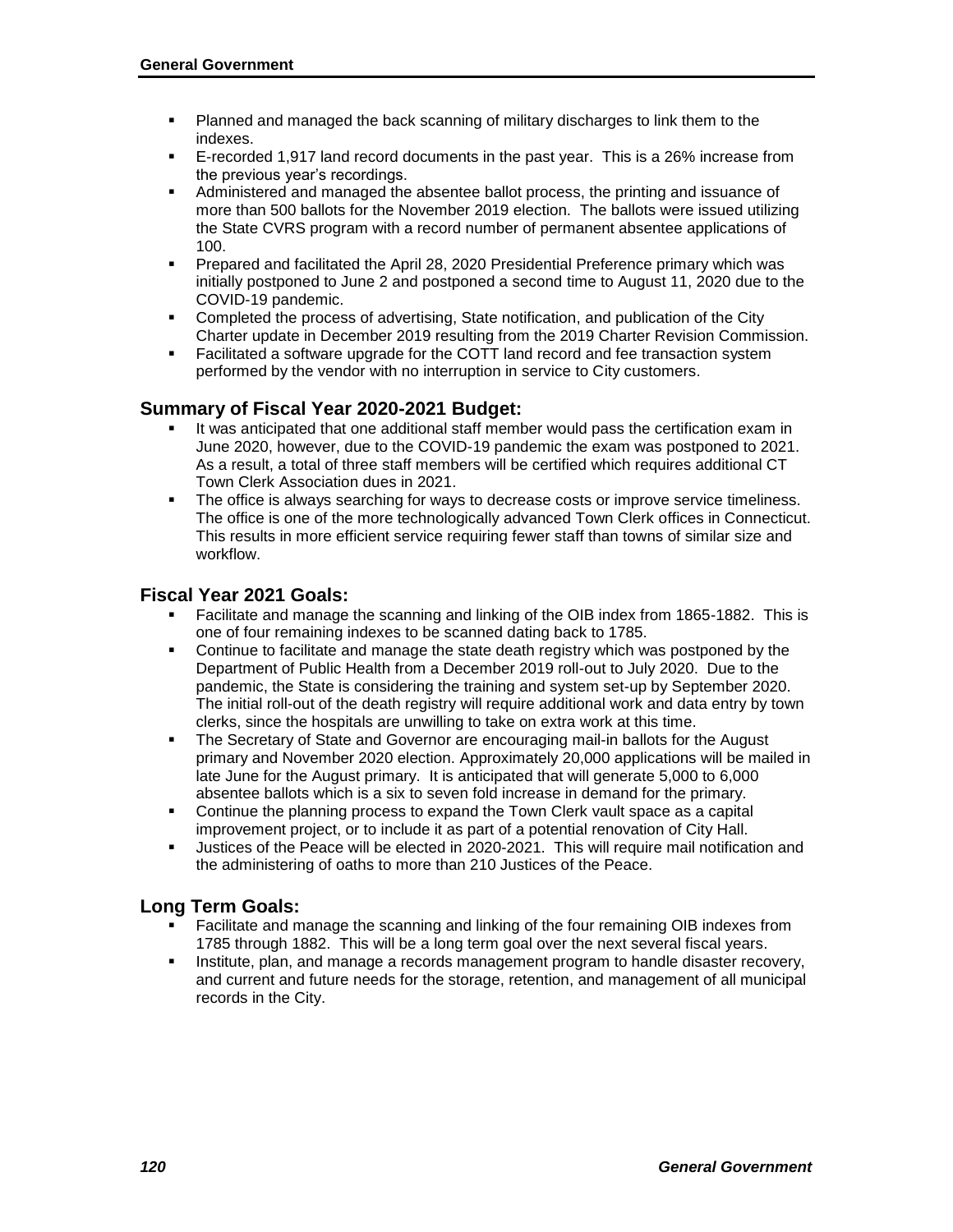#### **Performance Measures**

The Office serves more than 100 customers per day. This number does not include mail-in requests, telephone inquiries, e-mail requests, e-recordings, and internal requests. The Office consistently receives numerous compliments from the public regarding customer service and service efficiency.

#### **Number of Transactions**

| Category                              | 2018           | 2019           | 2020           |
|---------------------------------------|----------------|----------------|----------------|
| Dog Licenses                          | 2,465          | 2,395          | 2,095          |
| <b>Sporting Licenses</b>              | 12 handicapped | 12 handicapped | 12 handicapped |
| <b>Burial &amp; Cremation Permits</b> | 823            | 916            | 1,027          |
| Vital Statistics Copies (estimated)   | 7,567          | 7,855          | 7,493          |
| <b>Marriage Licenses</b>              | 211            | 204            | 183            |
| <b>Trade Name Certificates</b>        | 115            | 116            | 92             |
| Documents Notarized (estimated)       | 870            | 925            | 890            |
| <b>Liquor Permits</b>                 | 75             | 73             | 65             |
| <b>Notary Certificates</b>            | 167            | 170            | 113            |
| <b>Land Record Documents</b>          | 9,568          | 9,234          | 9.590          |

#### **Value of Transactions**

| Category                            | 2018        | 2019        | 2020        |
|-------------------------------------|-------------|-------------|-------------|
| <b>Merchandising Licenses</b>       | \$3,247     | \$0         | \$500       |
| <b>Burial Permits</b>               | 2,469       | 4,580       | 5,135       |
| <b>Recording Fees</b>               | 271,453     | 264,746     | 283,222     |
| Real Estate Conveyance Transfers    | 932,874     | 986,937     | 1,043,238   |
| Dog Licenses                        | 6,138       | 5,688       | 6,030       |
| Marriage Licenses                   | 2,110       | 3,060       | 2,745       |
| <b>Historic Preservation</b>        | 10,501      | 13,800      | 12,204      |
| Copies                              | 47,734      | 48,166      | 47,531      |
| <b>Vital Statistics</b>             | 126,504     | 134,496     | 124,772     |
| Miscellaneous Fees (Notary, Liquor) | 17,773      | 21,350      | 21,422      |
| <b>Total</b>                        | \$1,420,803 | \$1,482,823 | \$1,546,811 |

### **Expenditure and Position Summary**

|                            | 2019<br>Actual | 2020<br><b>Estimated</b> | 2021<br><b>Budget</b> |
|----------------------------|----------------|--------------------------|-----------------------|
| <b>Salary Expenditures</b> | \$381,320      | \$404,105                | \$410.840             |
| <b>Full Time Positions</b> |                |                          |                       |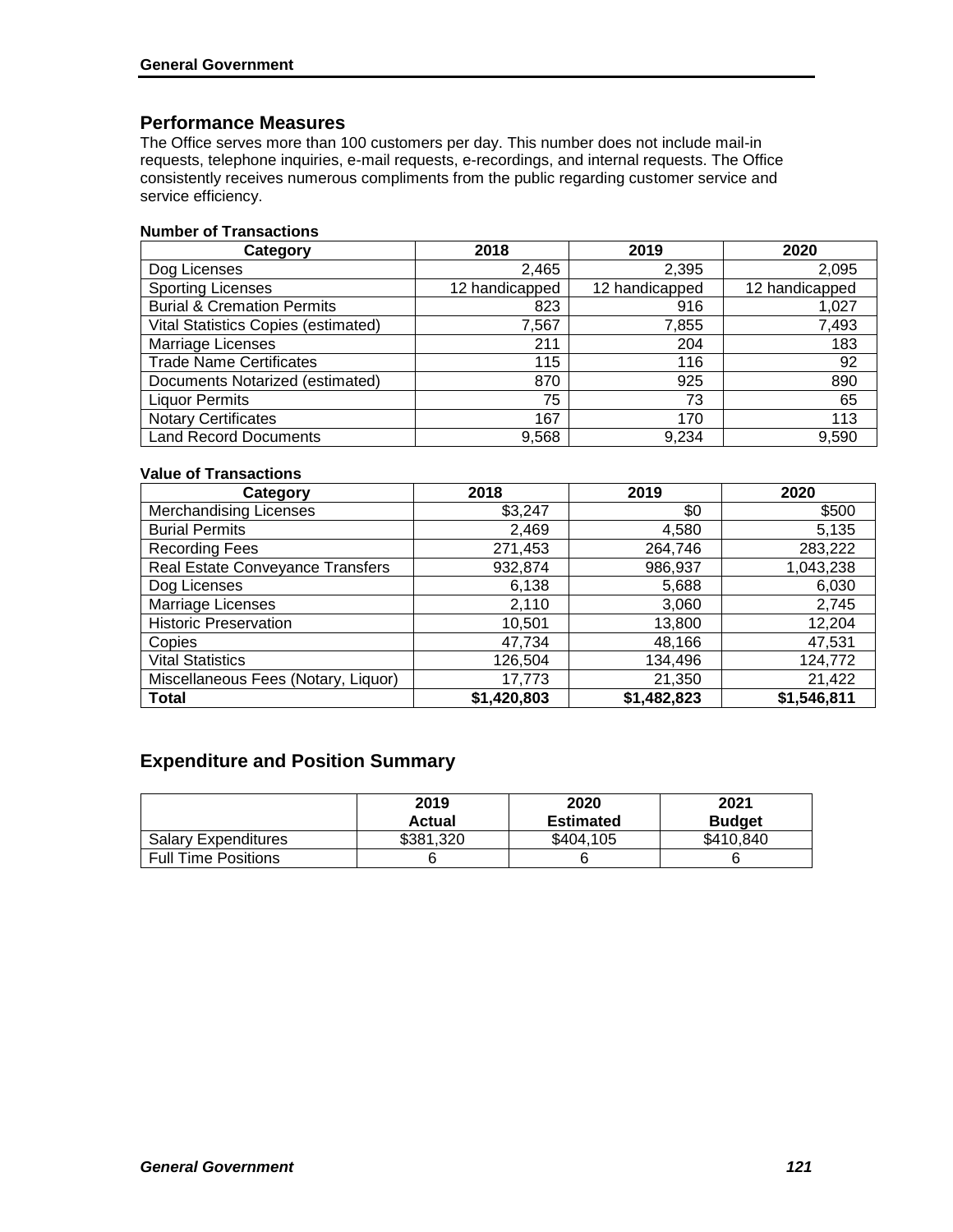# **Organizational Chart**



## **Budget Highlights**

| 0011023                       |                | <b>TOWN AND CITY CLERK</b>          |                                             |                                   |                                         |                                         |                                          |
|-------------------------------|----------------|-------------------------------------|---------------------------------------------|-----------------------------------|-----------------------------------------|-----------------------------------------|------------------------------------------|
| <b>OBJECT</b>                 | <b>PROJECT</b> | <b>DESCRIPTION</b>                  | 2019<br><b>ACTUAL</b><br><b>EXPENDITURE</b> | 2020<br>ORIGINAL<br><b>BUDGET</b> | 2020<br><b>REVISED</b><br><b>BUDGET</b> | 2021<br><b>BUDGET</b><br><b>REQUEST</b> | 2021<br><b>APPROVED</b><br><b>BUDGET</b> |
| <b>SALARIES</b>               |                |                                     |                                             |                                   |                                         |                                         |                                          |
| 514000                        |                | <b>REGULAR WAGES</b>                | \$380.583                                   | \$401,845                         | \$401,845                               | \$404,935                               | \$408,840                                |
| 515100                        |                | <b>OVERTIME</b>                     | 737                                         | 2,260                             | 2.260                                   | 2,300                                   | 2,000                                    |
|                               |                | <b>TOTAL SALARIES</b>               | \$381,320                                   | \$404.105                         | \$404,105                               | \$407,235                               | \$410,840                                |
| <b>CONTRACTUAL SERVICES</b>   |                |                                     |                                             |                                   |                                         |                                         |                                          |
| 531000                        |                | PROFESSIONAL FEES AND SERVICES      | \$49.379                                    | \$55,000                          | \$55,000                                | \$53,800                                | \$53,800                                 |
| 543000                        |                | REPAIRS AND MAINTENANCE             | 400                                         | 400                               | 400                                     | 400                                     | 400                                      |
| 553000                        |                | <b>TELEPHONE</b>                    | 26                                          | 50                                | 50                                      | 50                                      | 50                                       |
| 553100                        |                | POSTAGE                             | 4.340                                       | 5.500                             | 5.500                                   | 5.500                                   | 5.500                                    |
| 554000                        |                | <b>TRAVEL REIMBURSEMENT</b>         | 138                                         | 250                               | 250                                     | 250                                     | 250                                      |
| 555000                        |                | PRINTING AND BINDING                | 4.461                                       | 5.500                             | 5.500                                   | 5.300                                   | 5.300                                    |
| 557700                        |                | <b>ADVERTISING</b>                  | 4.600                                       | 4.000                             | 4.000                                   | 4.000                                   | 4.000                                    |
| 581120                        |                | CONFERENCES AND MEMBERSHIPS         | 845                                         | 925                               | 925                                     | 980                                     | 980                                      |
| 581135                        |                | SCHOOLING AND EDUCATION             | 535                                         | 625                               | 625                                     | 625                                     | 625                                      |
|                               |                | TOTAL CONTRACTUAL SERVICES          | \$64.724                                    | \$72,250                          | \$72,250                                | \$70.905                                | \$70,905                                 |
| <b>SUPPLIES AND MATERIALS</b> |                |                                     |                                             |                                   |                                         |                                         |                                          |
| 561800                        |                | PROGRAM SUPPLIES                    | \$199                                       | \$250                             | \$250                                   | \$250                                   | \$250                                    |
| 569000                        |                | OFFICE SUPPLIES                     | 1,431                                       | 1.900                             | 1.900                                   | 1.800                                   | 1.800                                    |
|                               |                | <b>TOTAL SUPPLIES AND MATERIALS</b> | \$1,630                                     | \$2,150                           | \$2,150                                 | \$2,050                                 | \$2,050                                  |
|                               |                | TOTAL TOWN AND CITY CLERK           | \$447,674                                   | \$478,505                         | \$478,505                               | \$480,190                               | \$483,795                                |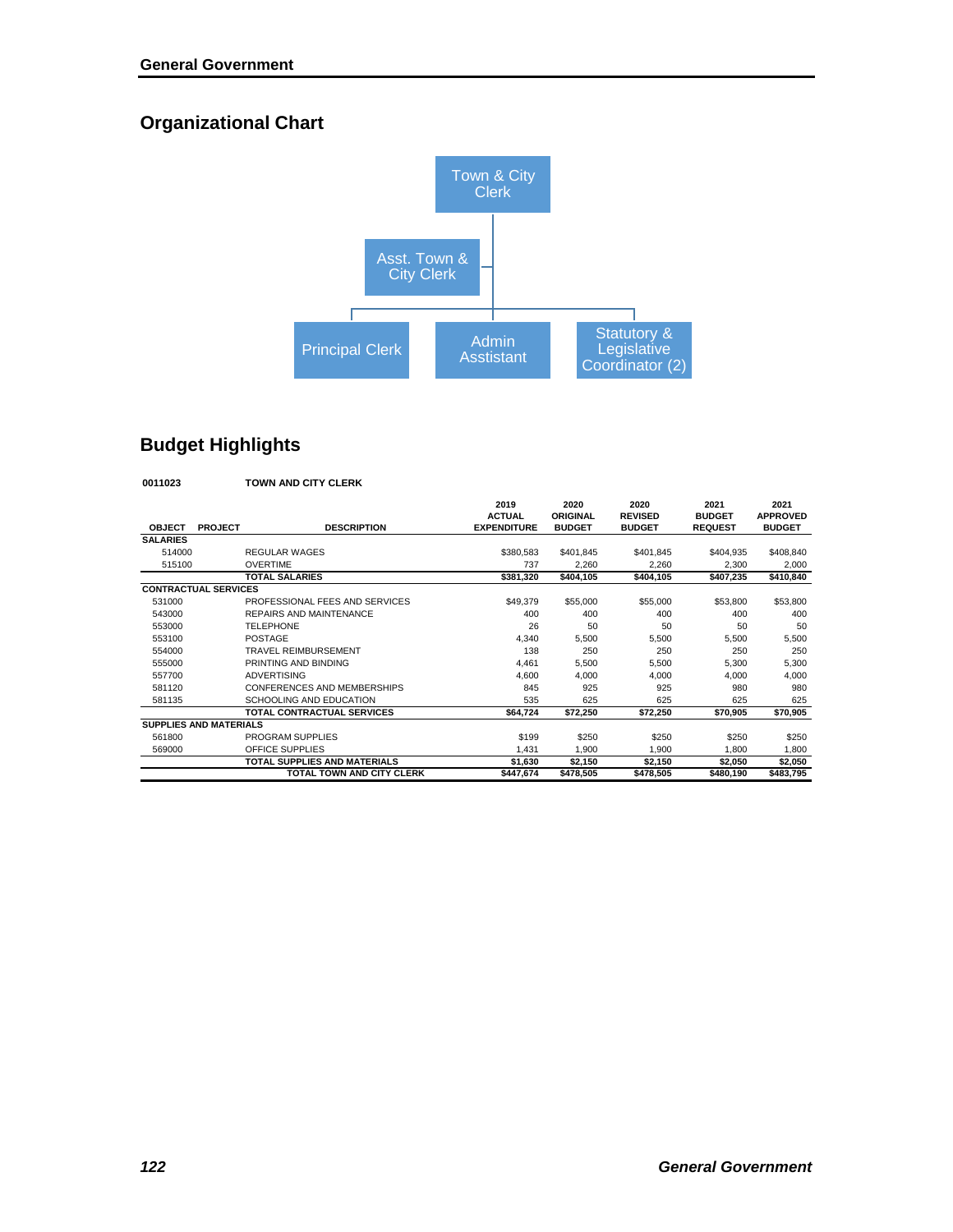# **Board of Finance**

John E. Smith, Chairperson Comptroller's Office: 860-584-6127

#### **Service Narrative**

The Board of Finance consists of nine members including the Mayor. Members are nominated by the Mayor, and appointed by the City Council to a term of four years. Members do not receive compensation and must be an elector and taxpayer in the City of Bristol.

The Board of Finance is responsible for selecting the City's independent auditors, reviewing budgets from the Board of Education and City Departments, soliciting public comment on these budgets, and recommending a combined budget to the Joint Meeting of the City Council and Board of Finance, as well as reviewing appropriation transfers and additional appropriations.

The Board of Finance meets in a Joint Meeting with the City Council on the second Tuesday of every month and meet independently on the fourth Tuesday each month.

#### **Fiscal Year 2020 Goals and Accomplishments:**

- Board of Finance adopted estimated 2020-2021 budget on April 28, 2020.
- Board of Finance and City Council formally adopted 2020-2021 budget in a Joint Board Meeting held May 26, 2020.
- **Held each monthly meeting with a quorum.**

#### **Summary of Fiscal Year 2020-2021 Budget:**

• The \$1,700 Overtime line item is for costs associated with recording minutes of monthly meetings. The Professional Fees and Services line item pays for the annual City audit.

#### **Fiscal Year 2021 Goals:**

- Adopt the estimated budget for 2020-2021 by April 27, 2021.
- **Hold all monthly meetings with a quorum.**
- Review all budgetary requests for the most favorable results for the taxpayers of Bristol.

## **Budget Highlights**

**0011024 BOARD OF FINANCE**

| <b>UU I IUZ4</b>            |                | <b>DUAND UF FINANUE</b>        |                                             |                                   |                                         |                                         |                                          |
|-----------------------------|----------------|--------------------------------|---------------------------------------------|-----------------------------------|-----------------------------------------|-----------------------------------------|------------------------------------------|
| <b>OBJECT</b>               | <b>PROJECT</b> | <b>DESCRIPTION</b>             | 2019<br><b>ACTUAL</b><br><b>EXPENDITURE</b> | 2020<br>ORIGINAL<br><b>BUDGET</b> | 2020<br><b>REVISED</b><br><b>BUDGET</b> | 2021<br><b>BUDGET</b><br><b>REQUEST</b> | 2021<br><b>APPROVED</b><br><b>BUDGET</b> |
| <b>SALARIES</b>             |                |                                |                                             |                                   |                                         |                                         |                                          |
| 515100                      |                | <b>OVERTIME</b>                | \$1,666                                     | \$1,550                           | \$1,550                                 | \$1,700                                 | \$1,700                                  |
|                             |                | <b>TOTAL SALARIES</b>          | \$1,666                                     | \$1,550                           | \$1,550                                 | \$1,700                                 | \$1,700                                  |
| <b>CONTRACTUAL SERVICES</b> |                |                                |                                             |                                   |                                         |                                         |                                          |
| 531000                      |                | PROFESSIONAL FEES AND SERVICES | \$82,490                                    | \$83,500                          | \$83,500                                | \$84,200                                | \$84,200                                 |
| 589100                      |                | <b>MISCELLANEOUS</b>           | 0                                           | 100                               | 100                                     | 100                                     | 0                                        |
|                             |                | TOTAL CONTRACTUAL SERVICES     | \$82,490                                    | \$83,600                          | \$83,600                                | \$84,300                                | \$84,200                                 |
|                             |                | <b>TOTAL BOARD OF FINANCE</b>  | \$84,156                                    | \$85,150                          | \$85,150                                | \$86,000                                | \$85,900                                 |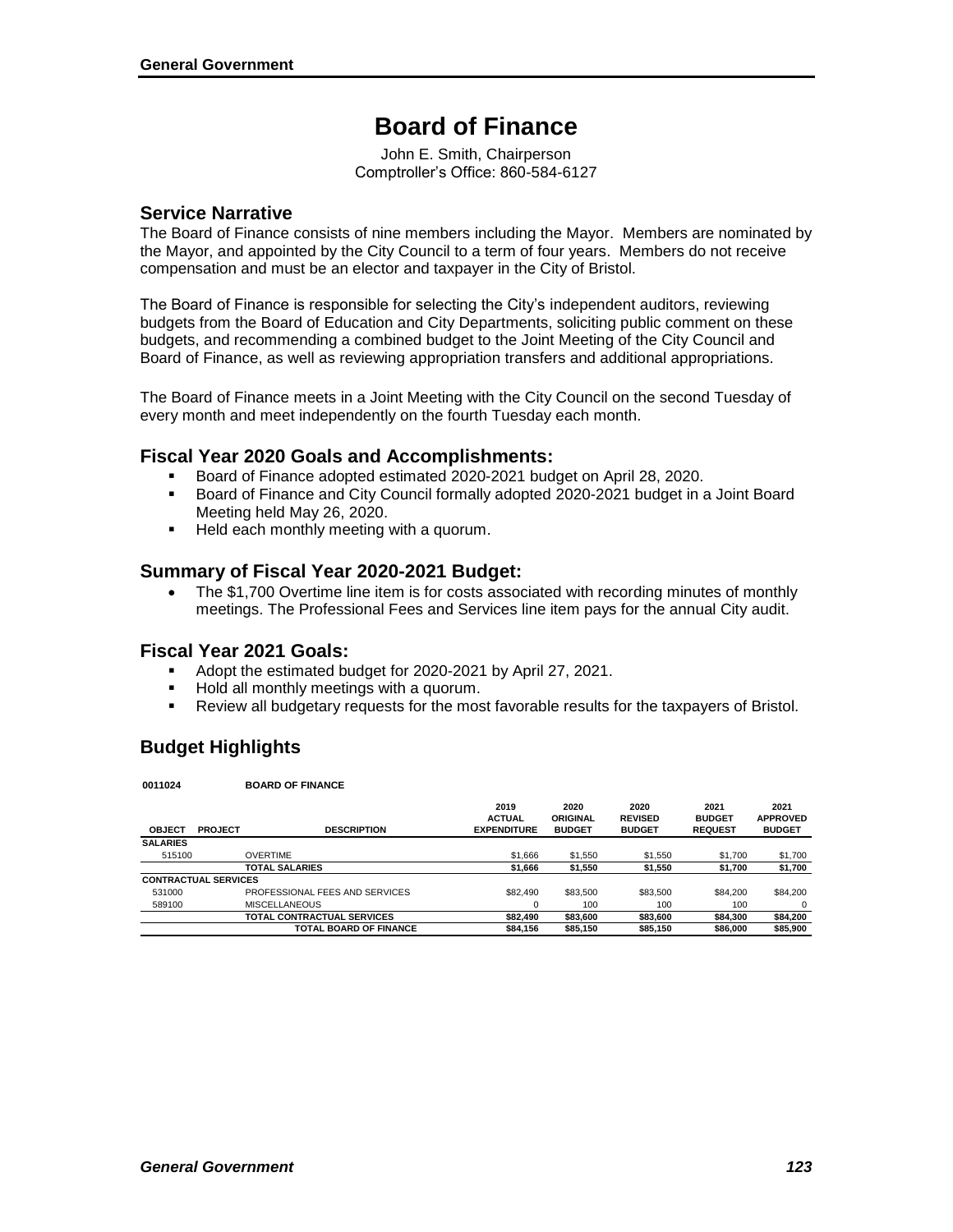## **City of Bristol, Connecticut Board of Finance**

| Ellen Zoppo-Sassu                           | <b>John Smith</b>   | <b>Orlando Calfe</b>                           |
|---------------------------------------------|---------------------|------------------------------------------------|
| <b>Mayor</b>                                | <b>Chairperson</b>  | <b>Vice Chairperson</b>                        |
| <b>Ron Burns</b>                            | <b>Jon Mace</b>     | <b>Nicolas Jones</b>                           |
| <b>Commissioner</b>                         | <b>Commissioner</b> | <b>Commissioner</b>                            |
| <b>Marie O'Brien</b><br><b>Commissioner</b> | <b>Vacant</b>       | <b>Cheryl Thibeault</b><br><b>Commissioner</b> |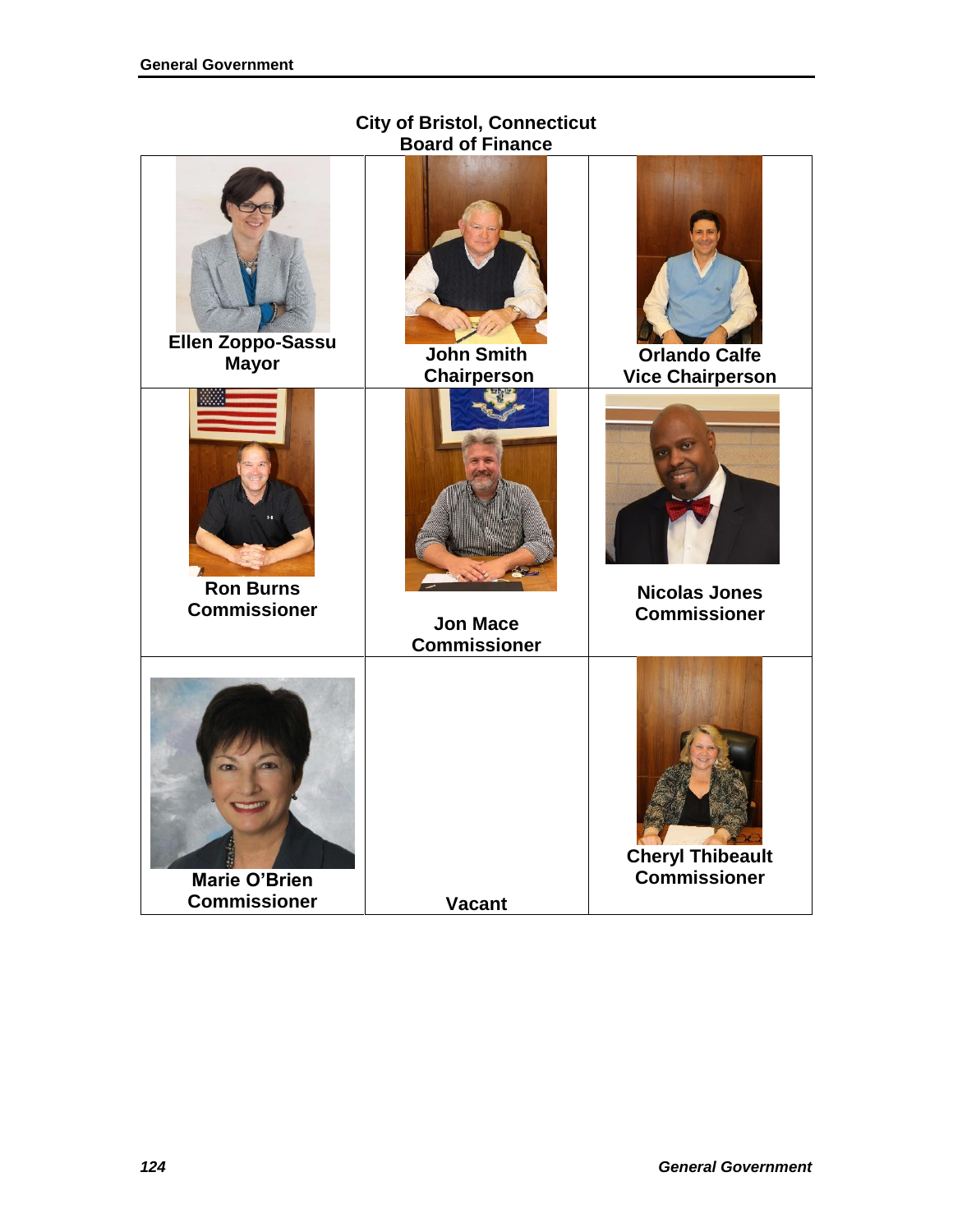# **Housing Code Board of Appeals**

#### **Service Narrative**

The Housing Code Board of Appeals consists of eight resident electors who are nominated by the Mayor and appointed by the City Council. Members serve staggered three-year terms. Any person aggrieved by an order or notice issued by the Director of Health for violations of Chapter 12 of the Code of Ordinances may appeal to the board within fourteen days after receipt of the order or notice. Appeals are filed with the Town and City Clerk. The board then sets a hearing between seven and fourteen days after the filing of the appeal and notifies the applicant and the Director of Health of the hearing date. At the hearing, the applicant is given an opportunity to be heard and to show cause why the director's notice or order should be modified, extended, withdrawn, or a variance granted.

## **Budget Highlights**

**0011026 HOUSING CODE BOARD OF APPEALS**

|        | <b>DESCRIPTION</b>         | 2019<br><b>ACTUAL</b><br><b>EXPENDITURE</b>                               | 2020<br><b>ORIGINAL</b><br><b>BUDGET</b> | 2020<br><b>REVISED</b><br><b>BUDGET</b> | 2021<br><b>BUDGET</b><br><b>REQUEST</b> | 2021<br><b>APPROVED</b><br><b>BUDGET</b> |
|--------|----------------------------|---------------------------------------------------------------------------|------------------------------------------|-----------------------------------------|-----------------------------------------|------------------------------------------|
|        |                            |                                                                           |                                          |                                         |                                         |                                          |
| 515100 | <b>OVERTIME</b>            | \$140                                                                     | \$420                                    | \$420                                   | \$420                                   | \$420                                    |
|        | <b>TOTAL SALARIES</b>      | \$140                                                                     | \$420                                    | \$420                                   | \$420                                   | \$420                                    |
|        |                            |                                                                           |                                          |                                         |                                         |                                          |
|        | <b>POSTAGE</b>             | \$34                                                                      | \$40                                     | \$40                                    | \$40                                    | \$40                                     |
|        | TOTAL CONTRACTUAL SERVICES | \$34                                                                      | \$40                                     | \$40                                    | \$40                                    | \$40                                     |
|        |                            | \$174                                                                     | \$460                                    | \$460                                   | \$460                                   | \$460                                    |
|        | <b>PROJECT</b>             | <b>CONTRACTUAL SERVICES</b><br><b>TOTAL HOUSING CODE BOARD OF APPEALS</b> |                                          |                                         |                                         |                                          |

# **Department of Aging**

Patricia Tomascak, Executive Director 240 Stafford Ave. 860-584-7895 patriciatomascak@bristolct.gov

#### **Service Narrative**

The Department of Aging provides Bristol's senior citizens aged 55 and older (15% of the population) with a wide variety of programs and services aimed at promoting health, recreation, socialization, independence and aging with dignity. Seniors can take advantage of the many services offered at the Beals Senior-Community Center (Senior Center), which include a daily lunch program, dental and foot care services and social service assistance. Additionally, the Senior Center offers many recreational activities, including a billiards parlor, woodworking shop, ceramics, art, fitness classes, weekly dances, and several classes including computers courses. Other activities available at the Senior Center include: a coffee shop, a library, a boutique and a fitness room. There are many opportunities for seniors to volunteer throughout the year. The Executive Director also serves as the Municipal Agent for the Elderly.

The Department's main focus is providing services to seniors. The Director of the Department also has a responsibility to the tenants housed in the complex, which include the Bristol Burlington Health District, Bristol Board of Education Pre-School and the Region 19 Probate Court.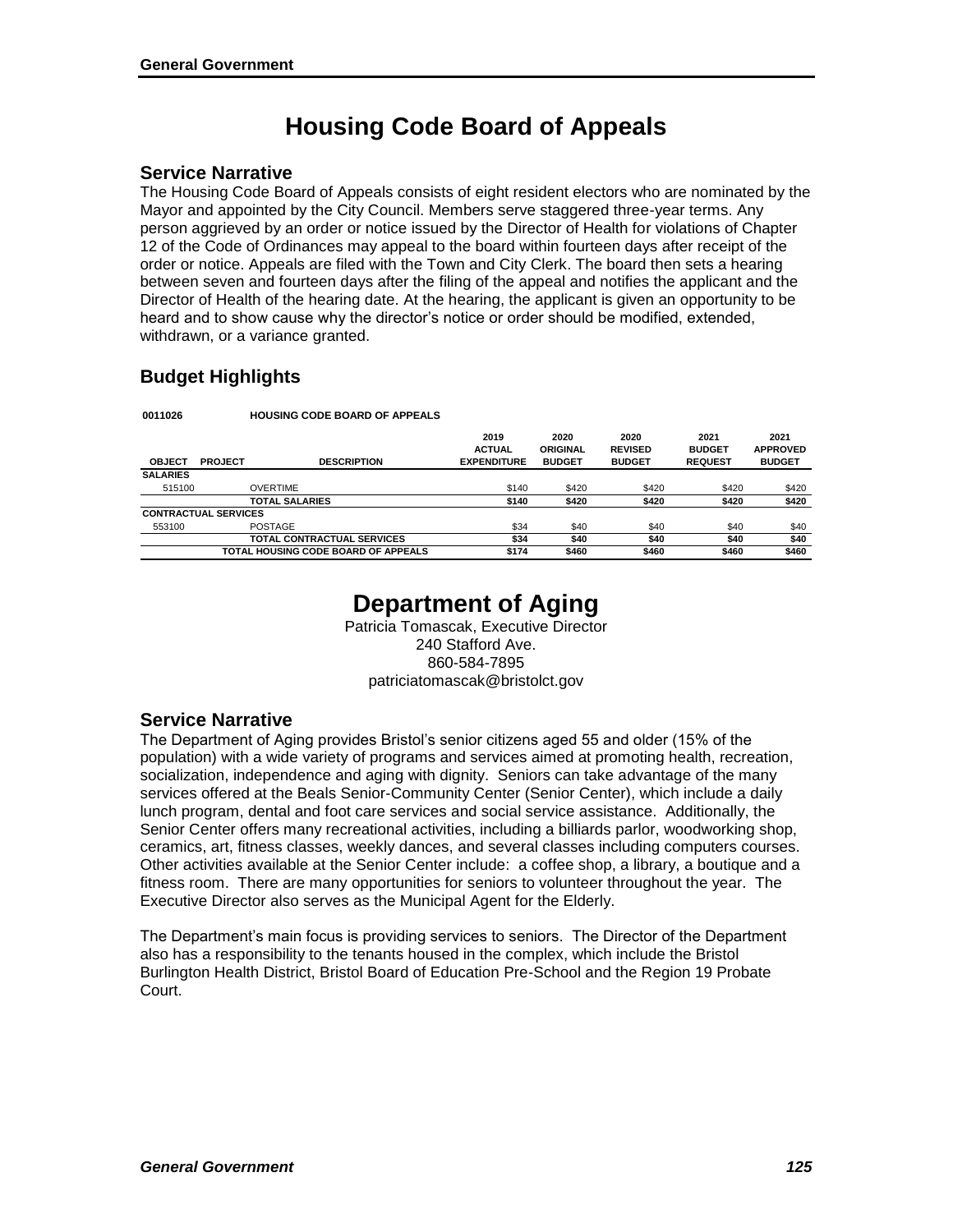### **Services and Activities**

| <b>AARP Drivers Course</b>    |
|-------------------------------|
| Adult cooking                 |
| Art Room                      |
| <b>Balance Testing</b>        |
| <b>Benefits Counselling</b>   |
| Billiards Room                |
| <b>Blood Pressure Clinic</b>  |
| Bocce                         |
| Boutique                      |
| <b>Bridge</b>                 |
| <b>Brush and Palette Club</b> |
| Canasta                       |
| Card Room                     |
|                               |

Ceramics Room Chair Caning Coffee Shop Community Gardens Computer Room **Cribbage** Dental Clinic Exercise Classes Fitness Exercise Room Foot Care Clinic Gymnasium Health & Craft Fairs Hearing testing Hiking & Biking

Horseshoes Income Tax Assistance **Lectures** Library Line Dance Lunch Program Mah-Jongg Meals on Wheels Painting Classes Pickle Ball Ping Pong Photography Club **Quilting** Rec Room

Reflexology Reiki **Setback** Tai Chi Tap Dance Thursday Bingo Trips & Tours Tuesday Dance Walking Path Wednesday Movies Weekly Dance Wii Bowling Wii Golf League Woodworking Room Zumba

## **Fiscal Year 2020 Goals and Accomplishments:**

- **Carpeting of the billiards room was completed in August, 2019.**
- All broken outside lighting was replaced with new LED fixtures, with additional replacement to be completed as needed.
- Gym lighting was replaced with LED fixtures in January, 2020.

#### **Summary of Fiscal Year 2020-2021 Budget:**

- Increases are mainly due to union contract/salary increases and economic forecasts.
- Any maintenance projects are being addressed through the Building Committee.

#### **Fiscal Year 2021 Goals:**

- Replace specified old VCT Tile Flooring throughout facility.
- Replace office counter with wheelchair accessible counter.
- Work with Public Works to identify additional parking options for the Senior Center.

#### **Long Term Goals:**

 Continue to address the transportation challenges for the senior population. The senior population continues to grow. As these members age, many lose their ability to drive. This can lead to isolation, depression, and safety issues. Many seniors do not have relatives in the area to bring them to their necessary appointments, etc. The Dial-A-Ride program has provided rides to many seniors and disabled residents within the City limits. However, they do not provide transportation to appointments outside of Bristol, and more recently are not able to handle the demand of requests for in-town transportation. The Department of Aging secured a grant from Thomaston Savings Bank to purchase 50 ADA Paratransit ride booklets to provide seniors who qualify with a ride to and from doctor appointments outside of Bristol. This has been very beneficial to the seniors. In an effort to help seniors get around town when Dial-A-Ride is full, the Senior Center has purchased local bus passes as well. Seniors can come to the main office at the Senior Center and request a bus ticket as needed. The Department is also working closely with the Human Resources Agency (HRA) to determine how many rides are being denied to determine what it would cost to adequately service their ongoing requests.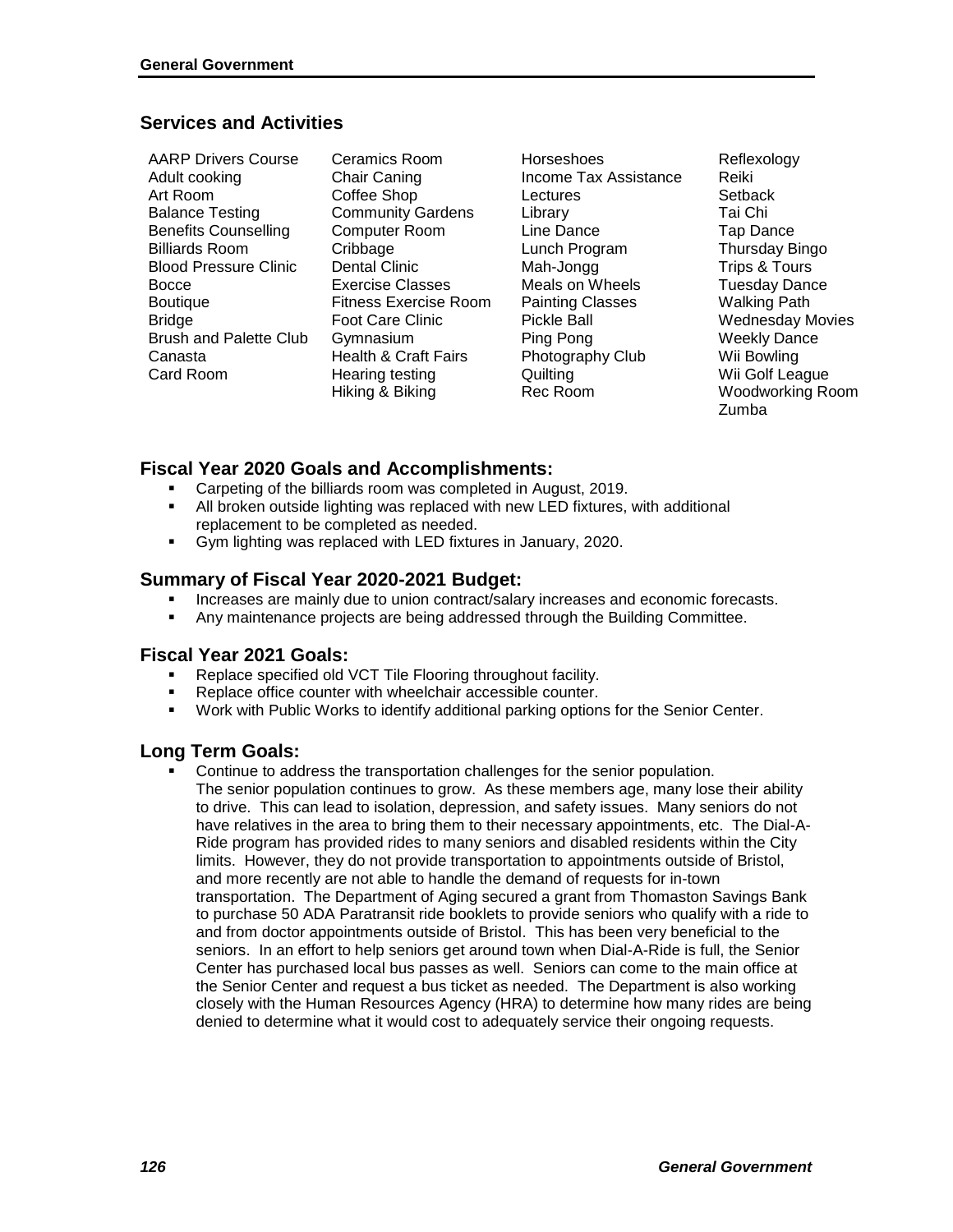### **Performance Measures**

Seminars and classes offered to seniors provide current information in today's ever changing environment on financial issues, long-term care, medical insurance, housing options, nursing homes, energy conservation, fire safety, compulsive behaviors, general health and end of life issues with social security and funeral homes.

The Senior Center now has full time certified Choices Counselors available daily to assist seniors with their applications and forms for Medicare, Medicare Part D, Medicare Savings Program, and Food Stamps.

On March 13, 2020 the Bristol Senior Center closed to all activities except for Meals on Wheels and the Congregate Lunch Program due to the Covid-19 pandemic. The decrease in attendees is a reflection of not being able to offer programming and services for three and a half months of the year.

|                                | 2018             | 2019             | 2020             |
|--------------------------------|------------------|------------------|------------------|
| <b>Programs</b>                | <b>Attendees</b> | <b>Attendees</b> | <b>Attendees</b> |
| <b>Classes</b>                 | 2,327            | 2.371            | 1,292            |
| Activities                     | 38,571           | 39,027           | 27,768           |
| <b>Health Services</b>         | 2,175            | 2,326            | 1,548            |
| <b>Social Services</b>         | 30,641           | 35,388           | 35,145           |
| <b>Special Events/Seminars</b> | 5,465            | 5.477            | 3,055            |

| <b>New Members</b> | 2017        | 2018       | 2019       | 2020 |
|--------------------|-------------|------------|------------|------|
|                    | 101<br>. שד | 257<br>، ب | 350<br>ບບບ | מ∩י  |

#### **Expenditure and Position Summary**

|                            | 2019<br>Actual | 2020<br>Estimated | 2021<br><b>Budget</b> |
|----------------------------|----------------|-------------------|-----------------------|
| <b>Salary Expenditures</b> | \$423.407      | \$450.130         | \$467,450             |
| <b>Full Time Positions</b> |                |                   |                       |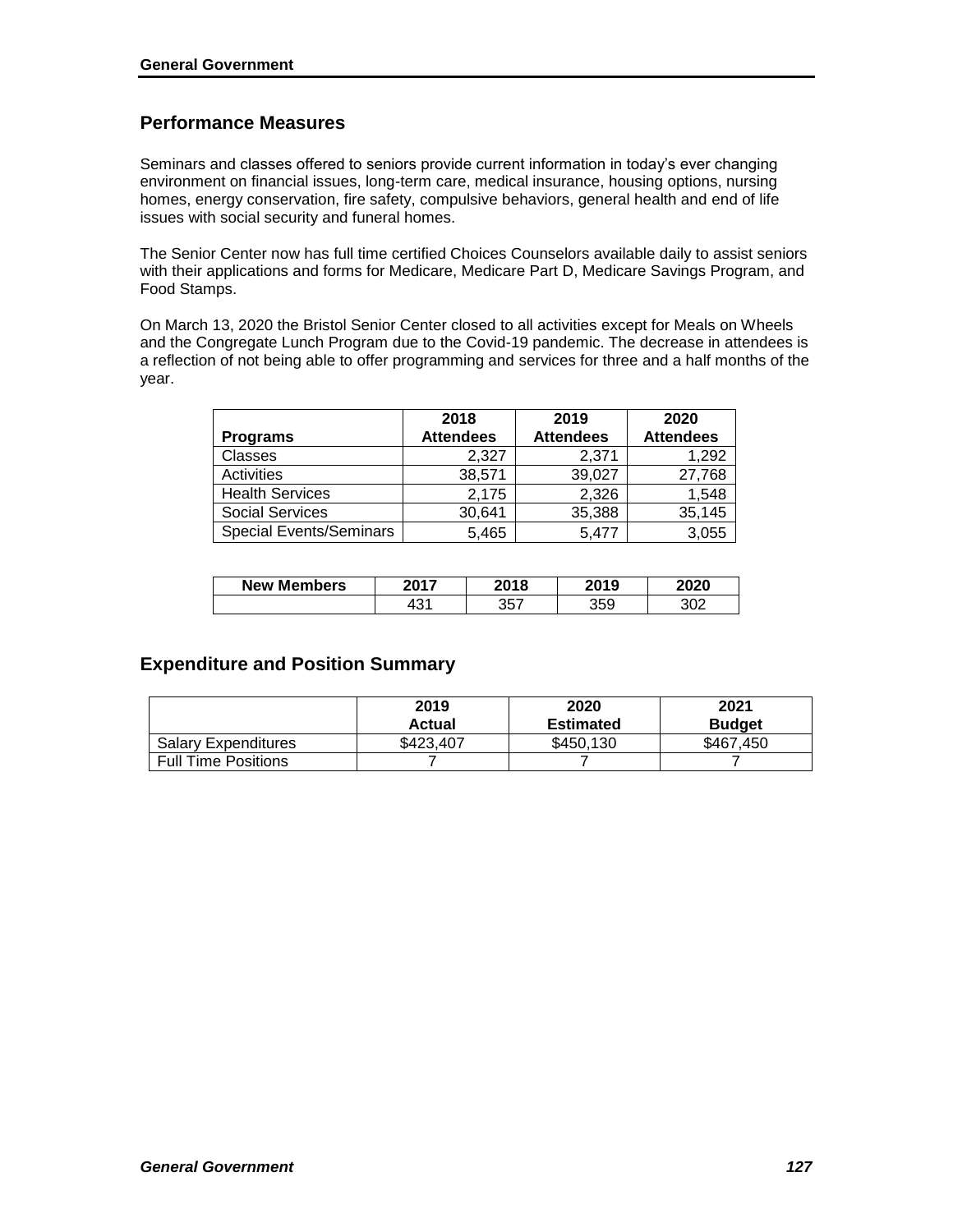

| <b>Commission Members</b>                  | <b>Expiration of Term</b> |
|--------------------------------------------|---------------------------|
| Dino Bossi, Chairperson                    | 03/2023                   |
| Larry Zbikowski, Vice Chairperson          | 03/2023                   |
| Cathy Duck, Commissioner                   | 03/2023                   |
| Sheila Herens, Commissioner                | 03/2022                   |
| George Irving, Commissioner                | 03/2021                   |
| Christine Leigh, Commissioner              | 03/2022                   |
| Dolores Richer, Commissioner               | 03/2021                   |
| Scott William Rosado, City Council Liaison | 11/2021                   |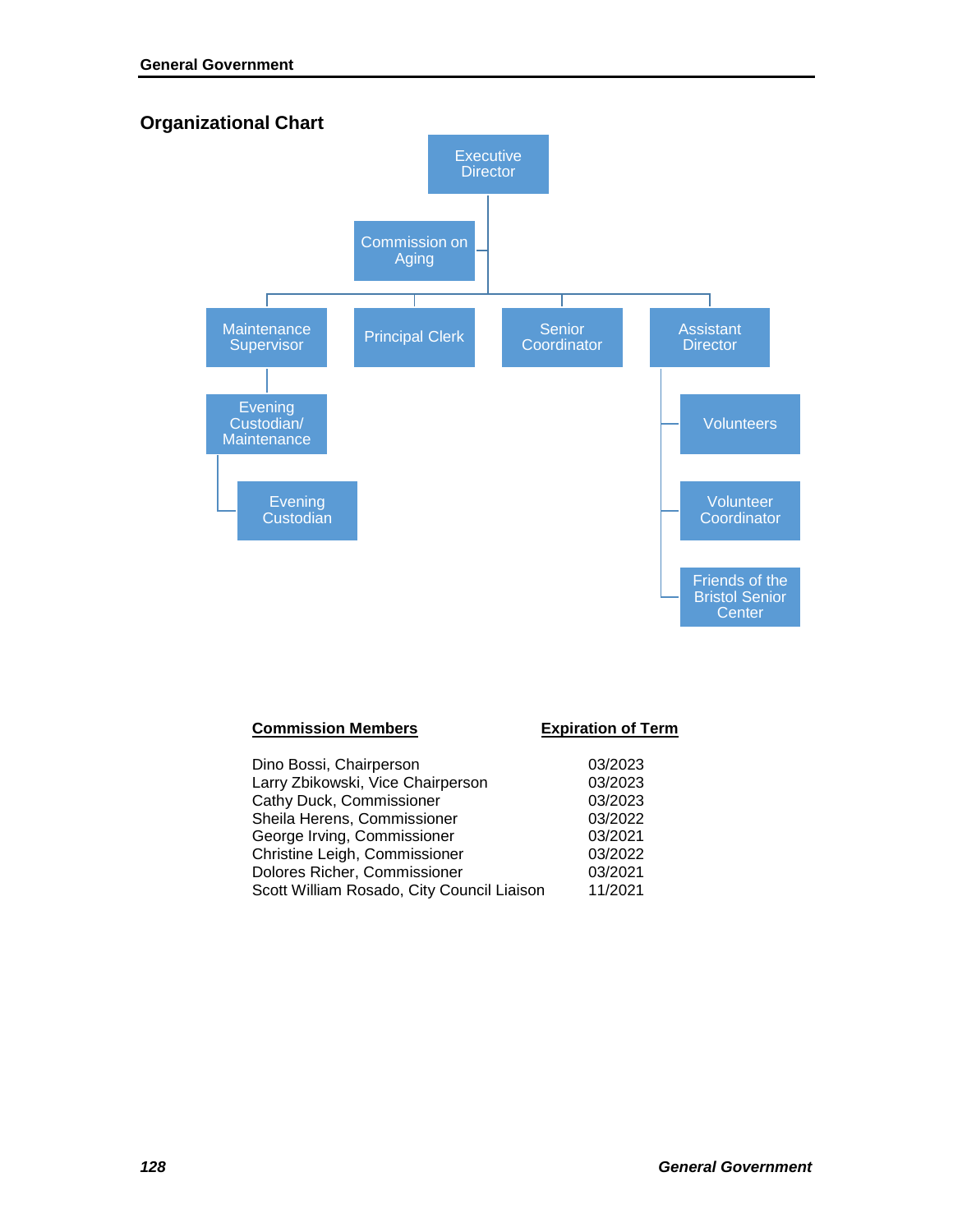## **Budget Highlights**

**0011027 DEPARTMENT OF AGING**

|                               |                |                                     | 2019<br><b>ACTUAL</b> | 2020<br>ORIGINAL | 2020<br><b>REVISED</b> | 2021<br><b>BUDGET</b> | 2021<br><b>APPROVED</b> |
|-------------------------------|----------------|-------------------------------------|-----------------------|------------------|------------------------|-----------------------|-------------------------|
| <b>OBJECT</b>                 | <b>PROJECT</b> | <b>DESCRIPTION</b>                  | <b>EXPENDITURE</b>    | <b>BUDGET</b>    | <b>BUDGET</b>          | <b>REQUEST</b>        | <b>BUDGET</b>           |
| <b>SALARIES</b>               |                |                                     |                       |                  |                        |                       |                         |
| 514000                        |                | <b>REGULAR WAGES</b>                | \$391,371             | \$410,400        | \$410,400              | \$426,435             | \$426,435               |
| 515100                        |                | <b>OVERTIME</b>                     | 17.843                | 21,210           | 21,210                 | 21.800                | 21,800                  |
| 517000                        |                | OTHER WAGES                         | 14,193                | 18,520           | 18,520                 | 19,215                | 19,215                  |
|                               |                | <b>TOTAL SALARIES</b>               | \$423,407             | \$450,130        | \$450,130              | \$467,450             | \$467,450               |
| <b>CONTRACTUAL SERVICES</b>   |                |                                     |                       |                  |                        |                       |                         |
| 541000                        |                | PUBLIC UTILITIES                    | \$102,331             | \$105,000        | \$105,000              | \$105,000             | \$105,000               |
| 541100                        |                | WATER AND SEWER CHARGES             | 4,226                 | 4,300            | 4.300                  | 4.400                 | 4,400                   |
| 543000                        |                | REPAIRS AND MAINTENANCE             | 8,368                 | 7,000            | 7,000                  | 7,000                 | 7,000                   |
| 553000                        |                | <b>TELEPHONE</b>                    | 1,453                 | 1,610            | 1.610                  | 1.700                 | 1,610                   |
| 553100                        |                | POSTAGE                             | 1,297                 | 1,540            | 1,540                  | 1,540                 | 1,540                   |
| 554000                        |                | <b>TRAVEL REIMBURSEMENT</b>         | 1,219                 | 1,300            | 1.300                  | 1.400                 | 1,400                   |
| 581120                        |                | CONFERENCES AND MEMBERSHIPS         | 479                   | 500              | 500                    | 500                   | 500                     |
| 585028                        |                | BCO- DIAL-A-RIDE PROGRAM            | 70.203                | 70.160           | 70.160                 | 70.160                | 70,160                  |
|                               |                | <b>TOTAL CONTRACTUAL SERVICES</b>   | \$189.576             | \$191.410        | \$191.410              | \$191.700             | \$191.610               |
| <b>SUPPLIES AND MATERIALS</b> |                |                                     |                       |                  |                        |                       |                         |
| 561400                        |                | MAINTENANCE SUPPLIES                | \$11.901              | \$12,000         | \$12,000               | \$12,000              | \$12,000                |
| 561800                        |                | PROGRAM SUPPLIES                    | 5,764                 | 6,000            | 6,000                  | 6,000                 | 6,000                   |
| 562200                        |                | NATURAL GAS                         | 34,683                | 35,360           | 35,360                 | 35,000                | 35,000                  |
| 562300                        |                | <b>GENERATOR FUELS</b>              | 0                     | 1,500            | 1,500                  | 1,500                 | 0                       |
| 569000                        |                | OFFICE SUPPLIES                     | 837                   | 850              | 850                    | 850                   | 850                     |
| 570300                        | 19022          | CARPET BILLIARDS ROOM               | 4,733                 | 0                | $\Omega$               | $\Omega$              | $\Omega$                |
| 570400                        | 19039          | <b>MOWER</b>                        | 2.748                 | 0                | $\Omega$               | $\Omega$              | 0                       |
|                               |                | <b>TOTAL SUPPLIES AND MATERIALS</b> | \$60.666              | \$55,710         | \$55.710               | \$55.350              | \$53,850                |
|                               |                | <b>TOTAL DEPARTMENT OF AGING</b>    | \$673,649             | \$697,250        | \$697,250              | \$714,500             | \$712,910               |

# **City Memberships**

#### **Service Narrative**

The city memberships budget is for professional memberships in Connecticut Conference of Municipalities (CCM), Naugatuck Valley Council of Governments (NVCOG) and Farmington River Watershed (FRW).

## **Budget Highlights**

| 0011030                     | <b>CITY MEMBERSHIPS</b> |                                   |                                             |                                          |                                         |                                         |                                          |
|-----------------------------|-------------------------|-----------------------------------|---------------------------------------------|------------------------------------------|-----------------------------------------|-----------------------------------------|------------------------------------------|
| <b>OBJECT</b>               | <b>PROJECT</b>          | <b>DESCRIPTION</b>                | 2019<br><b>ACTUAL</b><br><b>EXPENDITURE</b> | 2020<br><b>ORIGINAL</b><br><b>BUDGET</b> | 2020<br><b>REVISED</b><br><b>BUDGET</b> | 2021<br><b>BUDGET</b><br><b>REQUEST</b> | 2021<br><b>APPROVED</b><br><b>BUDGET</b> |
| <b>CONTRACTUAL SERVICES</b> |                         |                                   |                                             |                                          |                                         |                                         |                                          |
| 531001                      | CCM                     |                                   | 41.894                                      | 41.895                                   | 41.895                                  | 41.895                                  | 41.895                                   |
| 531002                      |                         | <b>NVCOG</b>                      | 21.954                                      | 30.155                                   | 30.155                                  | 33.660                                  | 33.660                                   |
| 531003                      |                         | <b>FARMINGTON RIVER WATERSHED</b> | 3.870                                       | 3.875                                    | 3.875                                   | 4.325                                   | 4,325                                    |
|                             |                         | TOTAL CONTRACTUAL SERVICES        | \$67.718                                    | \$75,925                                 | \$75,925                                | \$79,880                                | \$79,880                                 |
|                             |                         | <b>TOTAL CITY MEMBERSHIPS</b>     | \$67,718                                    | \$75,925                                 | \$75,925                                | \$79,880                                | \$79,880                                 |